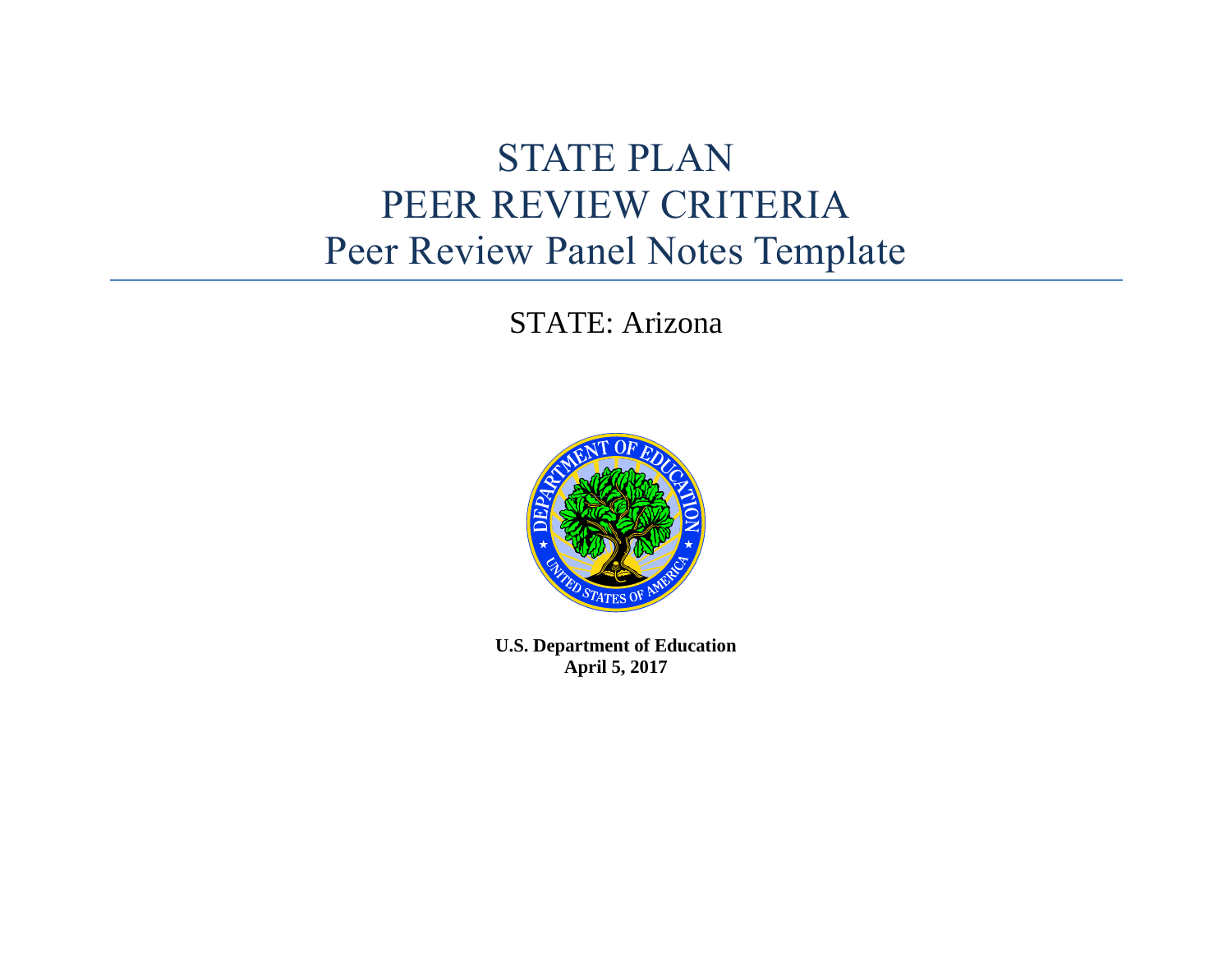## **SECTION A: TITLE I, PART A: IMPROVING BASIC PROGRAMS OPERATED BY LEAS**

#### **A.1: Challenging State Academic Standards and Assessments**

*Note: State Plan template item A.1 is submitted as part of the separate assessment peer review process consistent with ESEA section 1111(b) and 34 CFR § 200.2(d), and thus has no applicable peer review criteria in this document.*

## **A.2: Eighth Grade Math Exception (ESEA section 1111(b)(2)(C) and 34 CFR § 200.5(b)(4))**

*Note: State Plan template items A.2.i and A.2.ii require binary yes/no responses from SEAs, and thus have no applicable peer review criteria.*

#### A.2.iii: Strategies (ESEA section 1111(b)(2)(C); 34 CFR § 200.5(b)(4))

 $\overline{a}$ 

If applicable,<sup>1</sup> does the SEA describe, regarding the 8<sup>th</sup> grade math exception, its strategies to provide all students in the State the opportunity to be prepared for and take advanced mathematics coursework in middle school (*e.g.*, appropriate data and evidence that the strategies are likely to provide all students in the State that opportunity)?

|               | Peer Response                                                                                                                                                                                                   |
|---------------|-----------------------------------------------------------------------------------------------------------------------------------------------------------------------------------------------------------------|
| Peer Analysis | The state provides only a short explanation for how it intends to support schools and districts to ensure access for all<br>students. P. 7                                                                      |
|               | The plan indicates how this state's standards allow for any student to "access advanced coursework" through the<br>incorporation of "Plus" standards. Schools also receive credit for "acceleration readiness". |

<sup>&</sup>lt;sup>1</sup> In order for an SEA to exempt an 8<sup>th</sup> grade student from the mathematics assessment typically administered in 8<sup>th</sup> grade under ESEA section 1111(b)(2)(B)(v)(I)(aa), it must ensure that: a. the student instead takes the end-of-course mathematics assessment the State administers to high school students under ESEA section  $1111(b)(2)(B)(v)(I)(bb)$ ; b. the student's performance on the high school assessment is used in the year in which the student takes the assessment for purposes of measuring academic achievement under ESEA section  $111(c)(4)(B)(i)$  and participation in assessments under ESEA section  $1111(c)(4)(E)$ ; and c. in high school: (1) the student takes a State-administered end-of-course assessment or nationally recognized high school academic assessment as defined in 34 CFR § 200.3(d) in mathematics that is more advanced than the assessment the State administers for 8<sup>th</sup> graders under ESEA section 1111(b)(2)(B)(v)(I)(bb); (2) the State provides for appropriate accommodations consistent with 34 CFR § 200.6(b) and (f); and (3) the student's performance on the more advanced mathematics assessment is used for purposes of measuring academic achievement under ESEA section  $1111(c)(4)(B)(i)$  and participation in assessments under ESEA section  $1111(c)(4)(E)$ .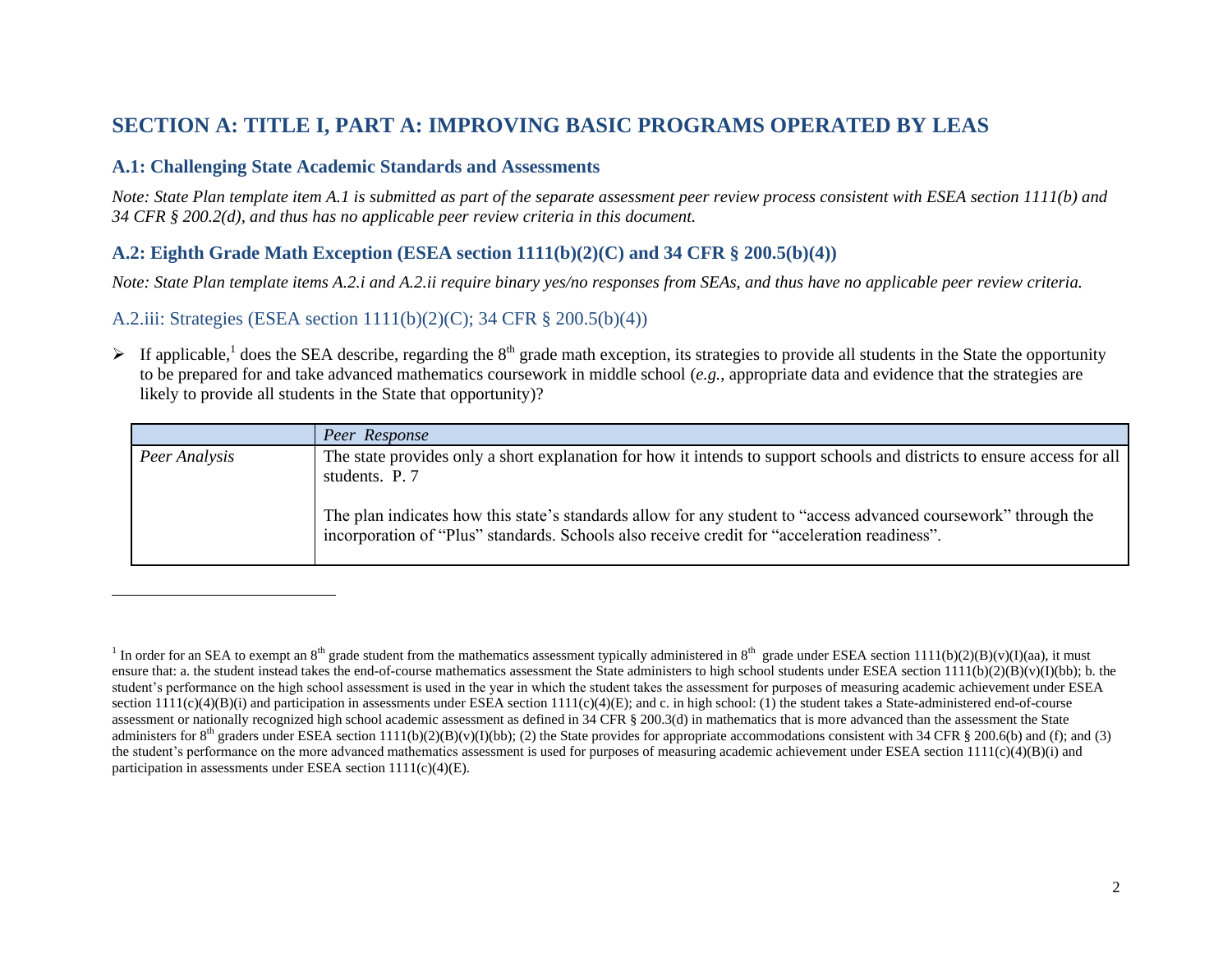|                                                                                                                                  | The plan mentions that "all [teachers] have the opportunity to offer advanced coursework to students," but does not<br>describe a specific strategy that is likely to provide all students in the state that opportunity                                                                                                                                                                                 |
|----------------------------------------------------------------------------------------------------------------------------------|----------------------------------------------------------------------------------------------------------------------------------------------------------------------------------------------------------------------------------------------------------------------------------------------------------------------------------------------------------------------------------------------------------|
| <i>Strengths</i>                                                                                                                 | Having the standards clearly articulate how to incorporate more advanced content for students.                                                                                                                                                                                                                                                                                                           |
| Weaknesses                                                                                                                       | It's not clear what EOC assessment students would take in 8 <sup>th</sup> grade. Is it only Algebra I, or are Algebra II and<br>Geometry options? Plus, the more rigorous assessment in high school is not identified.                                                                                                                                                                                   |
|                                                                                                                                  | The plan lacks details about the plans in place to ensure all students have the opportunity to be prepared for and<br>take advanced mathematics in middle school. There is no discussion of trainings or incentives for schools to align<br>curriculum earlier than middle grades or research presented to suggest that the strategies in place will support the<br>goal. More information is necessary. |
| Did the SEA meet all                                                                                                             | $\Box$ Yes (0 peer reviewers)                                                                                                                                                                                                                                                                                                                                                                            |
| requirements?                                                                                                                    | $\boxtimes$ No (4 peer reviewers)                                                                                                                                                                                                                                                                                                                                                                        |
| If no, describe the<br>specific information or<br>clarification that an<br>SEA must provide to<br>fully meet this<br>requirement | In order to meet the criteria of providing access for all students, the state should describe how LEAs get access to<br>training and implementation of the plus standards.                                                                                                                                                                                                                               |

## **A.3: Native Language Assessments (ESEA section 1111(b)(2)(F) and 34 CFR § 200.6(f)(2)(ii) and (f)(4))**

#### A.3.i: Definition

- Does the SEA provide its definition of "languages other than English that are present to a significant extent in the participating student population"?
- $\triangleright$  Does the SEA identify the specific languages that meet that definition?
- $\triangleright$  Does the SEA's definition include at least the most populous language other than English spoken by the State's participating student population?
- $\triangleright$  In determining which languages are present to a significant extent in the participating student population, does the SEA describe how it considered languages other than English that are spoken by distinct populations of English learners, including English learners who are migratory, English learners who were not born in the United States, and English learners who are Native Americans?
- $\triangleright$  In determining which languages are present to a significant extent in the participating student population, does the SEA describe how it considered languages other than English that are spoken by a significant portion of the participating student population in one or more of the State's LEAs, as well as languages spoken by a significant portion of the participating student population across grade levels?

*Peer Response*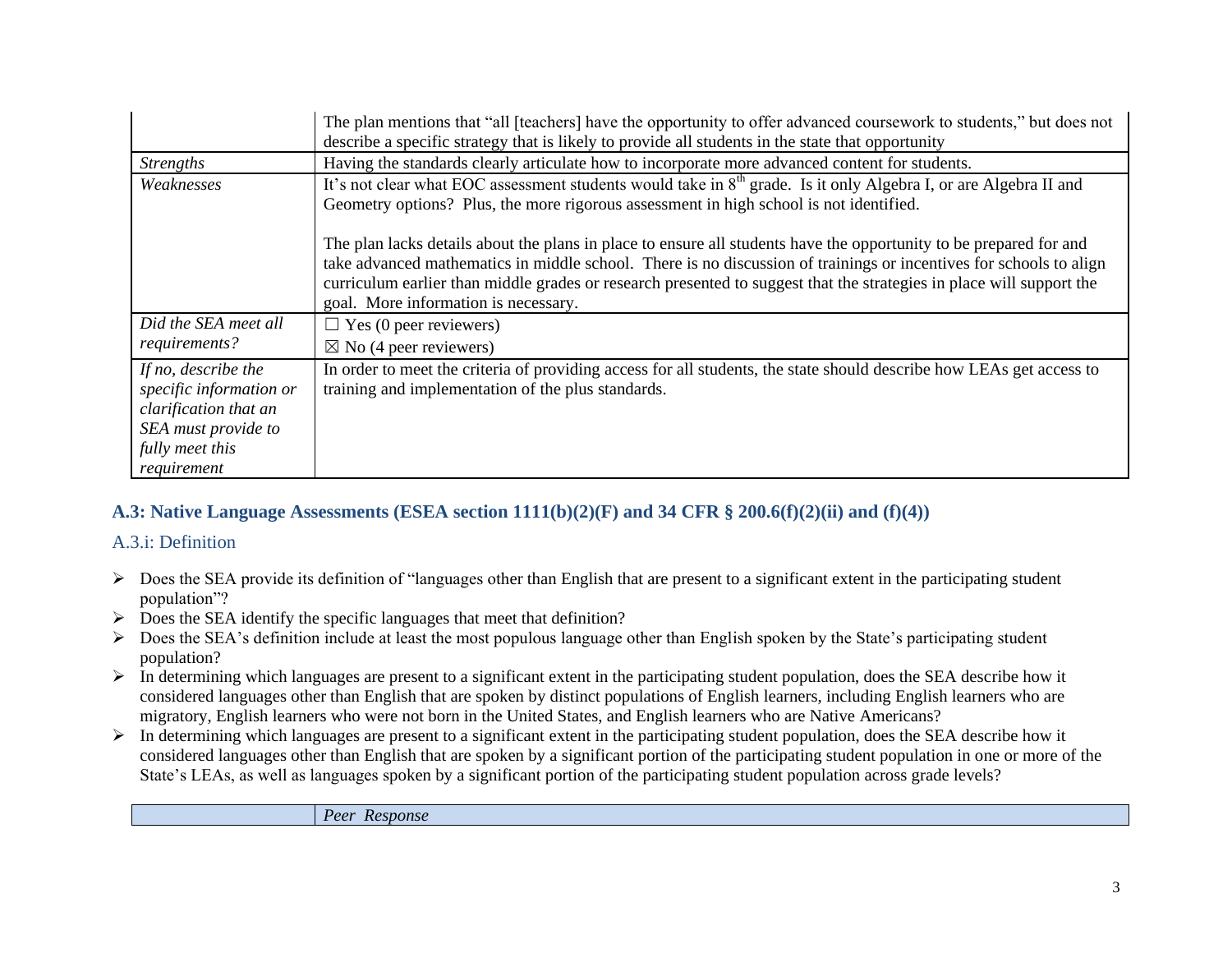| Peer Analysis           | The plan notes that AZ is an "English-only state" and cites state law requiring all assessment and instruction take   |
|-------------------------|-----------------------------------------------------------------------------------------------------------------------|
|                         | place in English. See p. 7                                                                                            |
| <i>Strengths</i>        |                                                                                                                       |
| Weaknesses              | The SEA does not provide its definition of languages other than English that are present to a significant extent in   |
|                         | the participating student population                                                                                  |
| Did the SEA meet all    | $\Box$ Yes (0 peer reviewers)                                                                                         |
| requirements?           | $\boxtimes$ No (4 peer reviewers)                                                                                     |
| If no, describe the     | The SEA does not provide its definition of languages other than English that are present to a significant extent in   |
| specific information or | the participating student population. The state is not required to provide assessments in languages other than        |
| clarification that an   | English, but must provide its definition of "languages other than English that are present to a significant extent in |
| SEA must provide to     | the participating student population" and define at least the most populous language other than English spoken by     |
| fully meet this         | the State's participating student population.                                                                         |
| requirement             |                                                                                                                       |

## A.3.ii: Existing Assessments in Languages other than English

 Does the SEA identify any existing assessments that it makes available in languages other than English, and specify for which grades and content areas those assessments are available?

|                                                | Peer Response                                      |
|------------------------------------------------|----------------------------------------------------|
| Peer Analysis                                  | $N/A$ – no non-English assessments are identified. |
| <i>Strengths</i>                               |                                                    |
| Weaknesses                                     |                                                    |
| Did the SEA meet all                           | $\Box$ Yes (0 peer reviewers)                      |
| requirements?                                  | $\Box$ No (0 peer reviewers)                       |
| If no, describe the<br>specific information or |                                                    |
| clarification that an                          |                                                    |
| SEA must provide to                            |                                                    |
| fully meet this                                |                                                    |
| requirement                                    |                                                    |

A.3.iii: Assessments not Available and Needed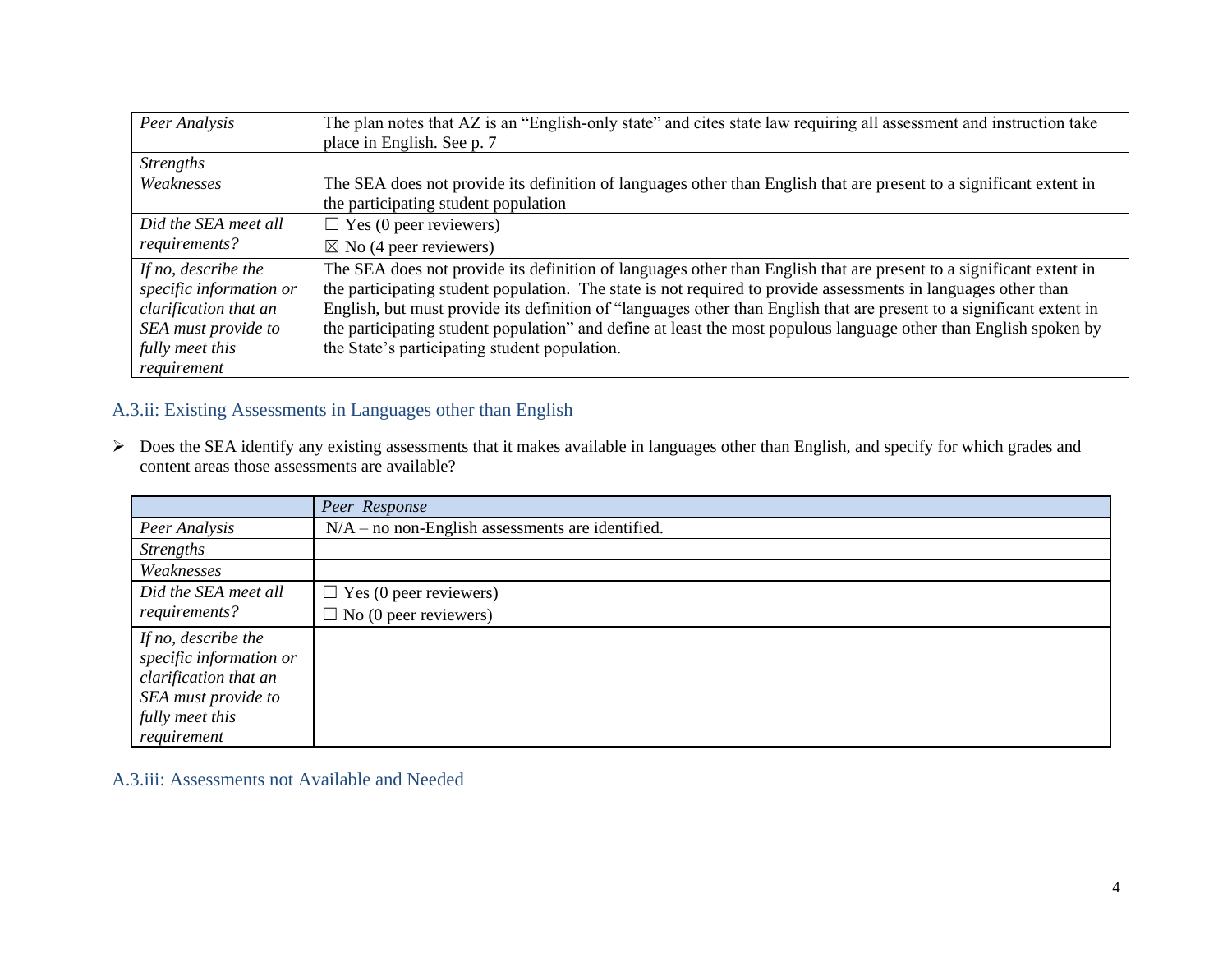$\triangleright$  Does the SEA indicate the languages other than English that are present to a significant extent in the participating student population, as defined by the SEA and identified under A.3.i of the consolidated State plan, for which yearly student academic assessments are not available and are needed?

|                                                                                                                   | Peer Response                                                                                                                                                                                                                                                                                                                                                                             |
|-------------------------------------------------------------------------------------------------------------------|-------------------------------------------------------------------------------------------------------------------------------------------------------------------------------------------------------------------------------------------------------------------------------------------------------------------------------------------------------------------------------------------|
| Peer Analysis                                                                                                     | The plan notes that AZ is an "English-only state" and cites state law requiring all assessment and instruction take<br>place in English. See p. 7                                                                                                                                                                                                                                         |
| <b>Strengths</b>                                                                                                  |                                                                                                                                                                                                                                                                                                                                                                                           |
| Weaknesses                                                                                                        |                                                                                                                                                                                                                                                                                                                                                                                           |
| Did the SEA meet all<br>requirements?                                                                             | $\Box$ Yes (0 peer reviewers)                                                                                                                                                                                                                                                                                                                                                             |
|                                                                                                                   | $\boxtimes$ No (4 peer reviewers)                                                                                                                                                                                                                                                                                                                                                         |
| If no, describe the<br>specific information or<br>clarification that an<br>SEA must provide to<br>fully meet this | The SEA does not provide assessments in languages other than English, but must still indicate the languages other<br>than English that are present to a significant extent in the participating student population, as defined by the SEA<br>and identified under A.3.i of the consolidated State plan, for which yearly student academic assessments are not<br>available and are needed |
| requirement                                                                                                       |                                                                                                                                                                                                                                                                                                                                                                                           |

## A.3.iv: Efforts to Develop Assessments

- $\triangleright$  Does the SEA describe how it will make every effort to develop assessments in, at a minimum, languages other than English that are present to a significant extent in the participating student population, as defined by the SEA and identified under A.3.i of the consolidated State plan template?
- $\triangleright$  Does the SEA's description of how it will make every effort to develop assessments in, at a minimum, languages other than English that are present to a significant extent in the participating student population include the State's plan and timeline for developing such assessments?
- $\triangleright$  Does the SEA's description of how it will make every effort to develop assessments in, at a minimum, languages other than English that are present to a significant extent in the participating student population include a description of the process the State used to:
	- o 1) gather meaningful input on the need for assessments in languages other than English;
	- o 2) collect and respond to public comment; and
	- o 3) consult with educators, parents and families of English learners, students, as appropriate, and other stakeholders?
- $\triangleright$  If applicable, does the SEA's description of how it will make every effort to develop assessments in, at a minimum, languages other than English that are present to a significant extent in the participating student population include an explanation of the reasons (*e.g.*, legal barriers) the State has not been able to complete the development of such assessments despite making every effort?

|                       | Peer<br>Response                                                                                                                                                                                                   |
|-----------------------|--------------------------------------------------------------------------------------------------------------------------------------------------------------------------------------------------------------------|
| Peer<br>Anai<br>tvsis | <b>TIME</b><br>and<br>state<br>$n$ glish-<br>state<br>cites<br>truction<br>∙onlv<br>, an<br>that<br>as<br>-instru<br>take<br>law<br>and<br>note.<br>ssessment<br>reguiring<br>niar<br>aı.<br>$1 \, \text{HC}$<br>¬ |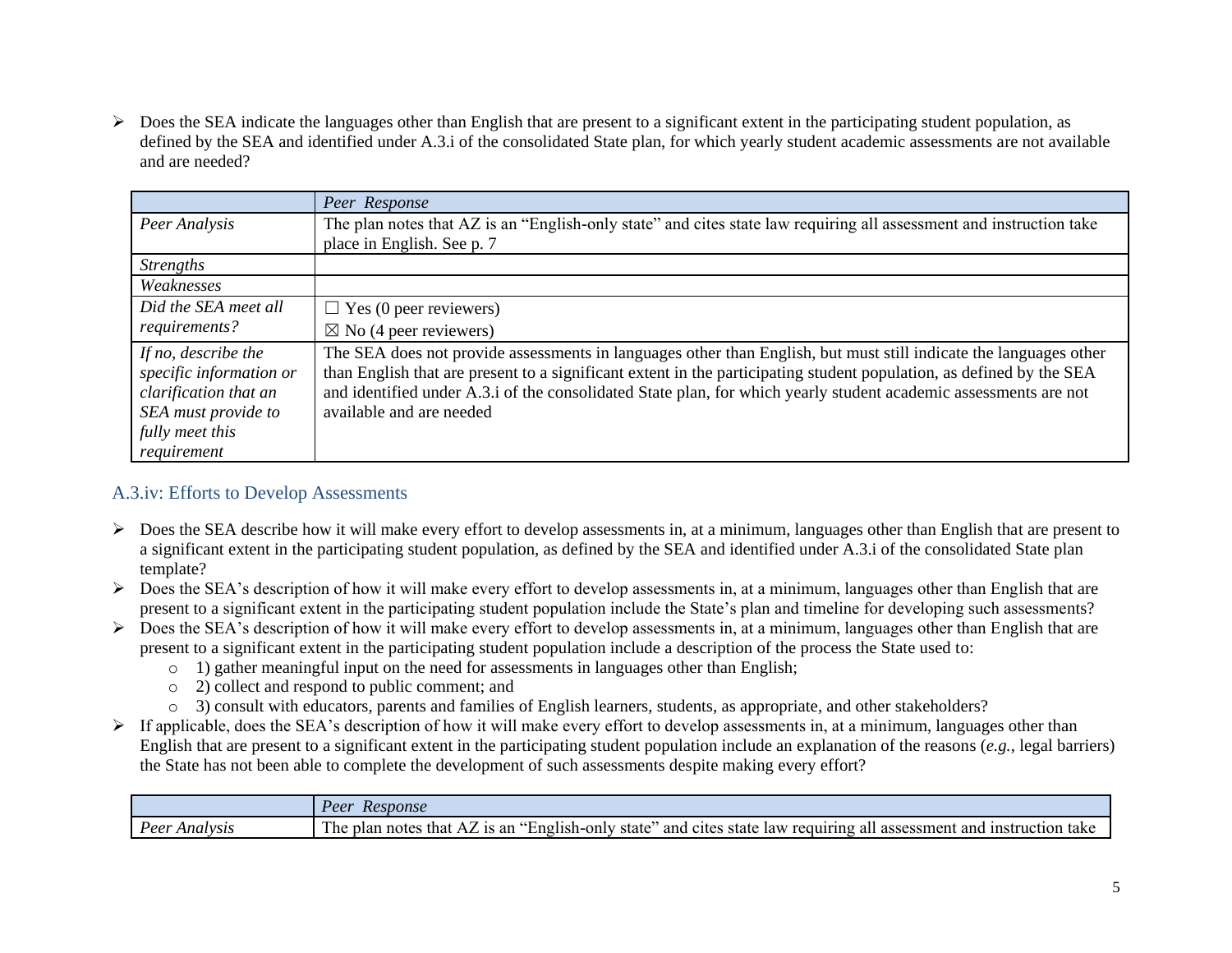|                                                                                                                                  | place in English. See p. 7                                                                                                                                                                                                                                                                                                                                                                                    |
|----------------------------------------------------------------------------------------------------------------------------------|---------------------------------------------------------------------------------------------------------------------------------------------------------------------------------------------------------------------------------------------------------------------------------------------------------------------------------------------------------------------------------------------------------------|
| <i>Strengths</i>                                                                                                                 |                                                                                                                                                                                                                                                                                                                                                                                                               |
| Weaknesses                                                                                                                       |                                                                                                                                                                                                                                                                                                                                                                                                               |
| Did the SEA meet all                                                                                                             | $\Box$ Yes (0 peer reviewers)                                                                                                                                                                                                                                                                                                                                                                                 |
| requirements?                                                                                                                    | $\boxtimes$ No (4 peer reviewers)                                                                                                                                                                                                                                                                                                                                                                             |
| If no, describe the<br>specific information or<br>clarification that an<br>SEA must provide to<br>fully meet this<br>requirement | Arizona is an "English-Only" state; therefore, it does not make every effort to develop assessments in, at<br>minimum, languages other than English that are present to a significant extent in the participating student<br>population, as defined by the SEA and identified under A.3.i of the consolidated State plan template. The SEA<br>should discuss the efforts it is taking to develop assessments. |

## **A.4: Statewide Accountability Systems & School Support and Improvement (ESEA section 1111(c) and (d))**

## A.4.i: Subgroups (ESEA section 1111(b)(3), 1111(c)(2))

## A.4.i.a: Major Racial and Ethnic Subgroups of Students (ESEA section 1111(c)(2)(B))

Does the SEA list each major racial and ethnic group that the SEA includes as a subgroup of students in its accountability system?

|                                                                                                | Peer Response                                                                                                                                                                                                                                                                                                                                                           |
|------------------------------------------------------------------------------------------------|-------------------------------------------------------------------------------------------------------------------------------------------------------------------------------------------------------------------------------------------------------------------------------------------------------------------------------------------------------------------------|
| Peer Analysis                                                                                  | This state clearly articulates how it will collect data identifying the major racial and ethnic groups.                                                                                                                                                                                                                                                                 |
|                                                                                                | The SEA lists the major subgroups: American Indian/Native American, Asian, Black/African American,<br>Hispanic/Latino, Native Hawaiian/Pacific Islander, White, and Multiple Races. The State will also use the<br>following required subgroups in the accountability system: Economically disadvantaged students, children with<br>disabilities, and English learners. |
| <i><u><b>Strengths</b></u></i>                                                                 | The list includes all racial and ethnic subgroups typically found on surveys.                                                                                                                                                                                                                                                                                           |
| Weaknesses                                                                                     |                                                                                                                                                                                                                                                                                                                                                                         |
| Did the SEA meet all                                                                           | $\boxtimes$ Yes (4 peer reviewers)                                                                                                                                                                                                                                                                                                                                      |
| requirements?                                                                                  | $\Box$ No (0 peer reviewers)                                                                                                                                                                                                                                                                                                                                            |
| If no, describe the<br>specific information or<br>clarification that an<br>SEA must provide to |                                                                                                                                                                                                                                                                                                                                                                         |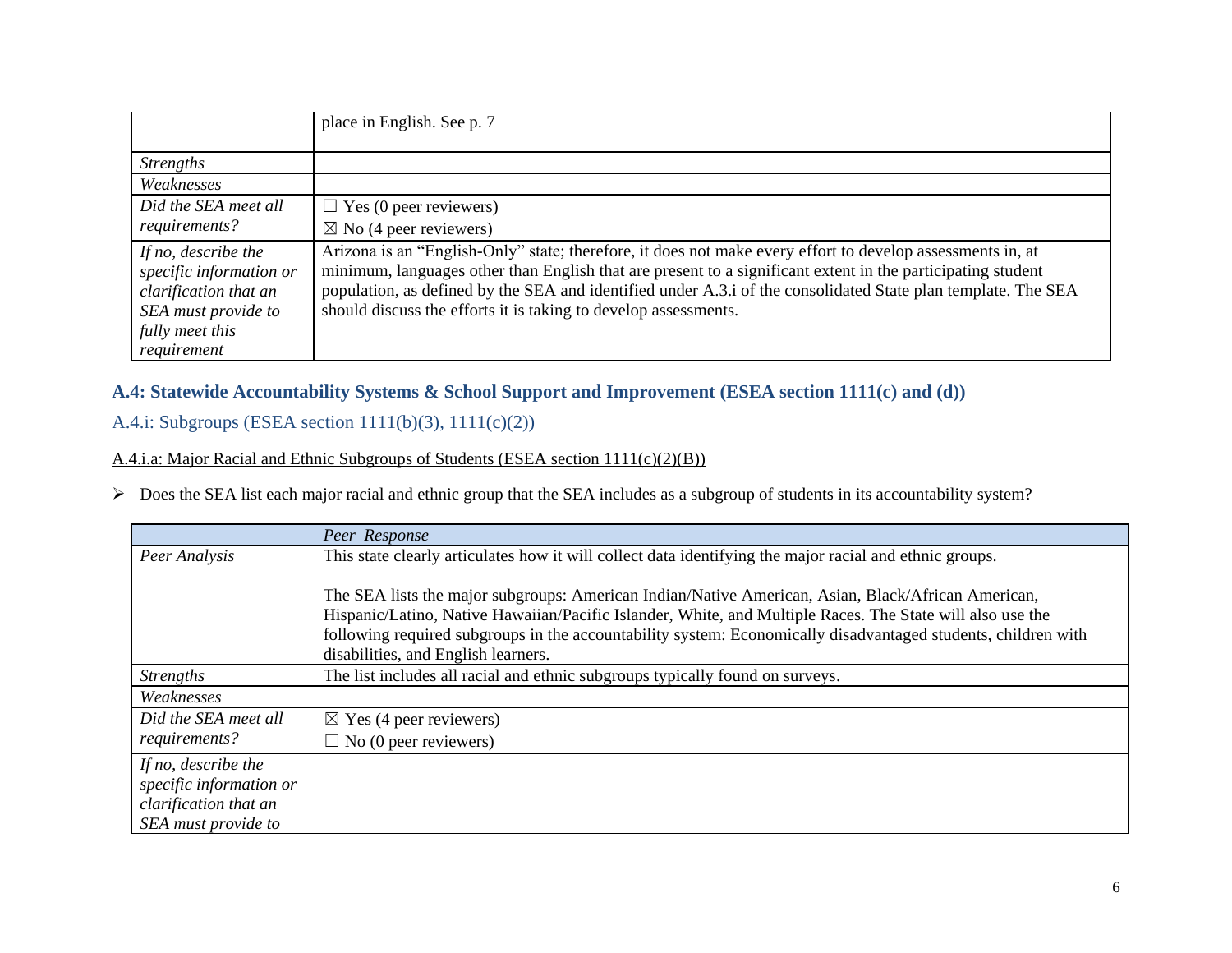| meet<br>tull<br>this |  |
|----------------------|--|
| reguirement          |  |

#### A.4.i.b: Additional Subgroups at SEA Discretion

 If applicable, does the SEA describe any additional subgroups of students other than the statutorily required subgroups (*i.e.*, economically disadvantaged students, students from each major racial and ethnic group, children with disabilities, and English learners) included in its statewide accountability system?

|                                                | Peer Response                                                                                                                 |
|------------------------------------------------|-------------------------------------------------------------------------------------------------------------------------------|
| Peer Analysis                                  | There is one additional group listed at p. 8- those taking advanced math EOC assessments prior to HS.                         |
| <b>Strengths</b>                               |                                                                                                                               |
| Weaknesses                                     | Reviewers expressed a potential worry that high n-size may actually create non-reported groups for many schools.              |
| Did the SEA meet all                           | $\boxtimes$ Yes (3 peer reviewers)                                                                                            |
| requirements?                                  | $\boxtimes$ No (1 peer reviewer)                                                                                              |
| If no, describe the<br>specific information or | Please clarify if this data will be disaggregated by sub-group itself or used to ensure equitable access across<br>subgroups. |
| clarification that an                          |                                                                                                                               |
| SEA must provide to                            | Please describe the identified subgroup with more detail. Specifically, will reporting on the group be disaggregated          |
| fully meet this                                | or reported by racial/ethnic categories? Will it be disaggregated by course assessment taken (e.g. Alg or Geo)?               |
| requirement                                    |                                                                                                                               |

#### A.4.i.c: Previously Identified English Learners

*Note: State Plan template item A.4.i.c requires a binary yes/no response from SEAs, and thus has no applicable peer review criteria.* 

#### A.4.i.d: If Applicable, Exception for Recently Arrived English Learners

*Note: This peer review criterion applies only if a State selects the third option in item A.4.i.d in the consolidated State plan template for recently arrived English learners under which the State applies the exception under ESEA section 1111(b)(3)(A)(i) or the exception under ESEA section 1111(b)(3)(A)(ii) to a recently arrived English learner.*

 $\triangleright$  Does the SEA describe how it will choose which exception applies to a recently arrived English learner (*e.g.*, a statewide procedure that considers English language proficiency level in determining which, if any, exception applies)?

*Peer Response*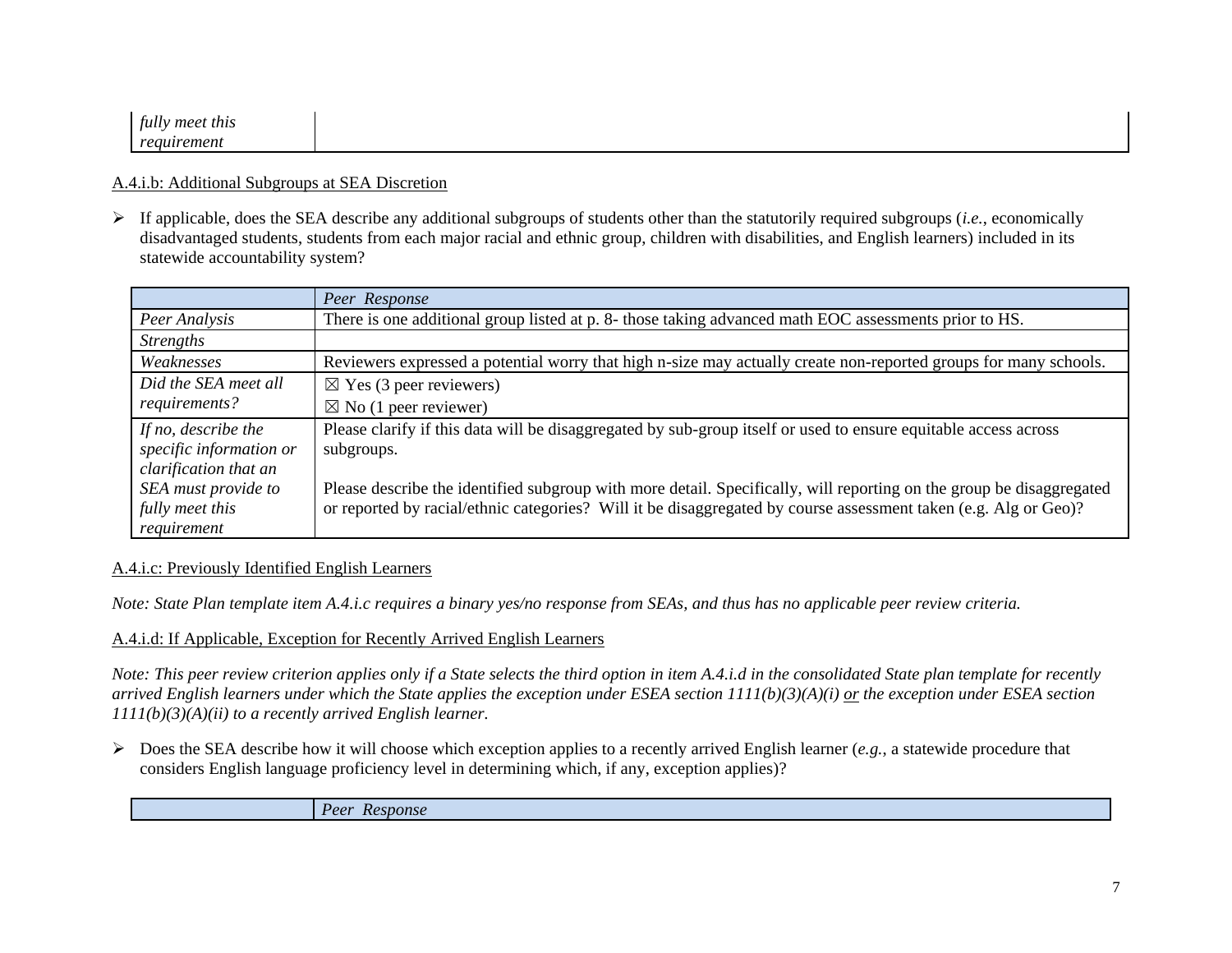| Peer Analysis           | N/A - The application indicates they are seeking the exception under roman numerate (ii). |
|-------------------------|-------------------------------------------------------------------------------------------|
| <i>Strengths</i>        |                                                                                           |
| Weaknesses              |                                                                                           |
| Did the SEA meet all    | $\Box$ Yes (0 peer reviewers)                                                             |
| requirements?           | $\Box$ No (0 peer reviewers)                                                              |
| If no, describe the     |                                                                                           |
| specific information or |                                                                                           |
| clarification that an   |                                                                                           |
| SEA must provide to     |                                                                                           |
| fully meet this         |                                                                                           |
| requirement             |                                                                                           |

## A.4.ii: Minimum N-Size (ESEA section 1111(c)(3)(A))

#### A.4.ii.a: Minimum N-Size for Accountability (ESEA section 1111(c)(3)(A)(i))

- $\triangleright$  Does the SEA provide the minimum number of students that the State determines is necessary to meet the requirements of any provisions under Title I, Part A of the ESEA that require disaggregation of information by each subgroup of students for accountability purposes, including annual meaningful differentiation and identification of schools?
- $\triangleright$  Is the minimum number of students the same State-determined number for all students and for each subgroup of students in the State (*i.e.*, economically disadvantaged students, students from each major racial and ethnic group, children with disabilities, and English learners) for accountability purposes?

|                                                                                                                                                                                                                                                                                                                                                                                                                          | Peer Response                                                                                                                                                     |
|--------------------------------------------------------------------------------------------------------------------------------------------------------------------------------------------------------------------------------------------------------------------------------------------------------------------------------------------------------------------------------------------------------------------------|-------------------------------------------------------------------------------------------------------------------------------------------------------------------|
| The SEA provides the minimum number of students $(n=20)$ necessary to meet the requirements of any provisions<br>Peer Analysis<br>under Title I, Part A of the ESEA that require disaggregation of information by each subgroup of students for<br>accountability purposes. The SEA does not specify that the minimum number of students is the same for all<br>students and for each subgroup of students in the State. |                                                                                                                                                                   |
|                                                                                                                                                                                                                                                                                                                                                                                                                          | The n-size presented is small enough to hold the majority of schools accountable for performance within subgroups,<br>and large enough to be statistically valid. |
| <b>Strengths</b>                                                                                                                                                                                                                                                                                                                                                                                                         | The n-size presented is small enough to hold the majority of schools accountable for performance within subgroups,<br>and large enough to be statistically valid. |
| Weaknesses                                                                                                                                                                                                                                                                                                                                                                                                               | The SEA does not specify that the minimum number of students is the same for all students and for each subgroup<br>of students in the State.                      |
| Did the SEA meet all                                                                                                                                                                                                                                                                                                                                                                                                     | $\boxtimes$ Yes (4 peer reviewers)                                                                                                                                |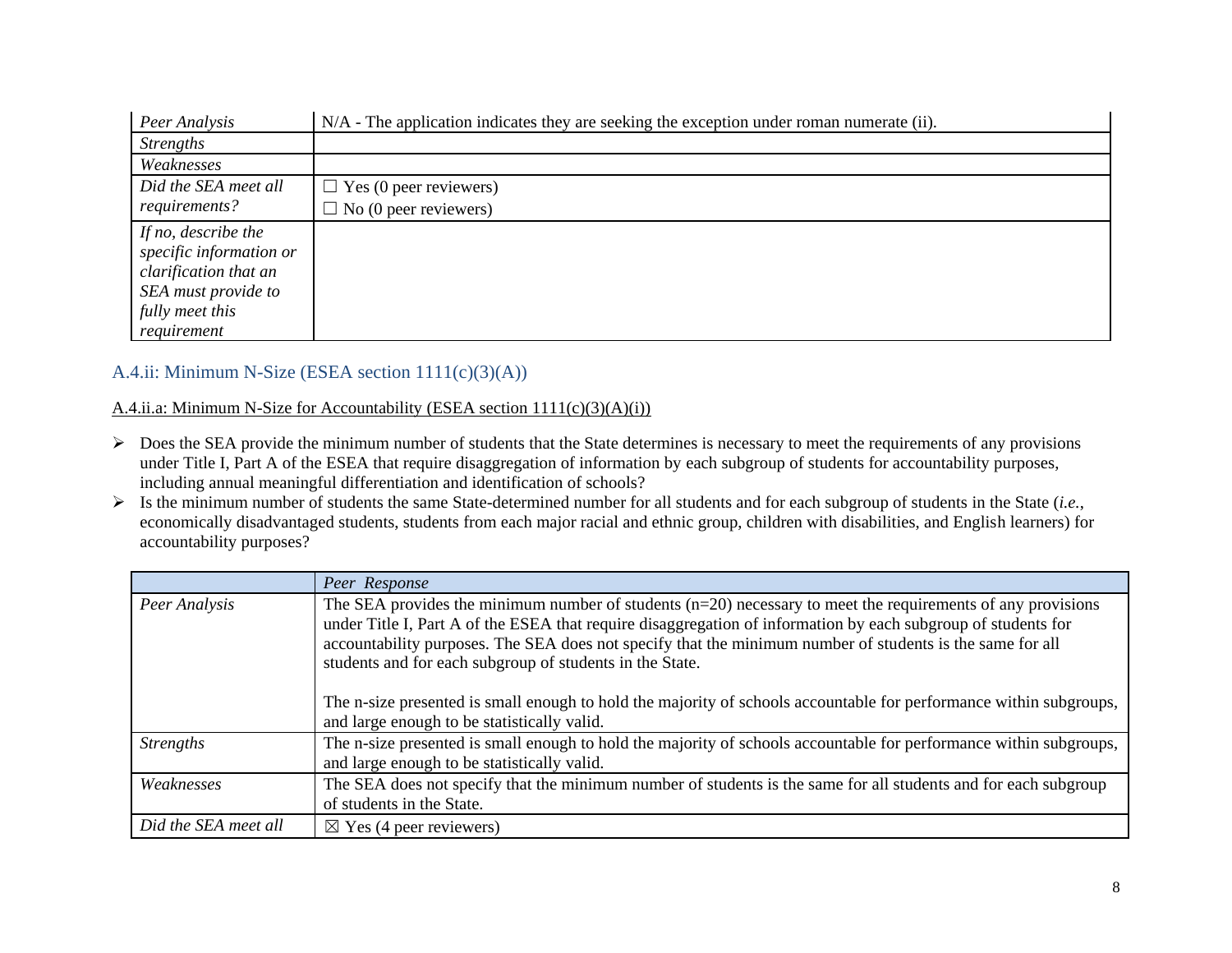| requirements?           | $\Box$ No (0 peer reviewers) |
|-------------------------|------------------------------|
| If no, describe the     |                              |
| specific information or |                              |
| clarification that an   |                              |
| SEA must provide to     |                              |
| fully meet this         |                              |
| requirement             |                              |

#### A.4.ii.b: Statistical Soundness of Minimum N-Size (ESEA section 1111(c)(3)(A)(i))

 $\triangleright$  Is the selected minimum number of students statistically sound?<sup>2</sup>

 $\overline{a}$ 

|                  | Peer Response                                                                                                                              |
|------------------|--------------------------------------------------------------------------------------------------------------------------------------------|
| Peer Analysis    | The application provides few details about the statistical soundness of setting the n-size at 20. See p. 9-10.                             |
|                  | However, based on the data provided at the bottom on p. 9, the selection appears to be statistically sound.                                |
|                  | The SEA explains how the n-size of 20 was established: the number is large enough to provide statistically valid                           |
|                  | and reliable results, but small enough to ensure schools are held accountable. Additionally, this n-size offers privacy                    |
|                  | protection for those subgroups too small to report without disclosing personally identifiable information.                                 |
| <b>Strengths</b> | Value is large enough to ensure student privacy.                                                                                           |
| Weaknesses       | Not much statistical data provided as justification.                                                                                       |
|                  | This state simply argues that the value is large enough to be statistically valid and reliable, but does not state how or<br>any concerns. |

<sup>&</sup>lt;sup>2</sup> Consistent with ESEA section 1111(i), information collected or disseminated under ESEA section 1111 shall be collected and disseminated in a manner that protects the privacy of individuals consistent with section 444 of the General Education Provisions Act (20 U.S.C. 1232g, commonly known as the "Family Educational Rights and Privacy Act of 1974"). When selecting a minimum n-size for reporting, States should consult the Institute of Education Sciences report ["Best Practices for Determining Subgroup Size in Accountability Systems While Protecting Personally Identifiable Student Information"](https://nces.ed.gov/pubs2017/2017147.pdf) to identify appropriate statistical disclosure limitation strategies for protecting student privacy.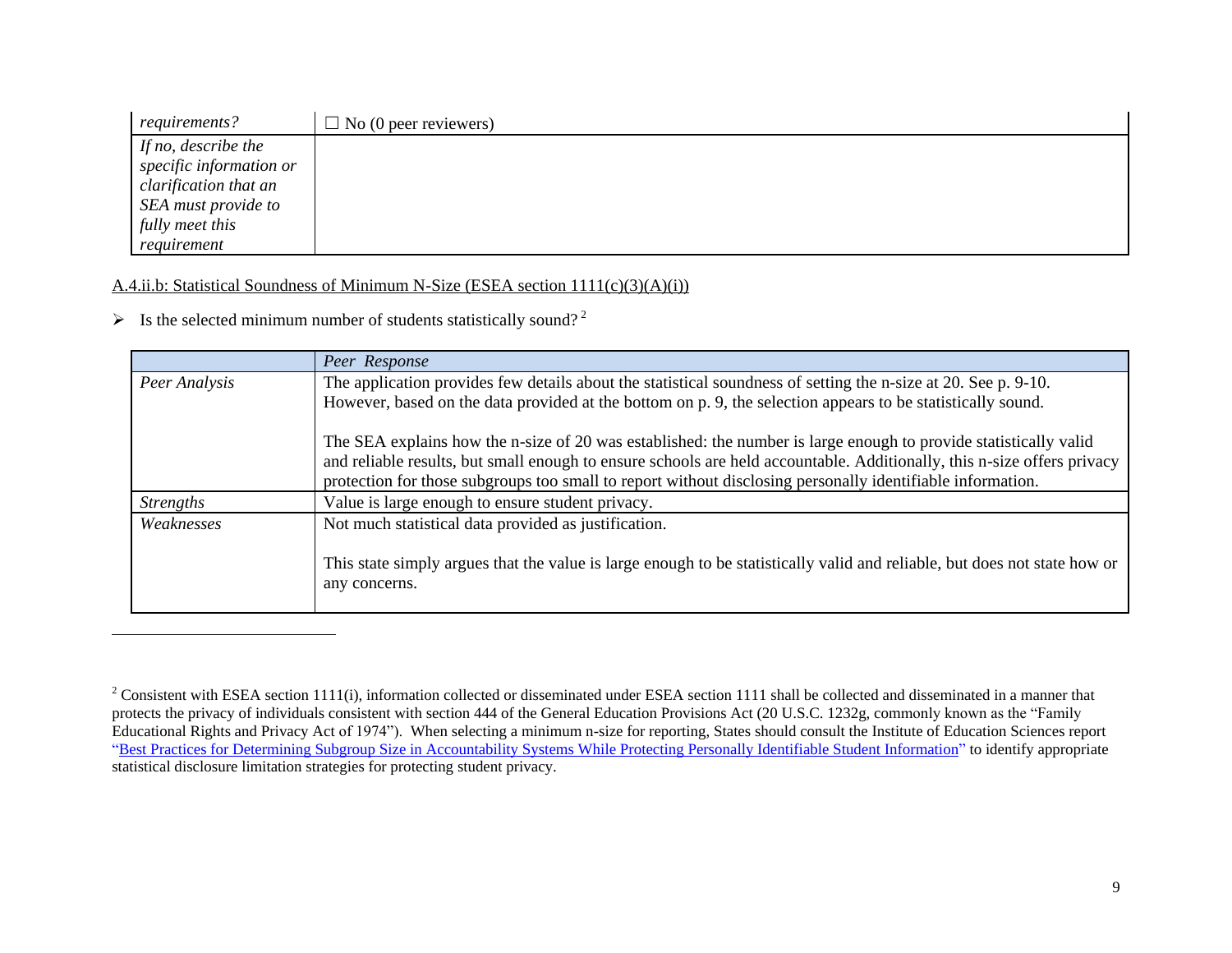|                                                | Using a value less than 30 for accountability purposes raises potential reliability concerns when designating a<br>school for sanctions. Also, there is only so much money to provide for resources. Lower n-sizes may cause less |
|------------------------------------------------|-----------------------------------------------------------------------------------------------------------------------------------------------------------------------------------------------------------------------------------|
|                                                | money to be available for those populations who need it most.                                                                                                                                                                     |
| Did the SEA meet all                           | $\boxtimes$ Yes (3 peer reviewers)                                                                                                                                                                                                |
| requirements?                                  | $\boxtimes$ No (1 peer reviewer)                                                                                                                                                                                                  |
| If no, describe the<br>specific information or | Please describe how this n-value will ensure validity and reliability in results and not over- or under-identify<br>schools for consequences.                                                                                     |
| clarification that an                          |                                                                                                                                                                                                                                   |
| SEA must provide to                            | Please address the increased risk of measurement error when using a value less than 30.                                                                                                                                           |
| fully meet this                                |                                                                                                                                                                                                                                   |
| requirement                                    |                                                                                                                                                                                                                                   |

#### A.4.ii.c: How the SEA Determined Minimum N-Size (ESEA section 1111(c)(3)(A)(ii))

- Does the SEA describe how it determined the minimum number of students?
- Does the description include how the State collaborated with teachers, principals, other school leaders, parents, and other stakeholders when determining such minimum number?

|                  | Peer Response                                                                                                                                                                                                       |
|------------------|---------------------------------------------------------------------------------------------------------------------------------------------------------------------------------------------------------------------|
| Peer Analysis    | The application states that the A-F Ad Hoc committee proposed the n-size and was comprised of teachers,<br>parents, lobbyists and SBOE members. The SBOE then approved the selection.                               |
|                  |                                                                                                                                                                                                                     |
|                  | A methodical approach towards identifying the number of schools that would be excluded if different n-<br>sizes were applied was used, as well as a state wide communication and listening tour to collect feedback |
|                  | from stakeholders.                                                                                                                                                                                                  |
| <b>Strengths</b> | Diverse engagement and involvement of different voices.                                                                                                                                                             |
|                  | The approach was methodical and focused on making sure a feasible number of schools was included<br>while also maintaining statistical validity and reliability.                                                    |
|                  | The committee proposed the minimum n-size was representative of a diverse population of stakeholders -<br>teachers, superintendents, parents, educational lobbyists, and state board of education members.          |
|                  | Very thorough explanation of how different n-sizes would affect the state's accountability system.                                                                                                                  |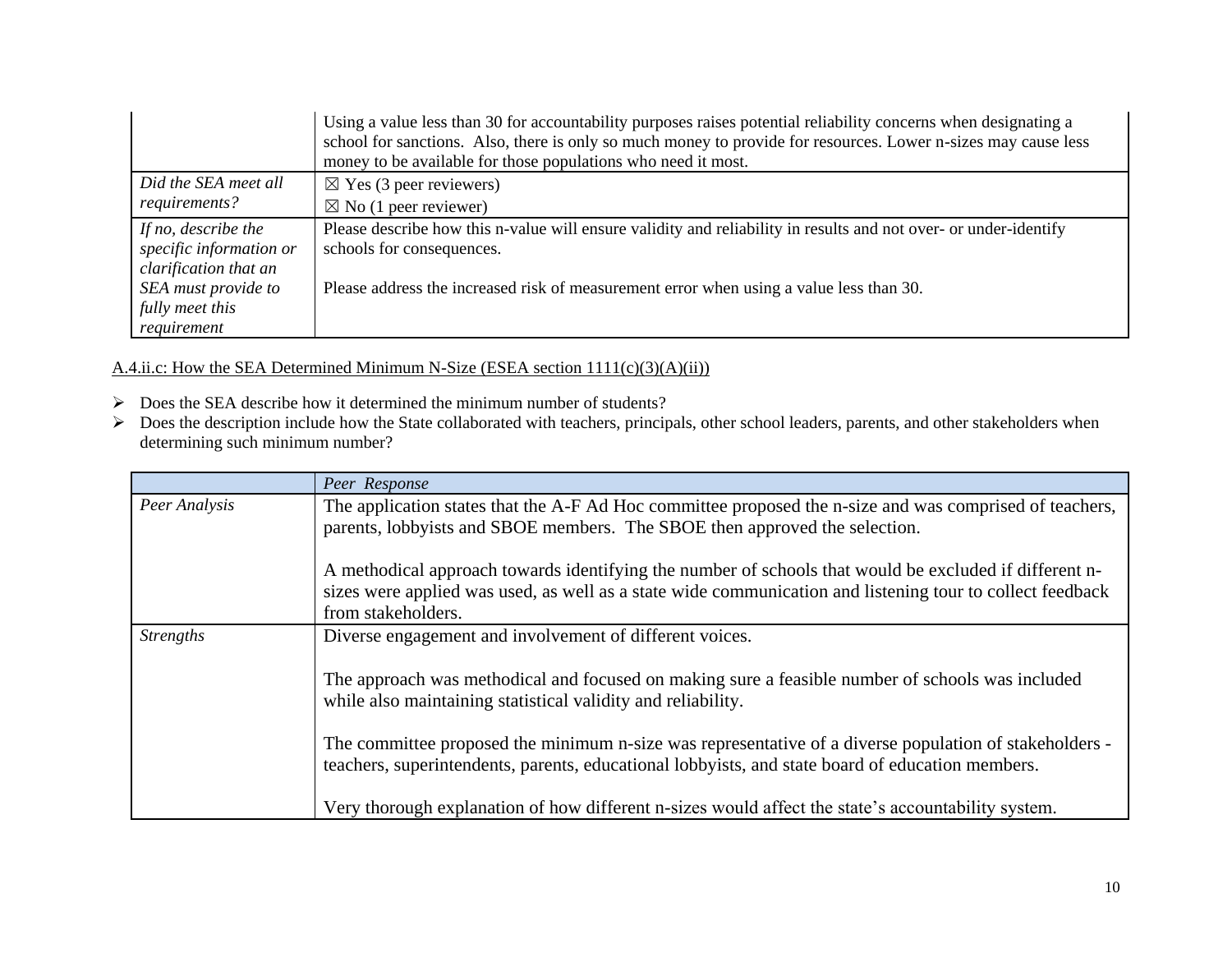| Weaknesses              |                                    |
|-------------------------|------------------------------------|
| Did the SEA meet all    | $\boxtimes$ Yes (4 peer reviewers) |
| requirements?           | $\Box$ No (0 peer reviewers)       |
| If no, describe the     |                                    |
| specific information or |                                    |
| clarification that an   |                                    |
| SEA must provide to     |                                    |
| fully meet this         |                                    |
| requirement             |                                    |

A.4.ii.d: Minimum N-Size and Ensuring Student Privacy (ESEA section 1111(c)(3)(A)(iii))

 $\triangleright$  Does the SEA describe how it ensures that the minimum number of students will protect the privacy of individual students?<sup>3</sup>

|                  | Peer Response                                                                                                                                                                                                                                                             |
|------------------|---------------------------------------------------------------------------------------------------------------------------------------------------------------------------------------------------------------------------------------------------------------------------|
| Peer Analysis    | The application discusses balancing the desire for reporting with the need to keep student PII safe from disclosure.<br>See p. 9 and 10.                                                                                                                                  |
|                  | This state uses a value higher than 10, which further ensures privacy of student identifiable information.                                                                                                                                                                |
|                  | The SEA states that it suppresses aggregate data that falls below the minimum n-size to ensure that student<br>information is protected. It also states that "additional ways to protect data are also being discussed"; however, the<br>explanation does not go further. |
| <b>Strengths</b> | Data table at p. 9 demonstrates the number of schools with a reported subgroup at each n-size level. Clear balancing<br>of transparency and protection of PII.                                                                                                            |
|                  | Using a value larger than 10.                                                                                                                                                                                                                                             |
| Weaknesses       |                                                                                                                                                                                                                                                                           |

 $3$  See footnote 5 above for further guidance.

 $\overline{a}$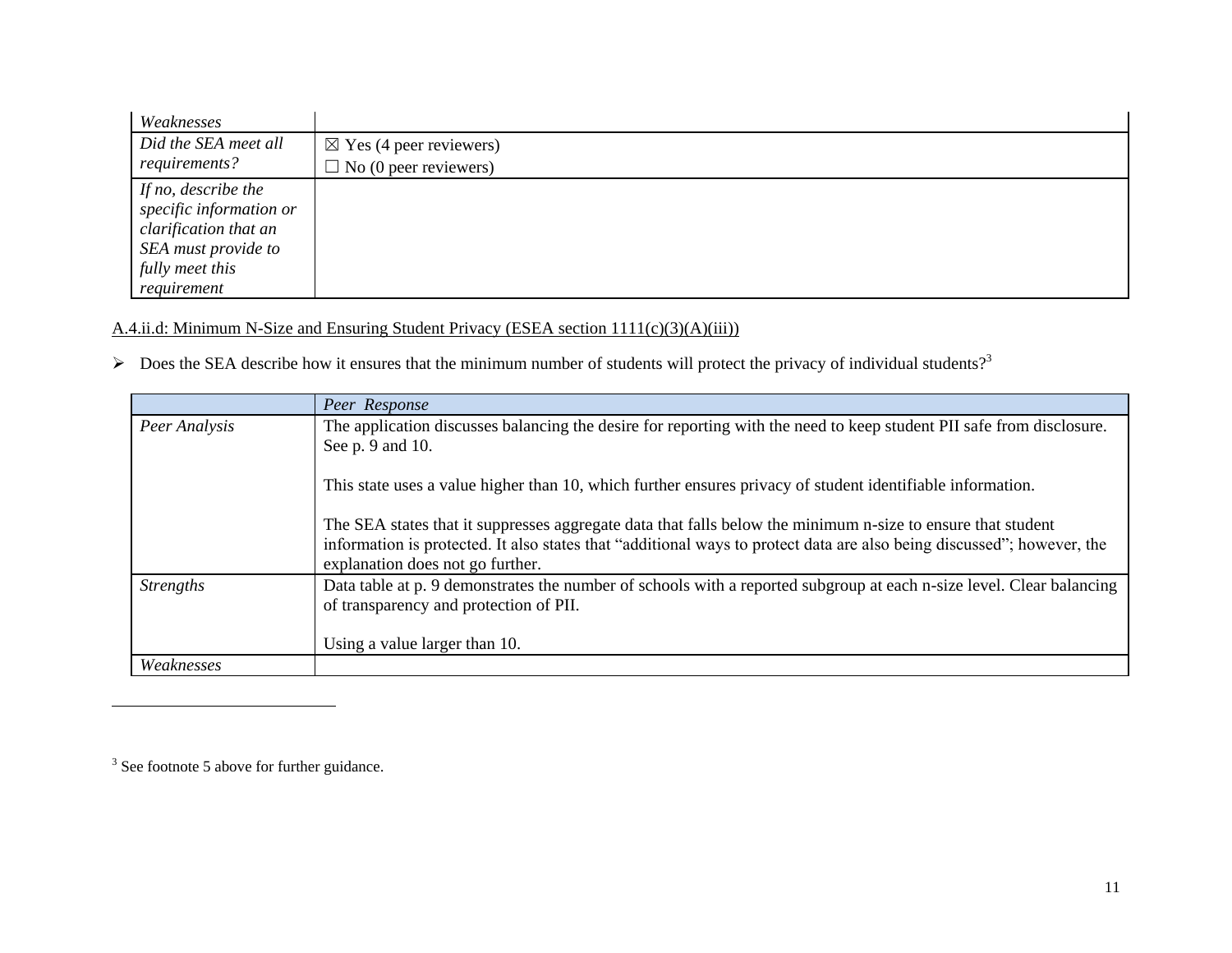| Did the SEA meet all                                                                                                             | $\boxtimes$ Yes (4 peer reviewers) |
|----------------------------------------------------------------------------------------------------------------------------------|------------------------------------|
| requirements?                                                                                                                    | $\Box$ No (0 peer reviewers)       |
| If no, describe the<br>specific information or<br>clarification that an<br>SEA must provide to<br>fully meet this<br>requirement |                                    |

A.4.ii.e: If Applicable, Minimum N-Size for Reporting

- $\triangleright$  If the SEA's minimum number of students for purposes of reporting is lower than the minimum number of students for accountability purposes, does the SEA provide the minimum number of students for purposes of reporting?
- $\triangleright$  Is the SEA's minimum number of students for purposes of reporting consistent with the requirements in ESEA section 1111(i), including with respect to privacy and statistical reliability?

|                                                                                                                                  | Peer Response                 |
|----------------------------------------------------------------------------------------------------------------------------------|-------------------------------|
| Peer Analysis                                                                                                                    | N/A                           |
| <b>Strengths</b>                                                                                                                 |                               |
| Weaknesses                                                                                                                       |                               |
| Did the SEA meet all                                                                                                             | $\Box$ Yes (0 peer reviewers) |
| requirements?                                                                                                                    | $\Box$ No (0 peer reviewers)  |
| If no, describe the<br>specific information or<br>clarification that an<br>SEA must provide to<br>fully meet this<br>requirement |                               |

#### A.4.iii: Establishment of Long-Term Goals (ESEA section 1111(c)(4)(A))

#### A.4.iii.a: Academic Achievement (ESEA section 1111(c)(4)(A)(i)(I)(aa))

A.4.iii.a.1: Long-term goals

 Does the SEA identify (*i.e.*, by providing a numeric measure) and describe the long-term goals for all students for improved academic achievement, as measured by grade-level proficiency on the annual statewide reading/language arts and mathematics assessments (which must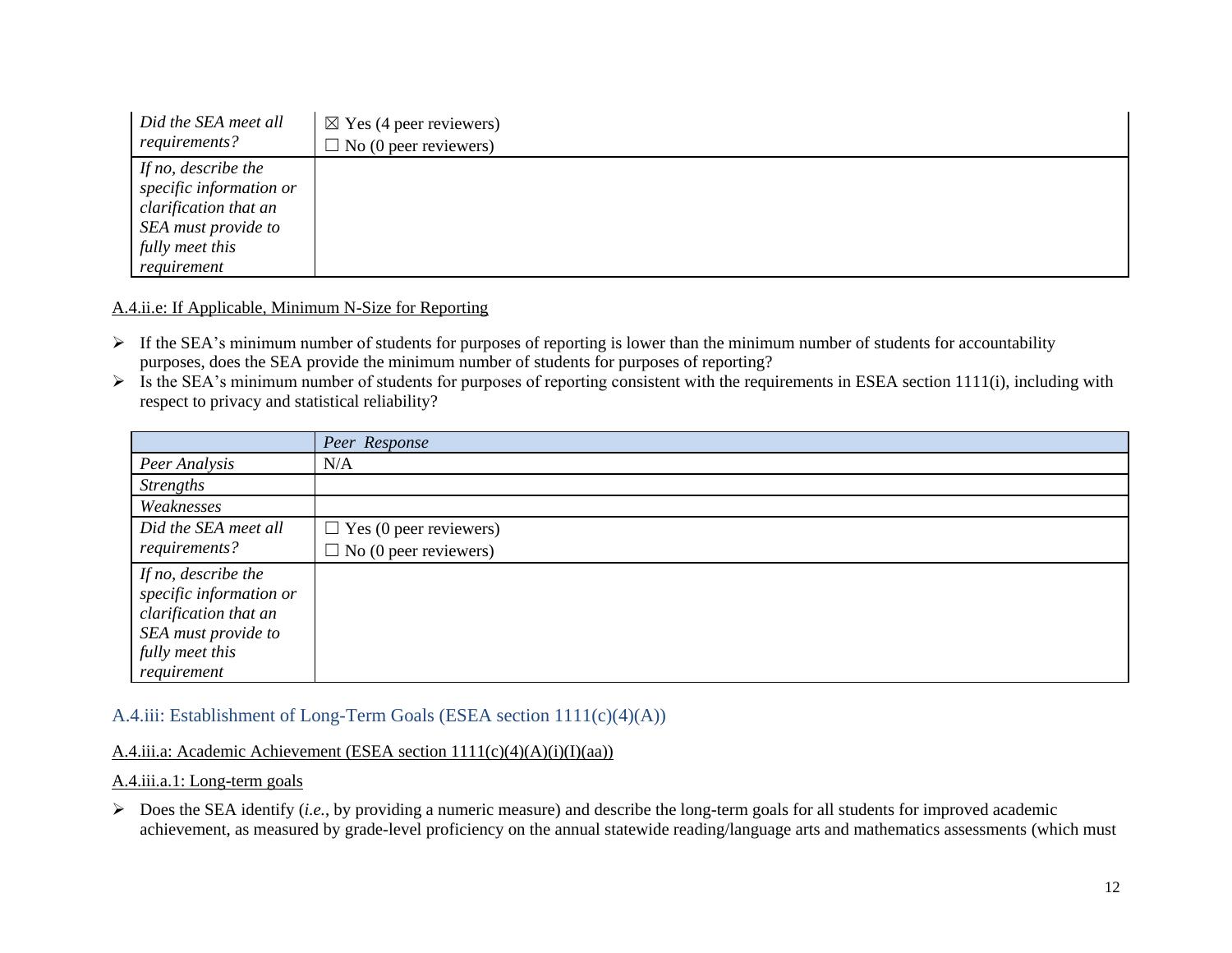apply the same academic achievement standards to all public school students in the State, except those with the most significant cognitive disabilities)?

- Does the SEA identify and describe long-term goals for each subgroup of students?
- > Does the SEA's description include baseline data for all students and for each subgroup of students?
- $\triangleright$  Does the SEA's description include the timeline for meeting the long-term goals?
- $\triangleright$  Is the timeline the same multi-year length of time for all students and for each subgroup of students?
- $\triangleright$  Are the long-term goals ambitious?

|                      | Peer Response                                                                                                                                                                                                                                                                                           |
|----------------------|---------------------------------------------------------------------------------------------------------------------------------------------------------------------------------------------------------------------------------------------------------------------------------------------------------|
| Peer Analysis        | The state sets three long term goals at p. 12-13. The goal and rationale are clearly explained. The goals are<br>uniformly applied throughout the state and across subgroups.                                                                                                                           |
|                      | The SEA describes the long-term goals for all students for improved academic achievement, as measured by grade-<br>level proficiency on the annual statewide reading/language arts and mathematics assessments; the description<br>includes baseline data and timeline for meeting the long term goals. |
|                      | The SEA describes the process for setting baseline data, long term goals and measures of interim progress in the<br>narrative, and includes numeric long term goals in Appendix A.                                                                                                                      |
|                      | Panel discussed the long timeline. While targets met the criteria of this peer review, there was concern that the<br>timeline was not appropriate.                                                                                                                                                      |
| <b>Strengths</b>     | Strong discussion of rationale, limitations, and process of arriving at goals p. 12-13.                                                                                                                                                                                                                 |
|                      | Stakeholders were included as were psychometricians from across the state.                                                                                                                                                                                                                              |
|                      | Long term goals seem reasonable and ambitious                                                                                                                                                                                                                                                           |
| Weaknesses           | Long-term goals are many years in the future despite under performance.                                                                                                                                                                                                                                 |
|                      | It was not defined well as to how the goals were set which makes it difficult to determine if the timeline is<br>appropriate.                                                                                                                                                                           |
|                      | Each subgroup of students have to meet the same goals, but other than stating this, they really don't distinguish<br>whether this is appropriate for each subgroup. Also, it is not identified how they landed at the number of years to<br>attain the goals.                                           |
| Did the SEA meet all | $\boxtimes$ Yes (4 peer reviewers)                                                                                                                                                                                                                                                                      |
| requirements?        | $\Box$ No (0 peer reviewers)                                                                                                                                                                                                                                                                            |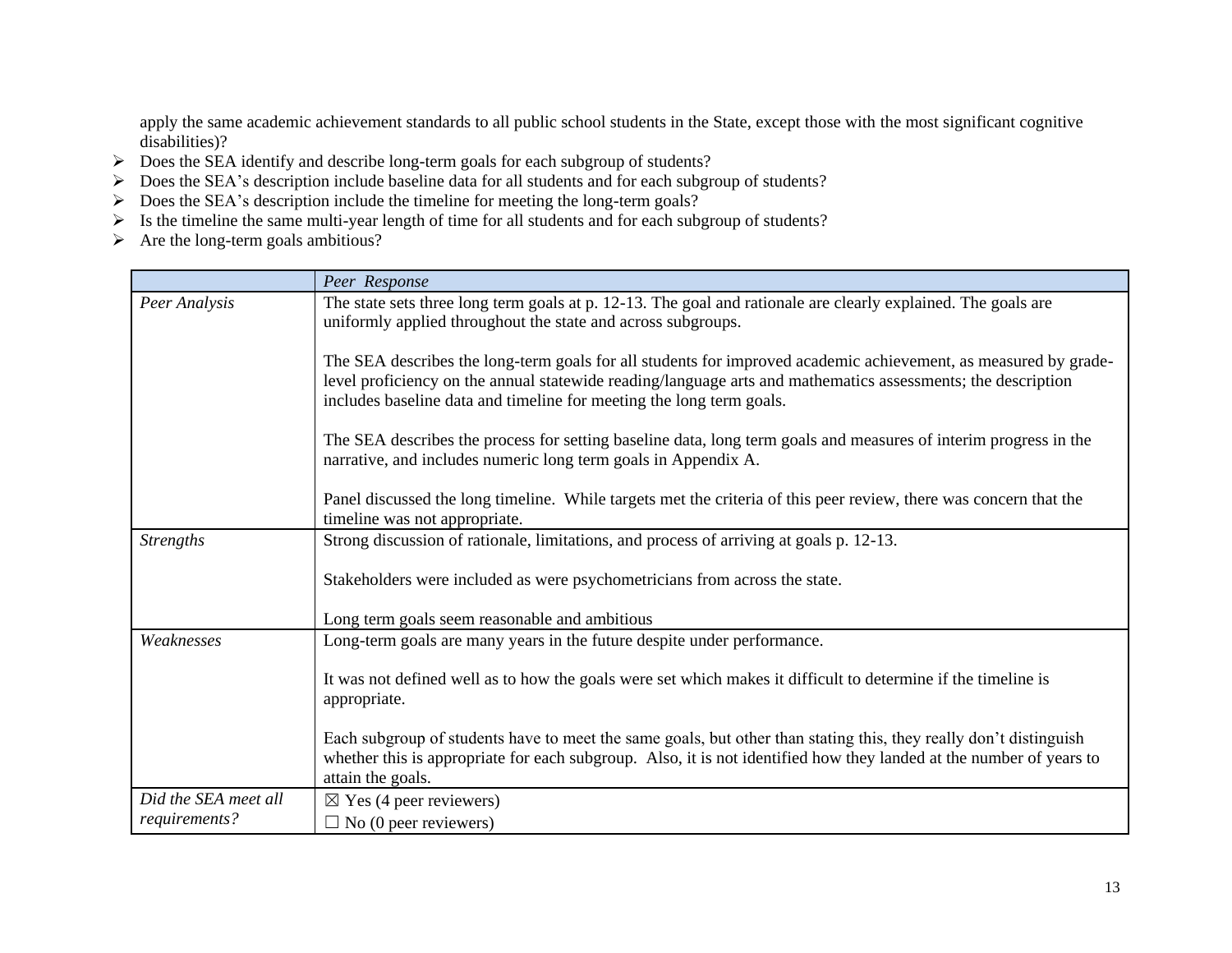| If no, describe the     |
|-------------------------|
| specific information or |
| clarification that an   |
| SEA must provide to     |
| fully meet this         |
| requirement             |

A.4.iii.a.2: Measurements of interim progress

- Does the SEA provide measurements of interim progress toward meeting the long-term goals for all students?
- Does the SEA provide measurements of interim progress toward meeting the long-term goals for each subgroup of students?

|                                                                                                                                  | Peer Response                                                                                                                                    |
|----------------------------------------------------------------------------------------------------------------------------------|--------------------------------------------------------------------------------------------------------------------------------------------------|
| Peer Analysis                                                                                                                    | The MIPs are provided at p. 54-64. The state used a robust process for setting the MIPs. See p. 11                                               |
|                                                                                                                                  | The SEA explains how it developed the MIPs (Measures of Interim Progress); they will be evaluating progress<br>made by each subgroup.            |
|                                                                                                                                  | The SEA provided measures of interim progress towards meeting the long term goals for all students and each<br>subgroup.                         |
| <b>Strengths</b>                                                                                                                 | Leveraged collaborative process already in place to set goals.                                                                                   |
|                                                                                                                                  | Very detailed measures of interim progress are provided in Appendix A.                                                                           |
| Weaknesses                                                                                                                       | Could use clarification around which students comprise the 'FAY only' group. The assumption is that this is the<br>state's 'all students' group. |
| Did the SEA meet all<br>requirements?                                                                                            | $\boxtimes$ Yes (4 peer reviewers)                                                                                                               |
|                                                                                                                                  | $\Box$ No (0 peer reviewers)                                                                                                                     |
| If no, describe the<br>specific information or<br>clarification that an<br>SEA must provide to<br>fully meet this<br>requirement |                                                                                                                                                  |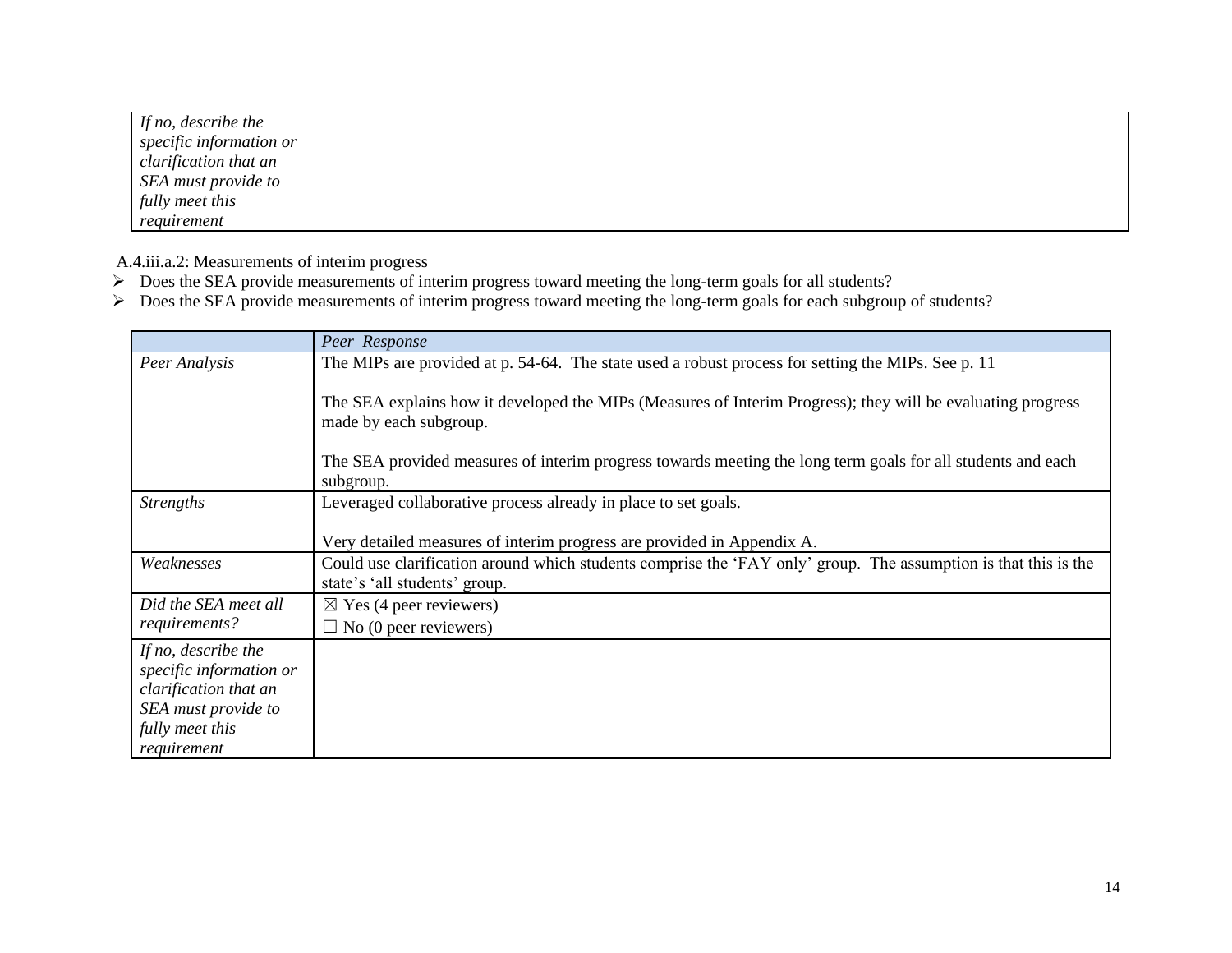#### A.4.iii.a.3: Improvement necessary to close statewide proficiency gaps

 $\triangleright$  Do the long-term goals and measurements of interim progress for academic achievement take into account the improvement necessary for subgroups of students who are behind in reaching those goals to make significant progress in closing statewide proficiency gaps, such that the State's long-term goals require greater rates of improvement for subgroups of students that are lower achieving?

|                                                                                                                                  | Peer Response                                                                                                                                                                                                                                                                                                                                                                                                                                                                                                                                                                                                                                 |
|----------------------------------------------------------------------------------------------------------------------------------|-----------------------------------------------------------------------------------------------------------------------------------------------------------------------------------------------------------------------------------------------------------------------------------------------------------------------------------------------------------------------------------------------------------------------------------------------------------------------------------------------------------------------------------------------------------------------------------------------------------------------------------------------|
| Peer Analysis                                                                                                                    | Goal #1 requires proficiency gaps to be closed by 50% in ten years p. 13 and Goal #2 requires all subgroups to be<br>proficient by 2039. Goal #1 language specifically addresses the uneven growth required by different subgroups,<br>but notes that equal growth is not realistic or attainable p. 13. Goal #2, however, requires all groups to reach the<br>same high levels of achievement. MIPs are measured every three years until all groups meet targets by 2039 p. 13<br>allowing schools time to implement necessary strategies for improvement p. 12.<br>The process described is more rigorous for students the furthest behind. |
| <b>Strengths</b>                                                                                                                 | Discussion of ambitious but achievable goals.<br>Rigorous process defined.                                                                                                                                                                                                                                                                                                                                                                                                                                                                                                                                                                    |
| Weaknesses                                                                                                                       | Length of time to attain goals may not be ambitious enough. (e.g. timeline too long)<br>Linear growth for students is not likely and plan does not address this issue when setting linear goals.                                                                                                                                                                                                                                                                                                                                                                                                                                              |
| Did the SEA meet all<br>requirements?                                                                                            | $\boxtimes$ Yes (4 peer reviewers)<br>$\Box$ No (0 peer reviewers)                                                                                                                                                                                                                                                                                                                                                                                                                                                                                                                                                                            |
| If no, describe the<br>specific information or<br>clarification that an<br>SEA must provide to<br>fully meet this<br>requirement |                                                                                                                                                                                                                                                                                                                                                                                                                                                                                                                                                                                                                                               |

#### A.4.iii.b: Graduation Rate (ESEA section  $1111(c)(4)(A)(i)(I)(bb))$ )

A.4.iii.b.1: Long-term goals for four-year adjusted cohort graduation rate

- Does the SEA identify and describe the long-term goals for the four-year adjusted cohort graduation rate for all students?
- Does the SEA identify and describe the long-term goals for the four-year adjusted cohort graduation rate for each subgroup of students?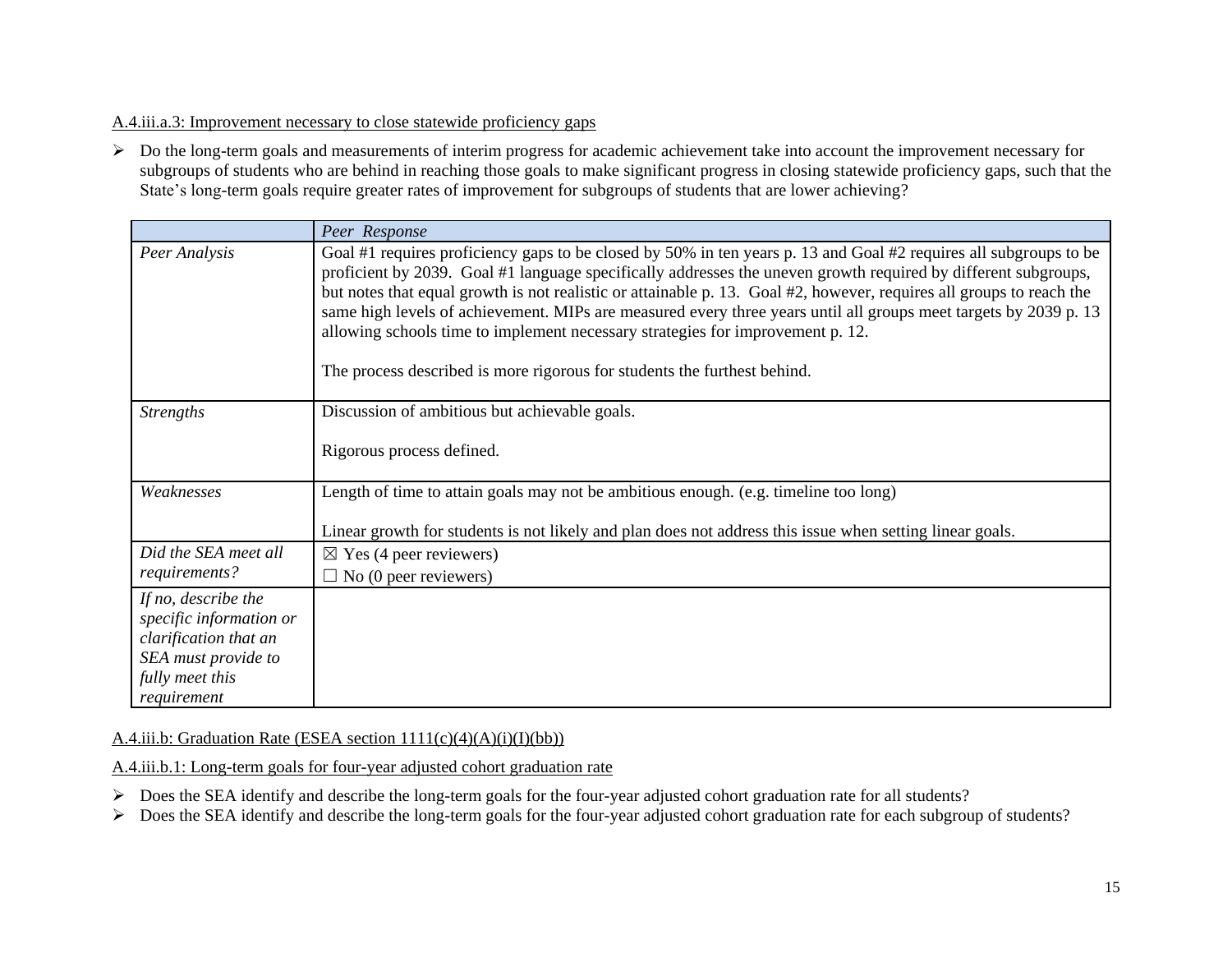- Does the SEA's description include baseline data for all students and for each subgroup of students?
- Does the SEA's description include the timeline for meeting the long-term goals?
- $\triangleright$  Is the timeline the same multi-year length of time for all students and for each subgroup of students?
- $\triangleright$  Are the long-term goals ambitious?

|                                                                                                                                  | Peer Response                                                                                                                                                                                                                                                                   |
|----------------------------------------------------------------------------------------------------------------------------------|---------------------------------------------------------------------------------------------------------------------------------------------------------------------------------------------------------------------------------------------------------------------------------|
| Peer Analysis                                                                                                                    | The state has set a long term goal of 90% grad rate by 2030 p. 14. A table showing MIPs for grad rate by subgroup<br>is on p. 64. The narrative suggests that the goal is ambitious but attainable and based on current data.                                                   |
|                                                                                                                                  | The SEA identifies and describes the long term goal for 4-year graduation rate (90%). The SEA posits that interim<br>progress measures for each subgroup are set at three year intervals to allow time for schools to fully implement<br>strategies to improve graduation rates |
|                                                                                                                                  | Graduation rate goals detailed in the plan are ambitious and were set based on the state's current graduation rates as<br>compared to graduation rates in other high-performing states.                                                                                         |
| <b>Strengths</b>                                                                                                                 | Development with input from a broad group of stakeholders in A-F committee.                                                                                                                                                                                                     |
|                                                                                                                                  | Goals appear to be rigorous and based on prior data.                                                                                                                                                                                                                            |
| Weaknesses                                                                                                                       |                                                                                                                                                                                                                                                                                 |
| Did the SEA meet all                                                                                                             | $\boxtimes$ Yes (4 peer reviewers)                                                                                                                                                                                                                                              |
| requirements?                                                                                                                    | $\Box$ No (0 peer reviewers)                                                                                                                                                                                                                                                    |
| If no, describe the<br>specific information or<br>clarification that an<br>SEA must provide to<br>fully meet this<br>requirement |                                                                                                                                                                                                                                                                                 |

A.4.iii.b.2: If applicable, long-term goals for each extended-year adjusted cohort graduation rate

- If applicable (*i.e.*, if the SEA chooses, at its discretion, to establish long-term goals for one or more extended-year rates), does the SEA identify and describe the long-term goals for each extended-year adjusted cohort graduation rate for all students?
- If applicable (*i.e.*, if the SEA chooses, at its discretion, to establish long-term goals for one or more extended-year rates), does the SEA identify and describe the long-term goals for each extended-year adjusted cohort graduation rate for each subgroup of students?
- Does the SEA's description include baseline data for all students and for each subgroup of students?
- $\triangleright$  Does the SEA's description include the timeline for meeting the long-term goals?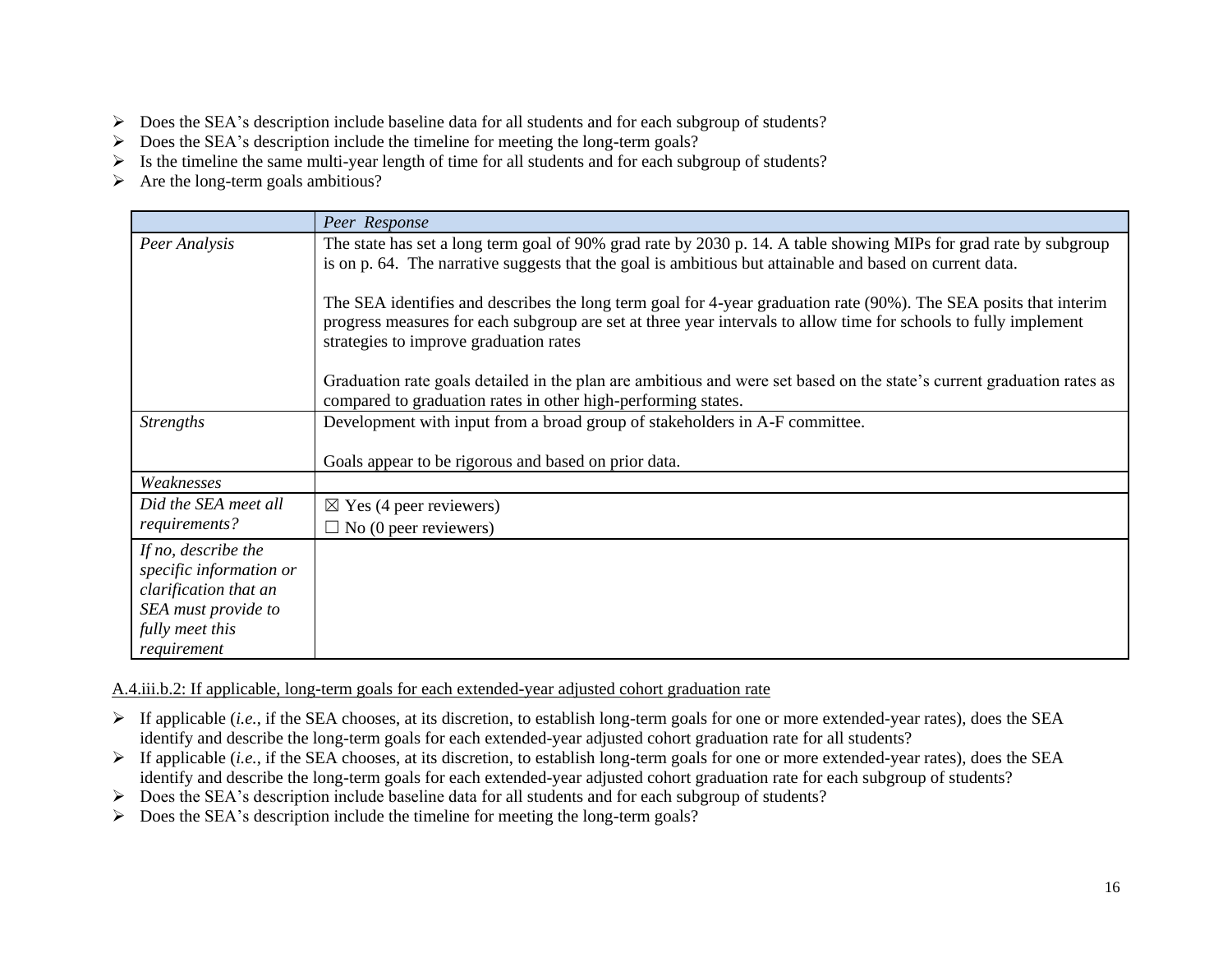- $\triangleright$  Is the timeline the same multi-year length of time for all students and for each subgroup of students?
- $\triangleright$  Are the long-term goals ambitious?
- Are the long-term goals more rigorous than the long-term goals set for the four-year adjusted cohort graduation rate?

|                                                | Peer Response                 |
|------------------------------------------------|-------------------------------|
| Peer Analysis                                  | N/A                           |
| <b>Strengths</b>                               |                               |
| Weaknesses                                     |                               |
| Did the SEA meet all                           | $\Box$ Yes (0 peer reviewers) |
| requirements?                                  | $\Box$ No (0 peer reviewers)  |
| If no, describe the<br>specific information or |                               |
| clarification that an                          |                               |
| SEA must provide to                            |                               |
| fully meet this                                |                               |
| requirement                                    |                               |

#### A.4.iii.b.3: Measurements of interim progress

- > Does the SEA provide measurements of interim progress toward the long-term goals for the four-year adjusted cohort graduation rate and any extended-year adjusted cohort graduation rate for all students?
- Does the SEA provide measurements of interim progress toward the long-term goals for the four-year adjusted cohort graduation rate and any extended-year adjusted cohort graduation rate for each subgroup of students?

|                      | Peer Response                                                                                                                                                                                                                                                                                                                                                                                                                                    |
|----------------------|--------------------------------------------------------------------------------------------------------------------------------------------------------------------------------------------------------------------------------------------------------------------------------------------------------------------------------------------------------------------------------------------------------------------------------------------------|
| Peer Analysis        | The SEA states that interim progress measures for each subgroup are set at three year intervals to allow time for<br>schools to fully implement strategies to improve graduation rates. The SEA also posits that by 2030, all subgroups<br>are expected to achieve a 90% graduation rate. In order to accomplish this ambitious goal, some subgroup<br>populations will need to improve at faster rates than others. This is shown in Appendix A |
| <i>Strengths</i>     |                                                                                                                                                                                                                                                                                                                                                                                                                                                  |
| Weaknesses           | Little information about how groups will attain progress sufficient to meet MIPs.                                                                                                                                                                                                                                                                                                                                                                |
|                      | Consider providing MIPs for EL students in the Graduation Rate table included in Appendix A per footnote on page<br>64.                                                                                                                                                                                                                                                                                                                          |
| Did the SEA meet all | $\boxtimes$ Yes (4 peer reviewers)                                                                                                                                                                                                                                                                                                                                                                                                               |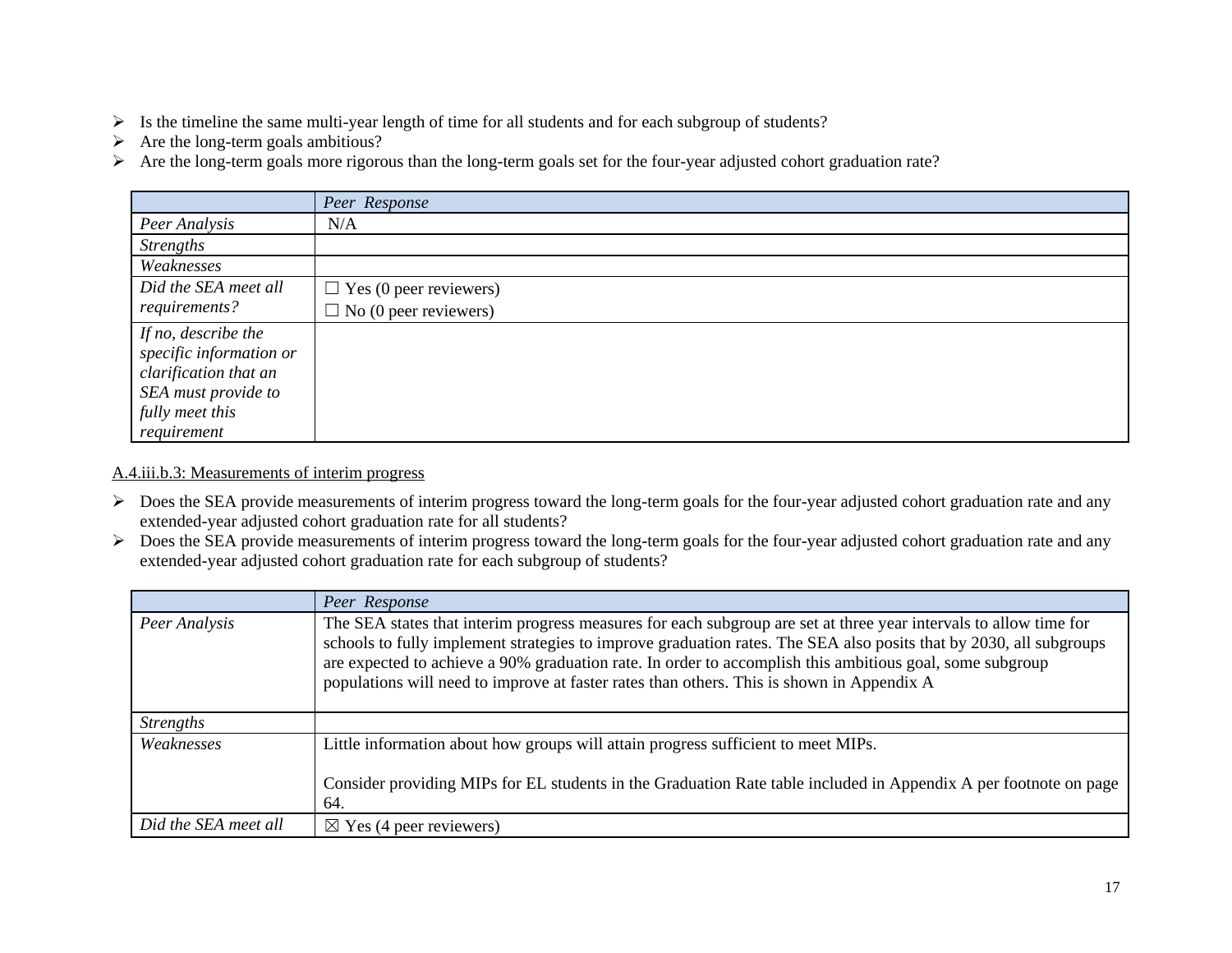| requirements?           | $\Box$ No (0 peer reviewers) |
|-------------------------|------------------------------|
| If no, describe the     |                              |
| specific information or |                              |
| clarification that an   |                              |
| SEA must provide to     |                              |
| fully meet this         |                              |
| requirement             |                              |

A.4.iii.b.4: Improvement necessary to close statewide graduation rate gaps

> Do the long-term goals and measurements of interim progress for the four-year adjusted cohort graduation rate and any extended-year adjusted cohort graduation rate take into account the improvement necessary for subgroups of students who are behind in reaching those goals to make significant progress in closing statewide graduation rate gaps, such that the State's long-term goals require greater rates of improvement for subgroups of students that graduate from high school at lower rates?

|                                                                                                                                  | Peer Response                                                                                                                                                                                                                                                                                         |
|----------------------------------------------------------------------------------------------------------------------------------|-------------------------------------------------------------------------------------------------------------------------------------------------------------------------------------------------------------------------------------------------------------------------------------------------------|
| Peer Analysis                                                                                                                    | The SEA claims that by 2030, all subgroups are expected to achieve a 90% graduation rate. In order to accomplish<br>this ambitious goal, some subgroup populations will need to improve at faster rates than others. This is shown in<br>Appendix A.                                                  |
|                                                                                                                                  | The long-term goals and measurements of interim progress for the four-year adjusted cohort graduation rate take<br>into account the improvement necessary for subgroups of students who are behind in reaching those goals to make<br>significant progress in closing statewide graduation rate gaps. |
| <b>Strengths</b>                                                                                                                 | If each subgroup makes goals, gap will be closed by 2030                                                                                                                                                                                                                                              |
| Weaknesses                                                                                                                       | Little comparable discussion of how MIPs were set to ensure success for subgroups.<br>Rather rigorous goals for some populations                                                                                                                                                                      |
| Did the SEA meet all<br>requirements?                                                                                            | $\boxtimes$ Yes (4 peer reviewers)<br>$\Box$ No (0 peer reviewers)                                                                                                                                                                                                                                    |
| If no, describe the<br>specific information or<br>clarification that an<br>SEA must provide to<br>fully meet this<br>requirement |                                                                                                                                                                                                                                                                                                       |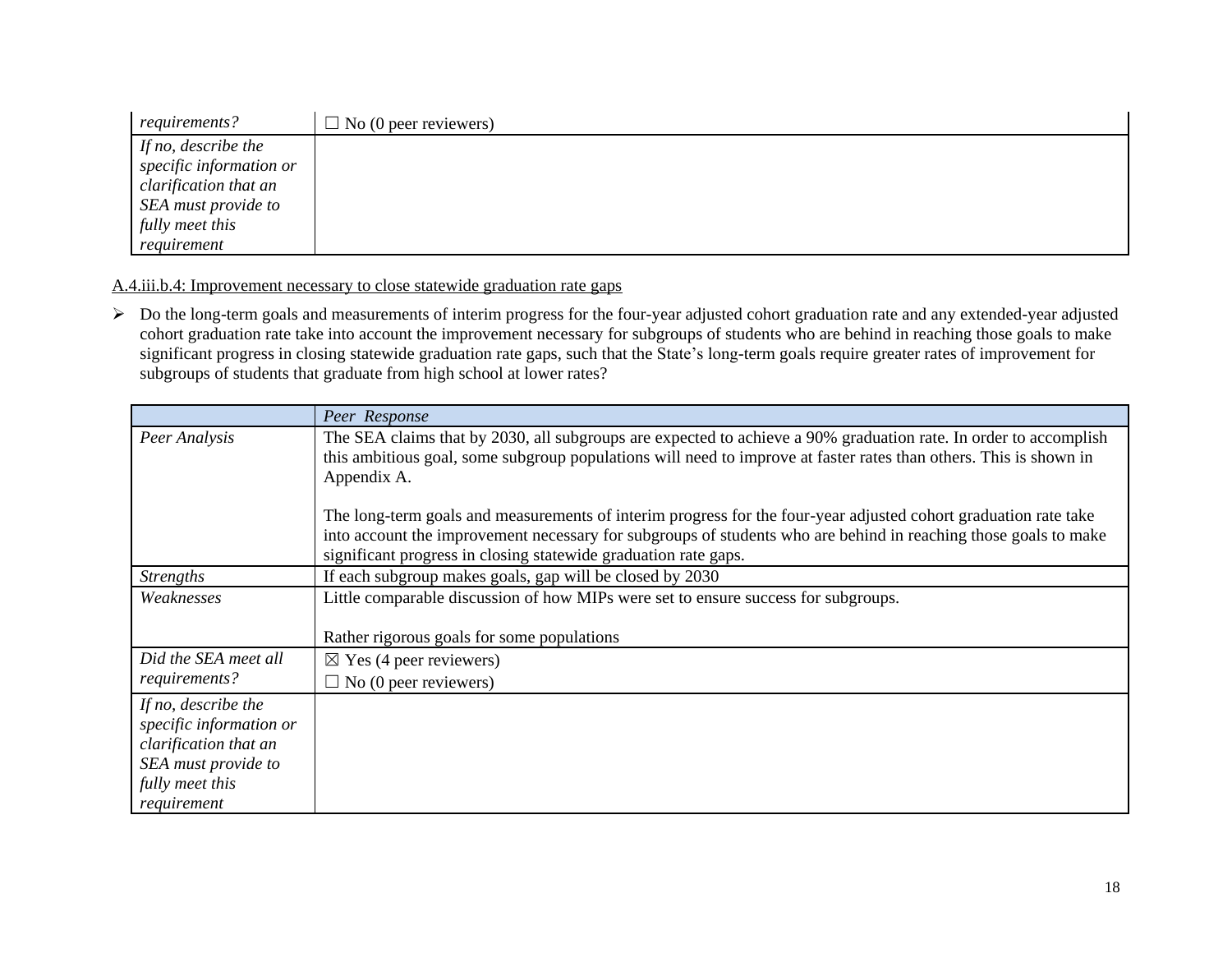#### A.4.iii.c: English Language Proficiency (ESEA section 1111(c)(4)(A)(ii))

#### A.4.iii.c.1: Long-term goals

- $\triangleright$  Does the SEA identify and describe the long-term goal for increases in the percentage of English learners making progress in achieving English language proficiency, as measured by the statewide English language proficiency assessment?
- $\triangleright$  Does the SEA's description include baseline data?
- Does the SEA's description include the State-determined timeline for English learners to achieve English language proficiency?
- $\triangleright$  Is the long-term goal ambitious?

|                                                                                                                                  | Peer Response                                                                                                                                                                                                                                                                                                                             |
|----------------------------------------------------------------------------------------------------------------------------------|-------------------------------------------------------------------------------------------------------------------------------------------------------------------------------------------------------------------------------------------------------------------------------------------------------------------------------------------|
| Peer Analysis                                                                                                                    | The SEA's long-term goal is to increase the percentage of students making progress towards English language<br>proficiency as determined by the student-level targets from 30 percent in 2016 by 3 percent annually over 10 years<br>to reach 60 percent of EL students making progress towards proficient by 2028.                       |
| <i>Strengths</i>                                                                                                                 | Simple and clearly stated goal.                                                                                                                                                                                                                                                                                                           |
| Weaknesses                                                                                                                       | The explanation is weak and does not take into consideration that the group of ELLs will be new every year.<br>Little data or research provided to justify long-term English Language Proficiency goals based on the AZELLA<br>assessment. Without this context, reviewers cannot determine if the long-term goal presented is ambitious. |
| Did the SEA meet all                                                                                                             | $\boxtimes$ Yes (3 peer reviewers)                                                                                                                                                                                                                                                                                                        |
| requirements?                                                                                                                    | $\boxtimes$ No (1 peer reviewer)                                                                                                                                                                                                                                                                                                          |
| If no, describe the<br>specific information or<br>clarification that an<br>SEA must provide to<br>fully meet this<br>requirement | Please provide data or research to justify long-term English Language Proficiency goals based on the AZELLA<br>assessment. Without this context, reviewers cannot determine if the long-term goal presented is ambitious.                                                                                                                 |

#### A.4.iii.c.2: Measurements of interim progress

 $\triangleright$  Does the SEA provide measurements of interim progress toward the long-term goal for increases in the percentage of English learners making progress in achieving English language proficiency?

|                   | Peer<br>Response                                                                                                                                                                                            |
|-------------------|-------------------------------------------------------------------------------------------------------------------------------------------------------------------------------------------------------------|
| Peer.<br>Analysis | T11<br>$\cap$ $\top$<br>∠-term<br>percentage<br>the<br>for increases<br>1nterim<br>toward -<br>long<br>-1n<br>measurements<br>'ne<br>nnnv<br>the<br>progress<br>. goal<br>O1<br>71 des<br>-01<br>ЭEÆ<br>,,, |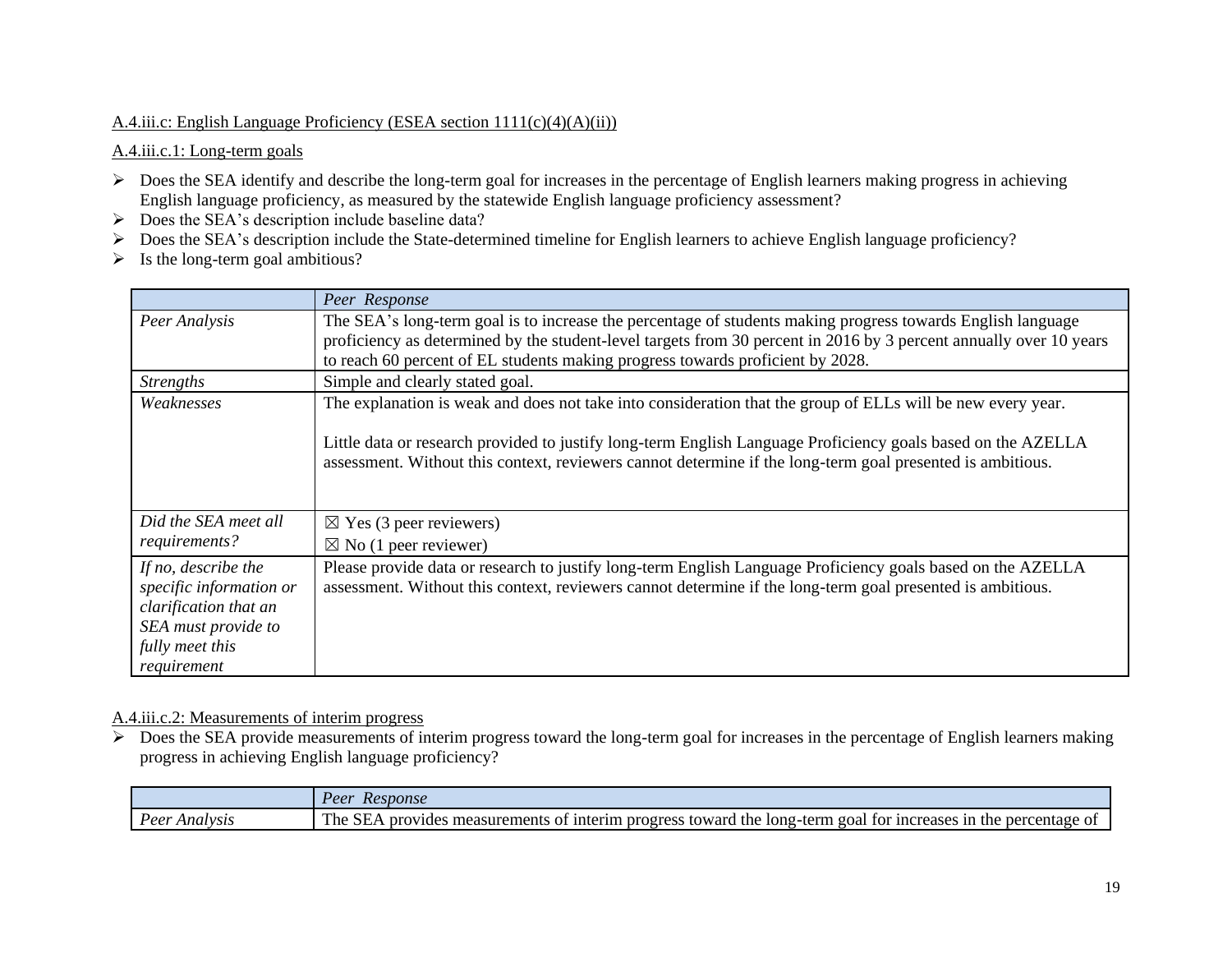|                       | English learners making progress in achieving English language proficiency.                                                                                                                      |
|-----------------------|--------------------------------------------------------------------------------------------------------------------------------------------------------------------------------------------------|
| <i>Strengths</i>      |                                                                                                                                                                                                  |
| Weaknesses            | MIPs are provided at p. 64-65. Little detail or justification for setting, but some discussion of difference in<br>expected rate of growth at different grade/entry level combinations at p. 16. |
|                       | Peer reviewers discussed how the application could be strengthened by including details about specific research<br>that was used to set targets.                                                 |
| Did the SEA meet all  | $\boxtimes$ Yes (4 peer reviewers)                                                                                                                                                               |
| requirements?         | $\Box$ No (0 peer reviewers)                                                                                                                                                                     |
| If no, describe the   |                                                                                                                                                                                                  |
| specific information  |                                                                                                                                                                                                  |
| or clarification that |                                                                                                                                                                                                  |
| an SEA must provide   |                                                                                                                                                                                                  |
| to fully meet this    |                                                                                                                                                                                                  |
| requirement           |                                                                                                                                                                                                  |

## A.4.iv: Indicators (ESEA section  $1111(c)(4)(B)$ ,  $1111(c)(4)(E)(ii)$ )

*Note: A single indicator may consist of multiple components or measures. Peers must review each such component or measure for compliance with all of the required elements.*

#### A.4.iv.a: Academic Achievement

- Does the SEA describe the Academic Achievement indicator used in its statewide accountability system, including that the SEA uses the same indicator for all schools in all LEAs across the State?
- $\triangleright$  Does the description include how the SEA calculates the indicator, including: 1) that the calculation is consistent for all schools, in all LEAs, across the State; 2) a description of the weighting of reading/language arts achievement relative to mathematics achievement; 3) if the State uses one, a description of the performance index; 4) if, at the high school level, the indicator includes a measure of student growth, a description of the growth measure (*e.g.*, a growth model); and 5) if the State averages data, a description of how it averages data across years and/or grades (*e.g.*, does the State use a uniform averaging procedure across all schools)?
- $\triangleright$  Is the indicator valid and reliable?
- $\triangleright$  Is the indicator based on the SEA's long-term goals?
- $\triangleright$  Can the indicator be disaggregated for each subgroup of students?
- $\triangleright$  Is the indicator measured by grade-level proficiency on the annual statewide reading/language arts and mathematics assessments?
- $\triangleright$  Does the indicator measure the performance of at least 95 percent of all students and 95 percent of all students in each subgroup?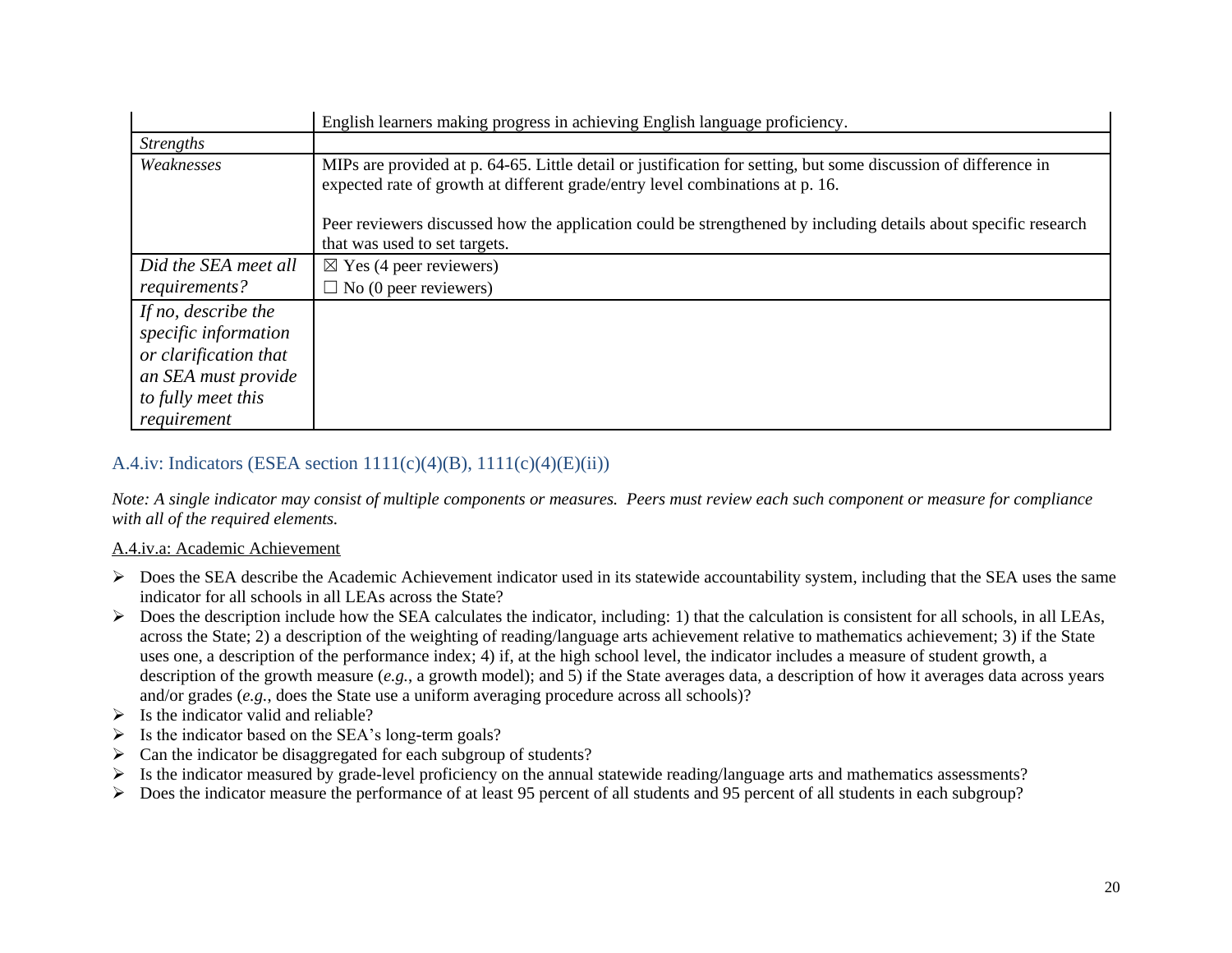|                                                                                                | Peer Response                                                                                                                                                                                                                                                                                                                                                                          |
|------------------------------------------------------------------------------------------------|----------------------------------------------------------------------------------------------------------------------------------------------------------------------------------------------------------------------------------------------------------------------------------------------------------------------------------------------------------------------------------------|
| Peer Analysis                                                                                  | The plan details an accountability system that produces an A-F rating for each school in the state. P. 17 The plan<br>also provides details for calculations and weighting at each grade level p. 17-22. All subgroups are included p. 19.                                                                                                                                             |
|                                                                                                | Model incorporates weighting system based on length of time enrolled in a school. SGPs and SGTs are included at<br>all grades.                                                                                                                                                                                                                                                         |
| <b>Strengths</b>                                                                               | Discussion of engagement and accompanying Progress Meter development.                                                                                                                                                                                                                                                                                                                  |
| Weaknesses                                                                                     | The 95% participation requirement was not included.                                                                                                                                                                                                                                                                                                                                    |
|                                                                                                | The formula for combining each indicator into an overall score, along with the scale to translate the score into an<br>overall letter grade is not provided.                                                                                                                                                                                                                           |
| Did the SEA meet all                                                                           | $\Box$ Yes (0 peer reviewers)                                                                                                                                                                                                                                                                                                                                                          |
| requirements?                                                                                  | $\boxtimes$ No (4 peer reviewers)                                                                                                                                                                                                                                                                                                                                                      |
| If no, describe the<br>specific information or<br>clarification that an<br>SEA must provide to | 95% requirement is discussed on pp 30-31, and notes that participation below 95% will factor into improvement<br>decisions, but does not factor into the proposed accountability framework. Please clarify how the 95% participation<br>rate will factor into the state's accountability framework.                                                                                    |
| fully meet this<br>requirement                                                                 | According to statute, the Academic Achievement Indicator must include ELA and Mathematics achievement only.<br>Science achievement should be removed from this indicator.                                                                                                                                                                                                              |
|                                                                                                | Panel discussed the weighting system that incorporates length of time enrolled in a school. There is concern that<br>this practice could mask the performance of vulnerable student populations (students with high mobility). This<br>makes it difficult to determine if the indicator is valid and reliable and raises concerns about reporting for individual<br>student subgroups. |
|                                                                                                | The SEA does not describe how the Academic Achievement indicator is based on the SEA's long-term goals.                                                                                                                                                                                                                                                                                |

#### A.4.iv.b: Other Academic Indicator for Elementary and Secondary Schools that are Not High Schools

*Note: If the SEA uses a different Other Academic indicator for each grade span, peer reviewers must separately review each indicator that an SEA submits. For example, if an SEA submits one Other Academic indicator for elementary schools and a different Other Academic indicator for middle schools, then peer reviewers will provide feedback, using the criteria below, separately for each indicator.*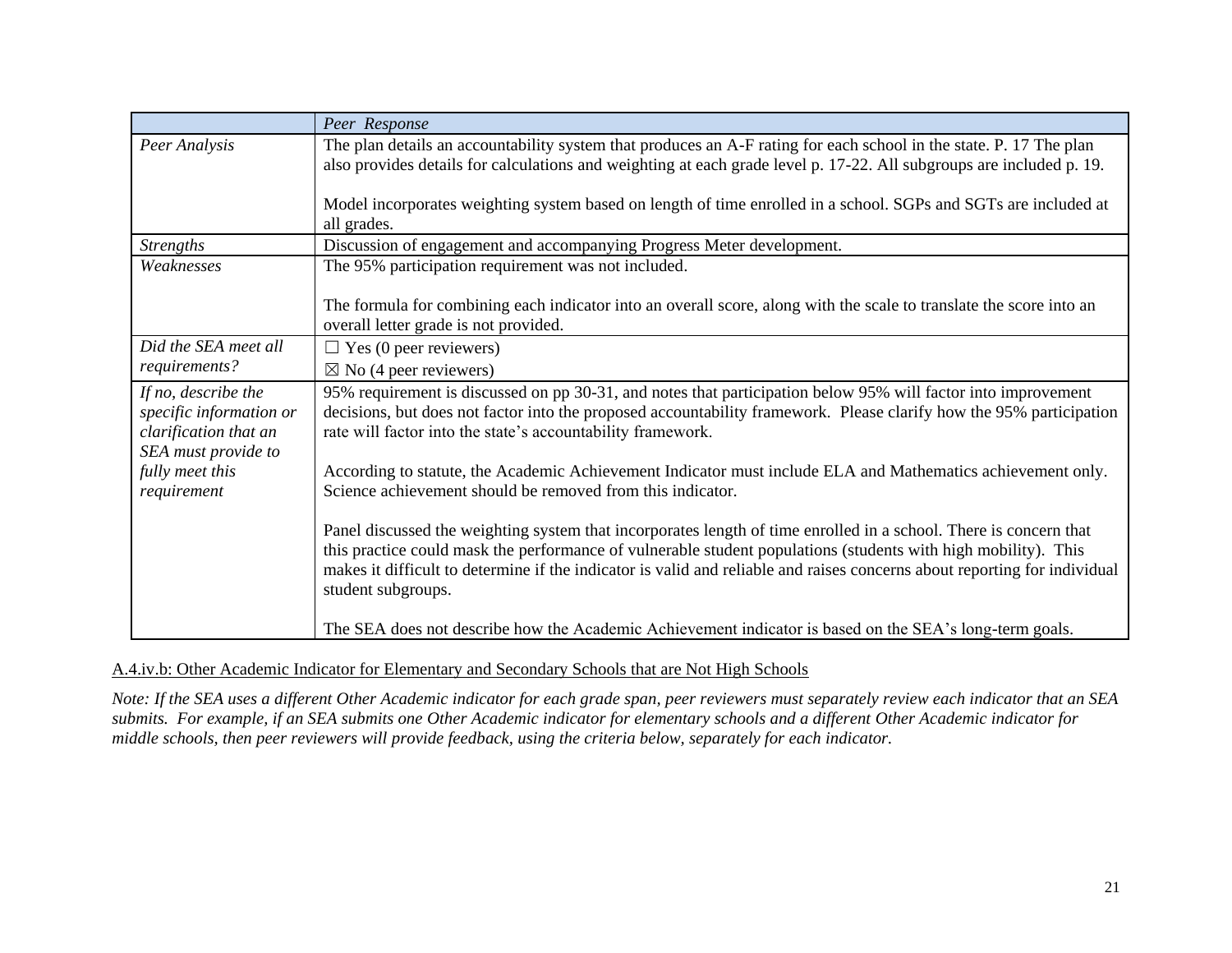- $\triangleright$  Does the SEA describe the Other Academic indicator used in its statewide accountability system for public elementary and secondary schools that are not high schools, including that the SEA uses the same indicator and calculates it in the same way for all elementary and secondary schools that are not high schools, in all LEAs, across the State, except that the indicator may vary by each grade span?
- $\triangleright$  Does the SEA describe, if applicable, how it averages data across years and/or grades (*e.g.*, does the State use a uniform averaging procedure across all schools)?
- $\triangleright$  If the SEA uses a different indicator for each grade span, does it describe each indicator, including the grade span to which it applies?
- $\triangleright$  If the Other Academic indicator is not a measure of student growth, is the indicator another valid and reliable statewide academic indicator?
- $\triangleright$  If the Other Academic indicator is not a measure of student growth, does the indicator allow for meaningful differentiation in school performance?
- $\triangleright$  Can the indicator be disaggregated for each subgroup of students?

|                                                                                                                                  | Peer Response                                                                                                                                                                               |
|----------------------------------------------------------------------------------------------------------------------------------|---------------------------------------------------------------------------------------------------------------------------------------------------------------------------------------------|
| Peer Analysis                                                                                                                    | This state uses Student Growth Percentiles and Student Growth Targets for their other academic indicator.                                                                                   |
|                                                                                                                                  | The other academic indicators for k-8 are discussed at p 19 and 20. The state proposal treats all schools equally in<br>weighting.                                                          |
| <b>Strengths</b>                                                                                                                 | The combined SGP/SGT based on the idea of proficiency within 3 year, points awarded for hitting targets, and the<br>most struggling students receiving the most points for hitting targets. |
| Weaknesses                                                                                                                       | Menu approach is not clear on how the information will be displayed to increase maximum transparency for how<br>points are earned.                                                          |
|                                                                                                                                  | The SEA mentions that the same growth indicator is used for K-8, but does not specify if a different indicator or<br>method of calculation is used for each grade.                          |
| Did the SEA meet all                                                                                                             | $\boxtimes$ Yes (1 peer reviewer)                                                                                                                                                           |
| requirements?                                                                                                                    | $\boxtimes$ No (3 peer reviewers)                                                                                                                                                           |
| If no, describe the<br>specific information or<br>clarification that an<br>SEA must provide to<br>fully meet this<br>requirement | It is not clear from the plan how growth data is disaggregated for each subgroup. Please describe how the indicator<br>can be disaggregated for each subgroup of students.                  |

#### A.4.iv.c: Graduation Rate

> Does the SEA describe the Graduation Rate indicator used in its statewide accountability system for public high schools in the State, including that the SEA uses the same indicator across all LEAs in the State?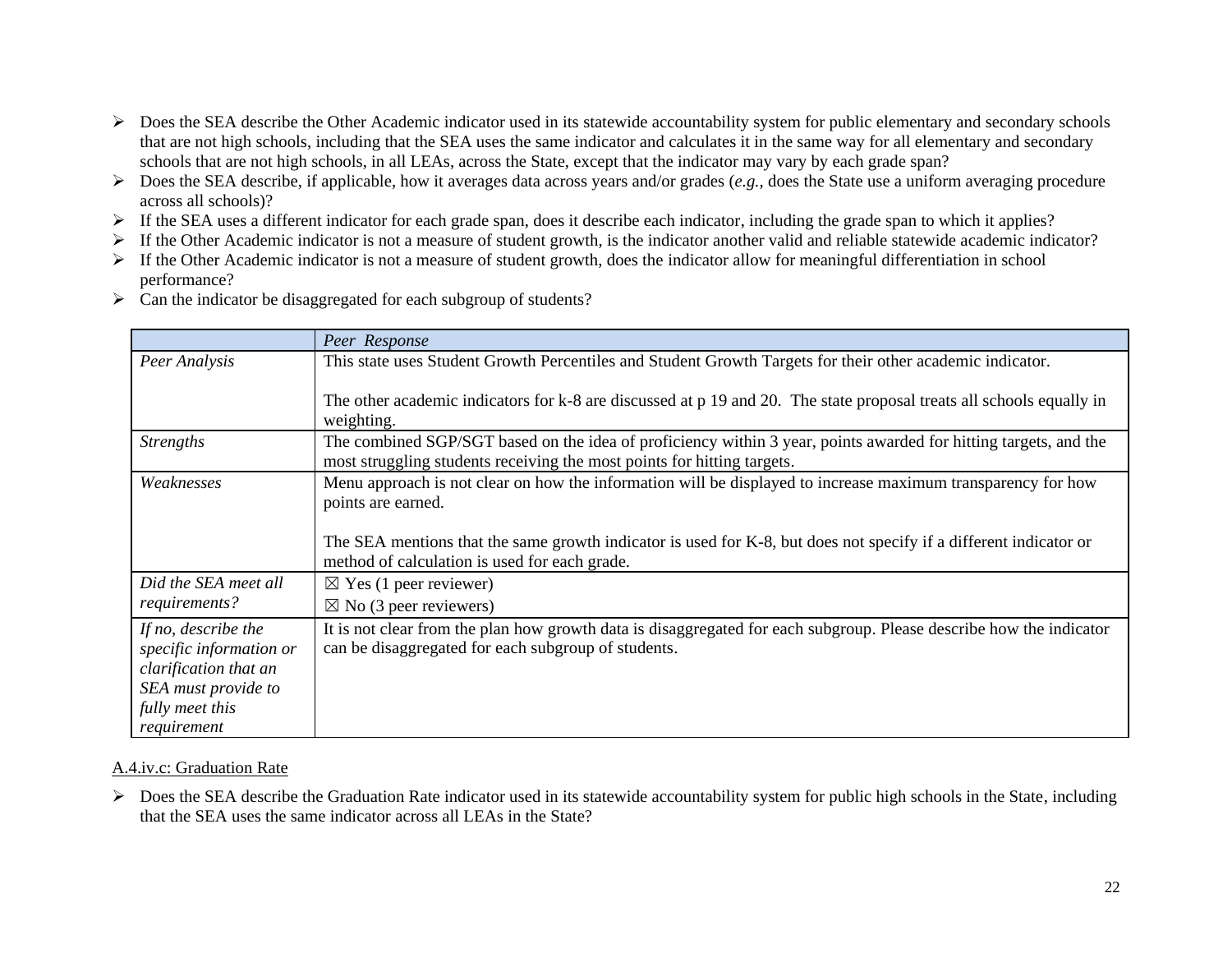- $\triangleright$  Does the description include how the SEA calculates the indicator including: 1) that the calculation is consistent for all high schools, in all LEAs, across the State; 2), if applicable, whether the SEA chooses to lag adjusted cohort graduation rate data; and 3) if applicable, how the SEA averages data (*e.g.*, consistent with the provisions in ESEA section 8101(23) and (25), which permit averaging graduation rate data over three years for very small schools)?
- $\triangleright$  Is the indicator valid and reliable?
- $\triangleright$  Is the indicator based on the SEA's long-term goals?
- $\triangleright$  Is the indicator based on the four-year adjusted cohort graduation rate?
- $\triangleright$  If the State, at its discretion, also includes one or more extended-year adjusted cohort graduation rates, does the description include how the four-year adjusted cohort graduation rate is combined with that rate or rates within the indicator?
- $\triangleright$  If applicable, does the SEA's description include how the State includes in its four-year adjusted cohort graduation rate and any extended-year adjusted cohort graduation rates students with the most significant cognitive disabilities assessed using an alternate assessment aligned to alternate academic achievement standards under ESEA section 1111(b)(2)(D) and awarded a State-defined alternate diploma under ESEA section 8101(23) and (25)?
- $\triangleright$  Can the indicator be disaggregated for each subgroup of students?

|                         | Peer Response                                                                                                      |
|-------------------------|--------------------------------------------------------------------------------------------------------------------|
| Peer Analysis           | The SEA states how the indicator is based on the four-year adjusted cohort graduation rate.                        |
|                         |                                                                                                                    |
|                         | The SEA plan does not provide a description of (i) how the indicator is based on the long-term goals; (ii) how the |
|                         | indicator annually measures graduation rate for all students and separately for each subgroup of students          |
| <b>Strengths</b>        | Formula allows for up to $7th$ year graduates to be included.                                                      |
| Weaknesses              | No information provided regarding how to calculate graduation rate for very small schools.                         |
|                         |                                                                                                                    |
|                         | The SEA does not address whether this graduation rate is the same across all High Schools and all LEAs in the      |
|                         | state.                                                                                                             |
|                         |                                                                                                                    |
|                         | The SEA does not discuss if and how the indicator can be disaggregated for each subgroup of students.              |
| Did the SEA meet all    | $\Box$ Yes (0 peer reviewers)                                                                                      |
| requirements?           | $\boxtimes$ No (4 peer reviewers)                                                                                  |
| If no, describe the     | The SEA does not indicate how this graduation rate calculation is valid and reliable.                              |
| specific information or |                                                                                                                    |
| clarification that an   | The SEA does not describe if the indicator is based on the SEA's long-term goals.                                  |
| SEA must provide to     |                                                                                                                    |
| fully meet this         |                                                                                                                    |
| requirement             |                                                                                                                    |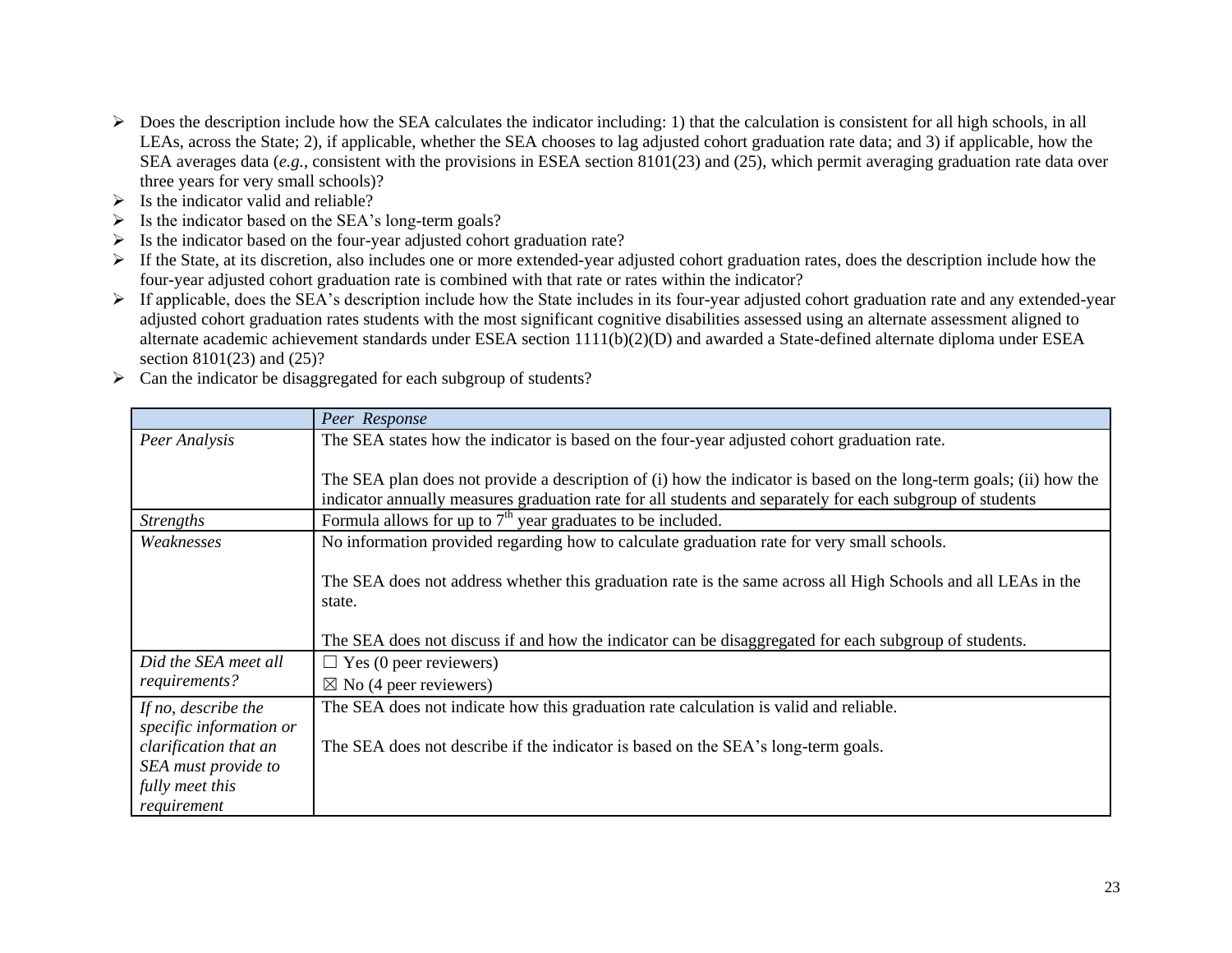#### A.4.iv.d: Progress in Achieving English Language Proficiency Indicator

- Does the SEA describe the Progress in Achieving English Language Proficiency indicator used in its statewide accountability system, including that the SEA uses the same indicator across all LEAs in the State?
- $\triangleright$  Is the indicator valid and reliable?
- Is the Progress in Achieving English Language Proficiency indicator aligned with the State-determined timeline described in A.4.iii.c.1?
- $\triangleright$  Does the indicator consistently measure statewide the progress of all English learners in each of grades 3 through 8 and in the grade for which such English learners are otherwise assessed under ESEA section  $1111(b)(2)(B)(v)(I)$  during grades 9 through 12?
- $\triangleright$  Does the SEA's description include the State's definition of English language proficiency, based on the State English language proficiency assessment?

|                         | Peer Response                                                                                                        |
|-------------------------|----------------------------------------------------------------------------------------------------------------------|
| Peer Analysis           | This state uses a state developed assessment for determining English Language Proficiency and allows for             |
|                         | tracking growth towards language acquisition.                                                                        |
| <b>Strengths</b>        | Goals are set through a research based approach regarding what is best at different age and grade levels.            |
| Weaknesses              | Information regarding this indicator was found in 3 different sections of the report – page 19, page 25, page $64$ – |
|                         | readability would be improved by consolidating information or referring to different sections.                       |
| Did the SEA meet all    | $\boxtimes$ Yes (4 peer reviewers)                                                                                   |
| requirements?           | $\Box$ No (0 peer reviewers)                                                                                         |
| If no, describe the     |                                                                                                                      |
| specific information or |                                                                                                                      |
| clarification that an   |                                                                                                                      |
| SEA must provide to     |                                                                                                                      |
| fully meet this         |                                                                                                                      |
| requirement             |                                                                                                                      |

#### A.4.iv.e: School Quality or Student Success Indicator(s)

*Note: Peer reviewers must separately review each School Quality or Student Success indicator that an SEA submits. For example, if an SEA submits one School Quality or Student Success indicator for high schools and a different School Quality or Student Success indicator for elementary and middle schools, then peer reviewers will provide feedback, using the criteria below, separately for each indicator. For any School Quality or Student Success indicator that does not apply to all grade spans, the SEA's description must include the grade spans to which it does apply. (ESEA section 1111(c)(4)(B)(v))*

 $\triangleright$  Does the SEA describe each School Quality or Student Success indicator used in its statewide accountability system for all public schools in the State?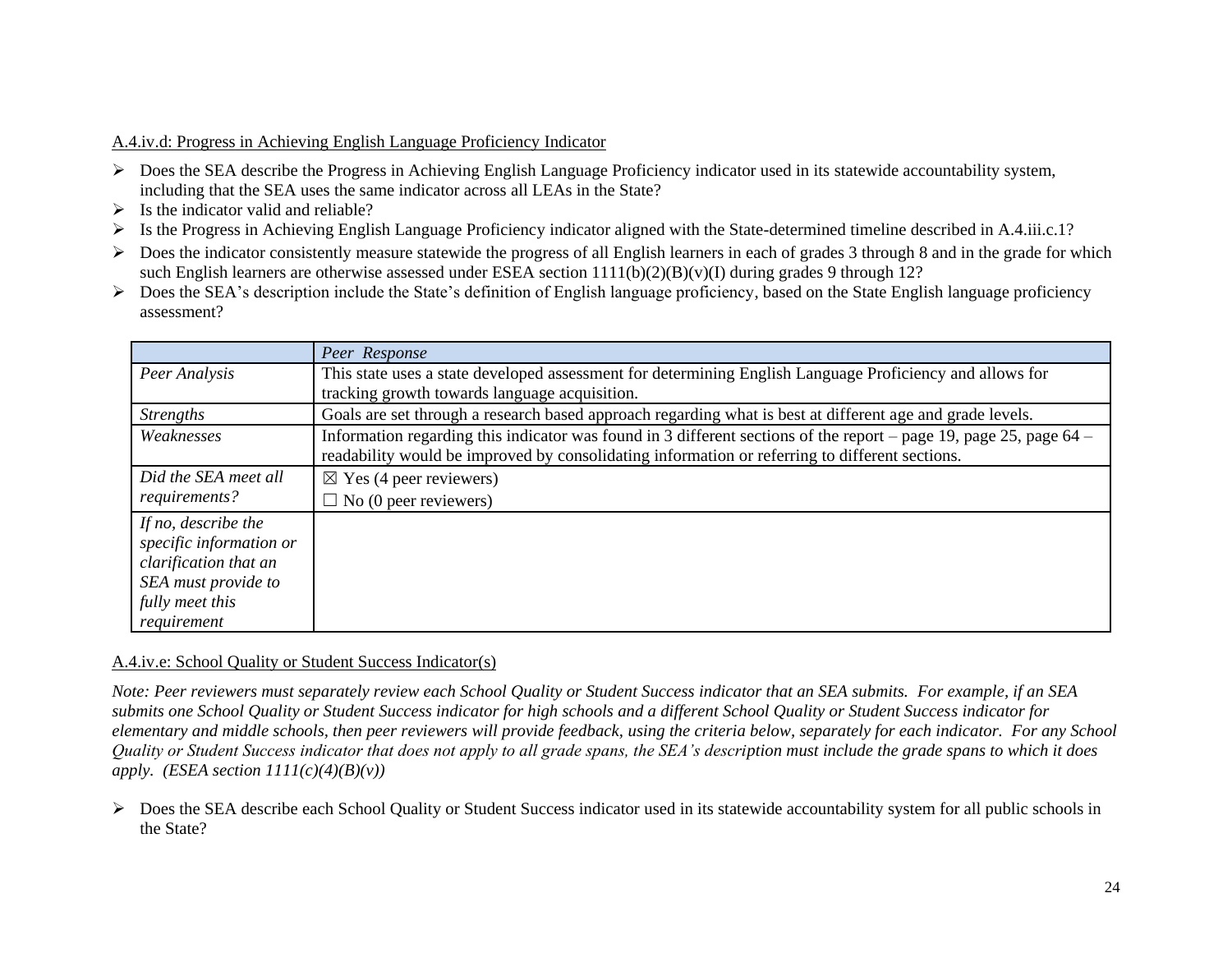- If the SEA uses a different indicator for each grade span, does it describe each indicator, including the grade span to which it applies?
- $\triangleright$  Does the indicator allow for meaningful differentiation in school performance?
- $\triangleright$  Is the indicator valid, reliable, comparable, used statewide in all schools (for the grade span to which it applies), and calculated in a consistent way?
- $\triangleright$  Can the indicator be disaggregated for each subgroup of students?

|                                                                                                                                  | Peer Response                                                                                                                                                                                                                                                                                                                                                                                                                                                                                                                                                                    |
|----------------------------------------------------------------------------------------------------------------------------------|----------------------------------------------------------------------------------------------------------------------------------------------------------------------------------------------------------------------------------------------------------------------------------------------------------------------------------------------------------------------------------------------------------------------------------------------------------------------------------------------------------------------------------------------------------------------------------|
| Peer Analysis                                                                                                                    | The School Quality and Success indicator provides a menu of items that can be included in up to 10% of the school<br>score.                                                                                                                                                                                                                                                                                                                                                                                                                                                      |
|                                                                                                                                  | The SEA describes the School Quality or Student Success indicators used in its statewide accountability system for<br>grades K-8 and 9-12. The SEA uses a different indicator for each grade span and it describes each indicator,<br>including the grade span to which it applies                                                                                                                                                                                                                                                                                               |
|                                                                                                                                  | The plan describes Acceleration/Readiness measure to incentivize improvement on other measures of school health<br>(which includes accelerated math testing, $3rd$ grade ELA achievement, subgroup improvement, SPED inclusion, and<br>chronic absenteeism)                                                                                                                                                                                                                                                                                                                      |
| <b>Strengths</b>                                                                                                                 | Does include potential for points if school increases time spent in general ed classroom for special needs students as<br>well as decreases chronic absenteeism.                                                                                                                                                                                                                                                                                                                                                                                                                 |
| Weaknesses                                                                                                                       | Most ways for a school to attain points will be through increased performance on state assessments.                                                                                                                                                                                                                                                                                                                                                                                                                                                                              |
| Did the SEA meet all<br>requirements?                                                                                            | $\Box$ Yes (0 peer reviewers)<br>$\boxtimes$ No (4 peer reviewers)                                                                                                                                                                                                                                                                                                                                                                                                                                                                                                               |
| If no, describe the<br>specific information or<br>clarification that an<br>SEA must provide to<br>fully meet this<br>requirement | No description of how the state will address the use of a menu function and ensure the indicator is uniformly<br>applied at all schools throughout the state. Schools could earn points in any number of categories and score partial<br>or full points. Due to lack of detail around which items would be chosen to comprise each school's individual<br>score, reviewers found it difficult to determine if the indicator allows for meaningful differentiation. Please provide<br>more information about how the indicator will or will not be used uniformly across schools. |
|                                                                                                                                  | It is not clear that the indicator can be disaggregated for each subgroup of students.                                                                                                                                                                                                                                                                                                                                                                                                                                                                                           |

## A.4.v: Annual Meaningful Differentiation (ESEA section 1111(c)(4)(C))

#### A.4.v.a: State's System of Annual Meaningful Differentiation

- Does the SEA describe its system of meaningfully differentiating, on an annual basis, all public schools in the State?
- $\triangleright$  Is the State's system of annual meaningful differentiation based on all indicators in the State's accountability system?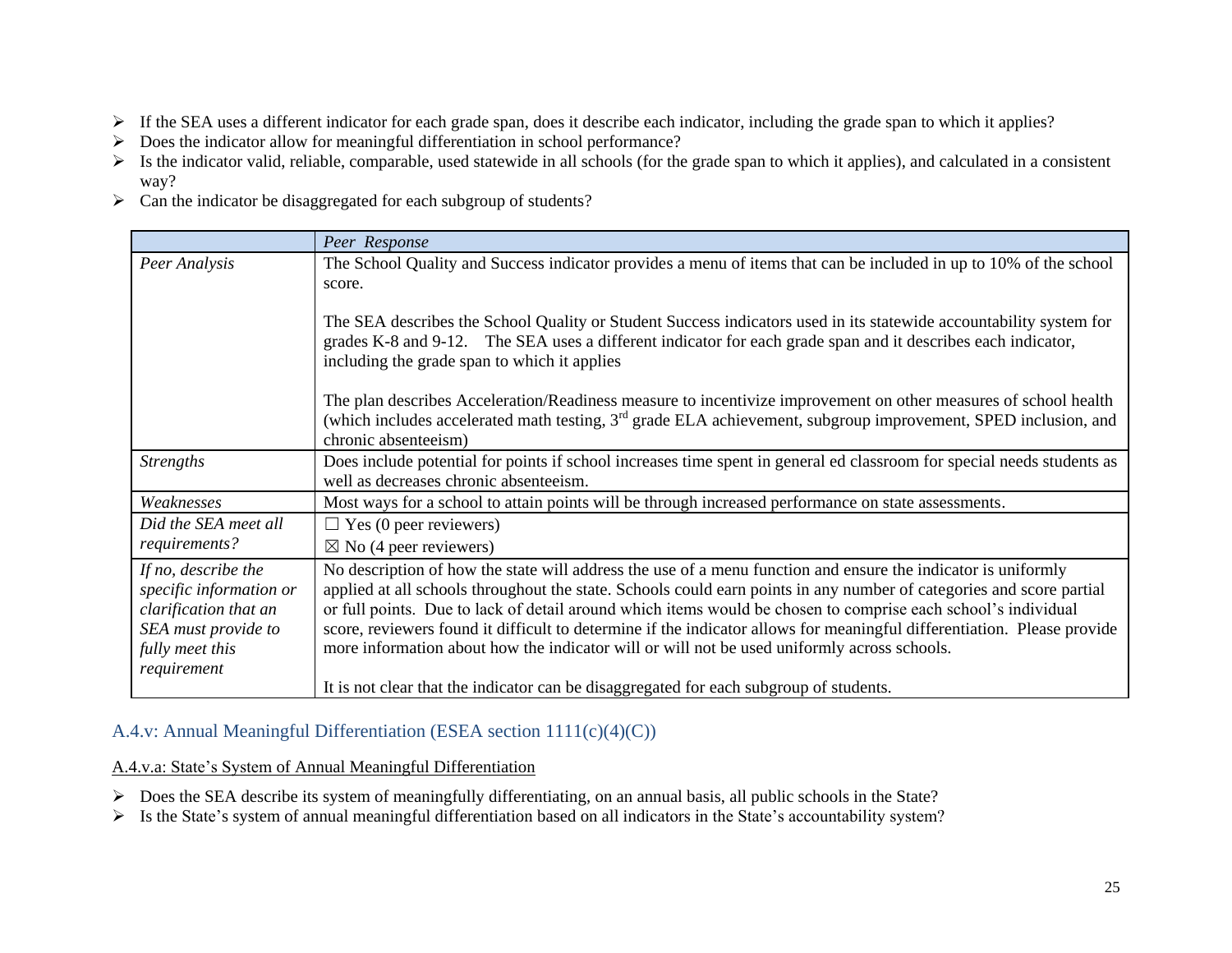Does the State's system of annual meaningful differentiation include the performance of all students and each subgroup of students on each of the indicators in the State's accountability system?

|                                                                                                                                  | Peer Response                                                                                                                                                                                                                                             |
|----------------------------------------------------------------------------------------------------------------------------------|-----------------------------------------------------------------------------------------------------------------------------------------------------------------------------------------------------------------------------------------------------------|
| Peer Analysis                                                                                                                    | An A-F system is used that incorporates each weighted indicator. Beyond A-F ratings, the SEA does not fully<br>describe its system of meaningfully differentiating, on an annual basis, all public schools in the State, or each<br>subgroup of students. |
| <i>Strengths</i>                                                                                                                 | Easy to use and understand by all.                                                                                                                                                                                                                        |
| Weaknesses                                                                                                                       | The description of the letter grades didn't differentiate between B, C, and D. Only stated that each was below the<br>"excellent (A), level.                                                                                                              |
| Did the SEA meet all                                                                                                             | $\Box$ Yes (0 peer reviewers)                                                                                                                                                                                                                             |
| requirements?                                                                                                                    | $\boxtimes$ No (4 peer reviewers)                                                                                                                                                                                                                         |
| If no, describe the<br>specific information or<br>clarification that an<br>SEA must provide to<br>fully meet this<br>requirement | Little information in plan about the cut scores that will be used to establish each band of performance. Without this<br>information it is difficult to determine if differentiation will be statistically meaningful.                                    |

#### A.4.v.b: Weighting of Indicators

- Does the SEA describe the weighting of each indicator in its system of annual meaningful differentiation, including how the weighting is adjusted for schools for which an indicator cannot be calculated due to the minimum number of students (*e.g.*, for the Progress in Achieving English Language Proficiency indicator)?
- ▶ Do the Academic Achievement, Other Academic, Graduation Rate, and Progress in Achieving English Language Proficiency indicators each receive substantial weight individually?
- Do the Academic Achievement, Other Academic, Graduation Rate, and Progress in Achieving English Language Proficiency indicators receive, in the aggregate, much greater weight than the School Quality or Student Success indicator(s), in the aggregate?

|                  | Peer Response                                                                                                                                                                                                 |
|------------------|---------------------------------------------------------------------------------------------------------------------------------------------------------------------------------------------------------------|
| Peer Analysis    | The plan provides explanation of the weighting of indicators at p. 28.                                                                                                                                        |
| <b>Strengths</b> | Simplicity.                                                                                                                                                                                                   |
|                  | Academic Achievement, Other Academic, Graduation Rate, and Progress in Achieving English Language<br>Proficiency indicators receive, in the aggregate, much greater weight than the School Quality or Student |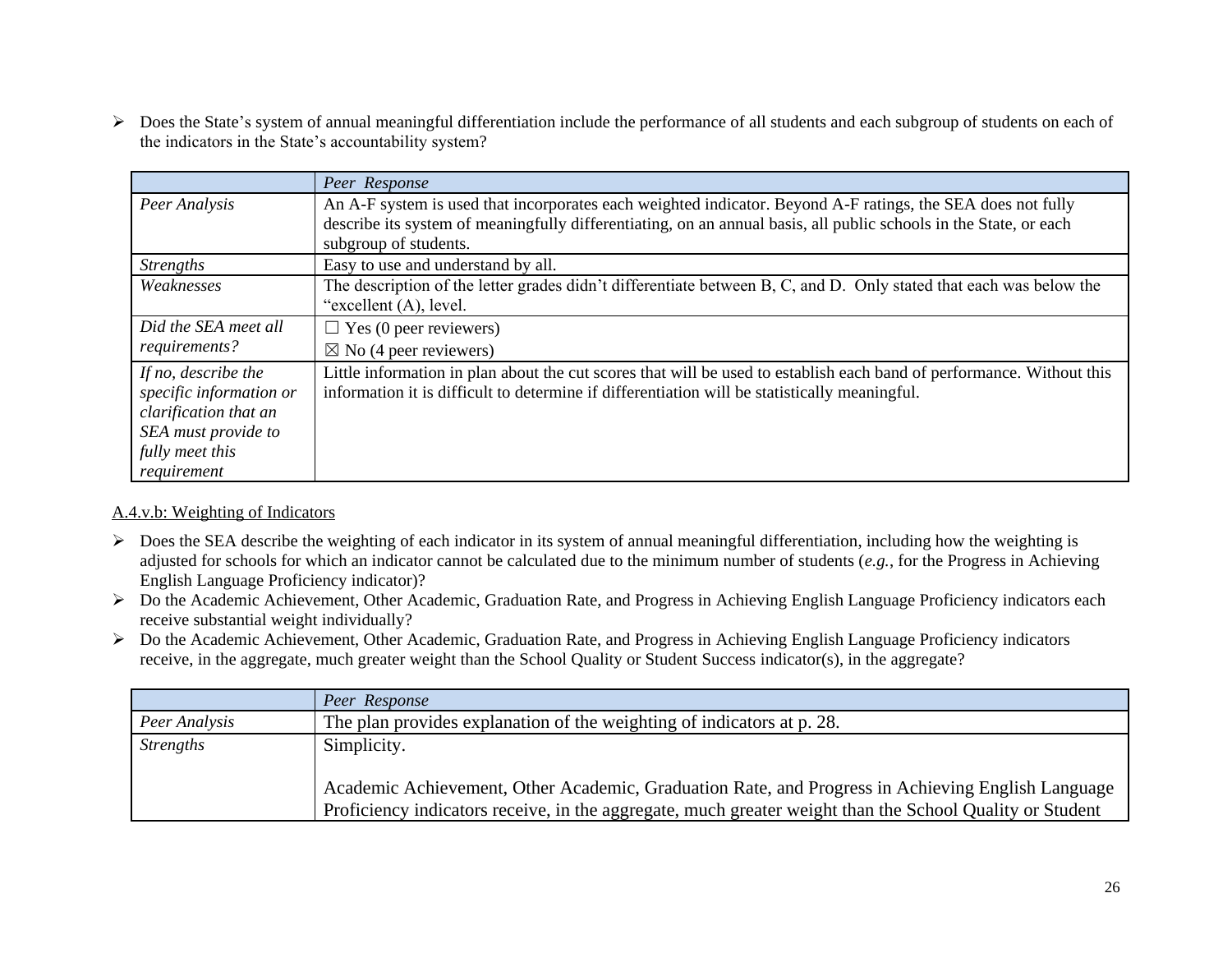|                         | Success indicator( $s$ ).                                                                                                    |
|-------------------------|------------------------------------------------------------------------------------------------------------------------------|
| Weaknesses              | Plan provides no data or modeling for reference, nor logic for establishing the weights.                                     |
|                         | Unsure of whether a weight of 10% is substantial enough to meet the criteria for Proficiency and Growth<br>for ELL students. |
|                         | The state has not yet determined how to handle K-2 configurations                                                            |
| Did the SEA meet all    | $\Box$ Yes (0 peer reviewers)                                                                                                |
| requirements?           | $\boxtimes$ No (4 peer reviewers)                                                                                            |
| If no, describe the     | The SEA does not address how weighting is adjusted for schools for which an indicator cannot be                              |
| specific information or | calculated due to the minimum number of students (i.e., what is weighting of each indicator if too few                       |
| clarification that an   | graduates or too few students to calculate growth?)                                                                          |
| SEA must provide to     |                                                                                                                              |
| fully meet this         |                                                                                                                              |
| requirement             |                                                                                                                              |

A.4.v.c: If Applicable, Different Methodology for Annual Meaningful Differentiation

- If the SEA uses a different methodology or methodologies for annual meaningful differentiation than the one described in 4.v.a of the State's plan for schools for which an accountability determination cannot be made (*e.g.*, P-2 schools), does it describe the different methodology or methodologies, including how the methodology or methodologies will be used to identify schools for comprehensive or targeted support and improvement?
- $\triangleright$  Does the SEA's description of a different methodology indicate the type(s) of schools to which it applies?

|                                                                                                                   | Peer Response                                                                                                      |
|-------------------------------------------------------------------------------------------------------------------|--------------------------------------------------------------------------------------------------------------------|
| Peer Analysis                                                                                                     | The state has not yet determined how to handle K-2 configurations.                                                 |
| <b>Strengths</b>                                                                                                  |                                                                                                                    |
| Weaknesses                                                                                                        |                                                                                                                    |
| Did the SEA meet all                                                                                              | $\Box$ Yes (0 peer reviewers)                                                                                      |
| requirements?                                                                                                     | $\boxtimes$ No (4 peer reviewers)                                                                                  |
| If no, describe the<br>specific information or<br>clarification that an<br>SEA must provide to<br>fully meet this | The state has not yet determined how to handle K-2 configurations. Please address once this determination is made. |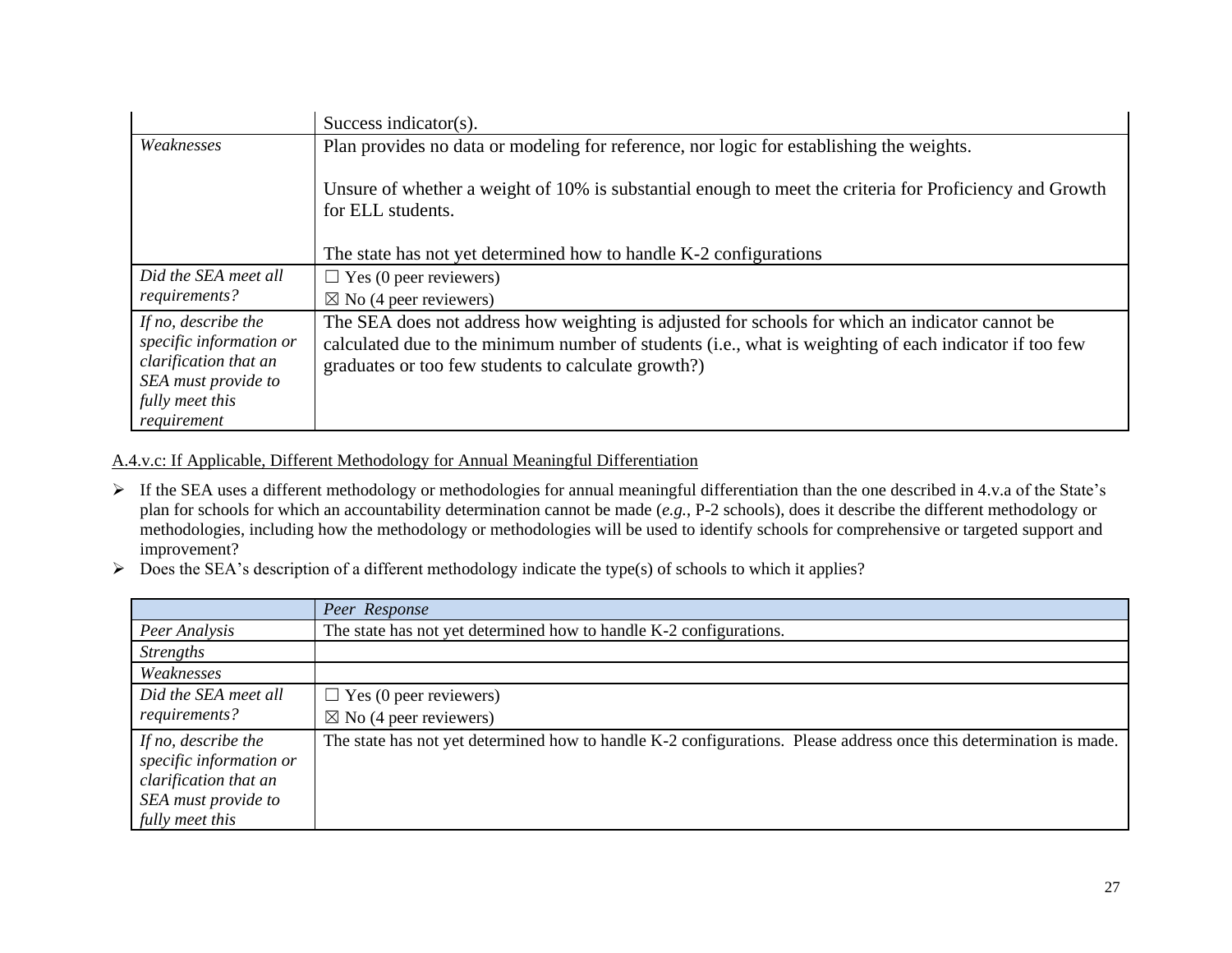#### *requirement*

## A.4.vi: Identification of Schools (ESEA section 1111(c)(4)(D), 1111(d)(2)(C)-(D))

A.4.vi.a Comprehensive Support and Improvement Schools—Lowest Performing

- $\triangleright$  Does the SEA describe its methodology to identify not less than the lowest-performing five percent of all schools receiving Title I, Part A funds in the State for comprehensive support and improvement including, if applicable, how it averages data (*e.g.*, does the State use a uniform averaging procedure across all schools)?
- $\triangleright$  Does the SEA's methodology result in the identification of not less than the lowest-performing five percent of all schools receiving Title I, Part A funds in the State for comprehensive support and improvement?
- Does the SEA include the year in which it will first identify these schools for comprehensive support and improvement (*i.e.*, does the timeline comply with the Department's guidance)?

|                         | Peer Response                                                                                                   |
|-------------------------|-----------------------------------------------------------------------------------------------------------------|
| Peer Analysis           | The SEA provides the explanation that the lowest performing schools will be the lowest 5 percent of all Title I |
|                         | schools based on summative A-F total points.                                                                    |
| <b>Strengths</b>        | Simple plan for identification.                                                                                 |
| Weaknesses              |                                                                                                                 |
| Did the SEA meet all    | $\boxtimes$ Yes (4 peer reviewers)                                                                              |
| requirements?           | $\Box$ No (0 peer reviewers)                                                                                    |
| If no, describe the     |                                                                                                                 |
| specific information or |                                                                                                                 |
| clarification that an   |                                                                                                                 |
| SEA must provide to     |                                                                                                                 |
| fully meet this         |                                                                                                                 |
| requirement             |                                                                                                                 |

A.4.vi.b: Comprehensive Support and Improvement Schools—Low Graduation Rates

- $\triangleright$  Does the SEA describe its methodology to identify all public high schools in the State failing to graduate one-third or more of their students for comprehensive support and improvement, including: 1) a description of whether the SEA uses one or more extended-year adjusted cohort graduation rates in addition to the four-year adjusted cohort graduation rate and 2) if applicable, how the SEA averages data (*e.g.*, does the State use a uniform averaging procedure across all schools)?
- Does the SEA's methodology result in the identification of all public high schools in the State failing to graduate one-third or more of their students for comprehensive support and improvement?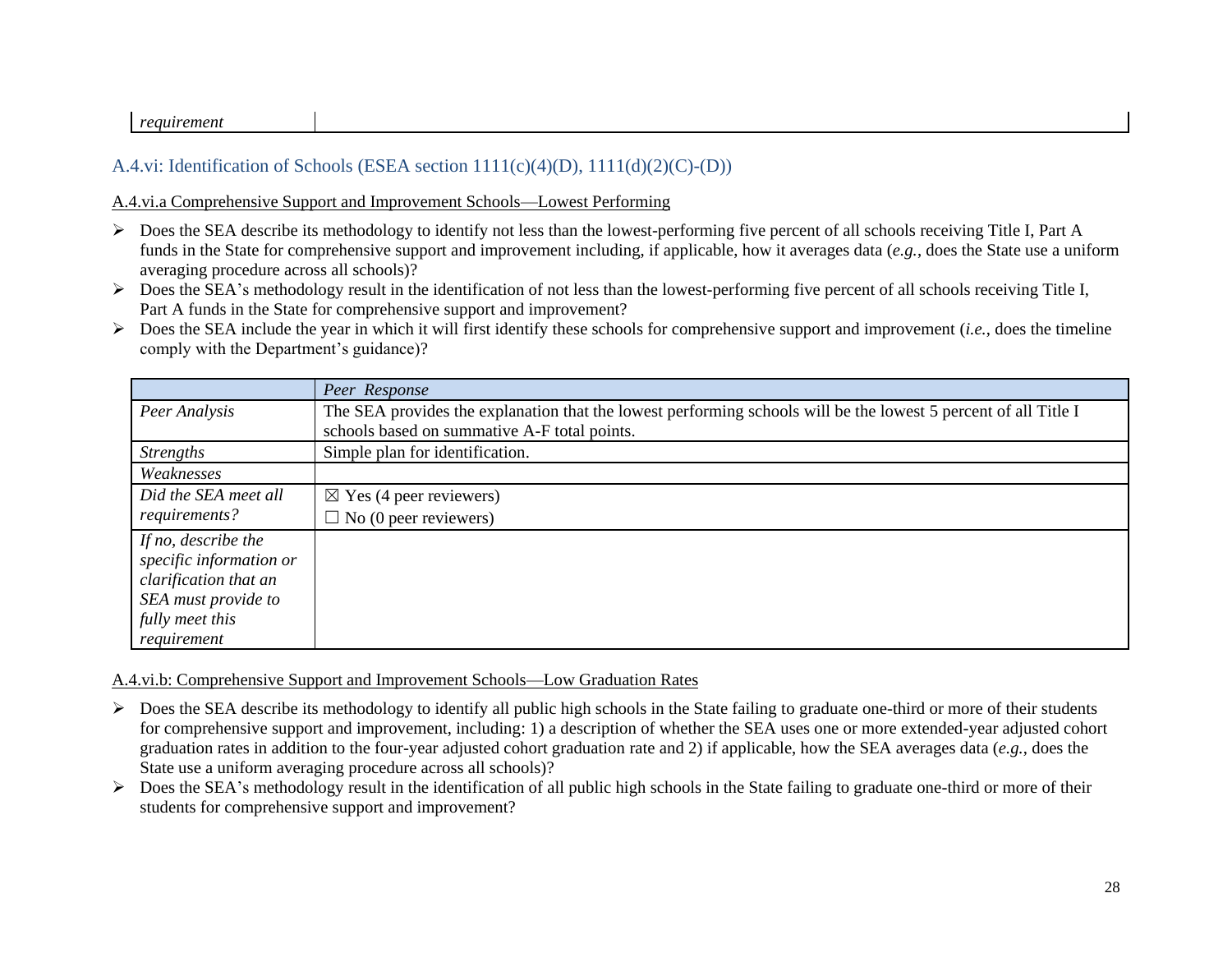Does the SEA include the year in which it will first identify these schools for comprehensive support and improvement (*i.e.*, does the timeline comply with the Department's guidance)?

|                         | Peer Response                                                                                                                                                                                                                  |
|-------------------------|--------------------------------------------------------------------------------------------------------------------------------------------------------------------------------------------------------------------------------|
| Peer Analysis           | The plan provides details for identification of schools based on graduation rate on p. 29. There is discussion<br>about how multiple extended-year cohort rates will be averaged to create a single rate that will be used for |
|                         | identification. P. 29 Timeline is discussed at p. 30                                                                                                                                                                           |
| <b>Strengths</b>        |                                                                                                                                                                                                                                |
| Weaknesses              |                                                                                                                                                                                                                                |
| Did the SEA meet all    | $\boxtimes$ Yes (4 peer reviewers)                                                                                                                                                                                             |
| requirements?           | $\Box$ No (0 peer reviewers)                                                                                                                                                                                                   |
| If no, describe the     |                                                                                                                                                                                                                                |
| specific information or |                                                                                                                                                                                                                                |
| clarification that an   |                                                                                                                                                                                                                                |
| SEA must provide to     |                                                                                                                                                                                                                                |
| fully meet this         |                                                                                                                                                                                                                                |
| requirement             |                                                                                                                                                                                                                                |

A.4.vi.c: Comprehensive Support and Improvement Schools—Additional Targeted Support Not Exiting Such Status

- > Does the SEA describe its methodology to identify schools receiving Title I, Part A funds that have received additional targeted support under ESEA section 1111(d)(2)(C) (*i.e.*, based on identification as a school in which the performance of any subgroup of students, on its own, would lead to identification as one of the lowest-performing five percent) that have not satisfied the statewide exit criteria for such schools within a State-determined number of years?
- $\triangleright$  Does the SEA's methodology result in the identification of such schools?
- $\triangleright$  Does the SEA include the year in which it will first identify these schools for comprehensive support and improvement (*i.e.*, does the timeline comply with the Department's guidance)?

|                  | Peer Response                                                                                                                                                                |
|------------------|------------------------------------------------------------------------------------------------------------------------------------------------------------------------------|
| Peer Analysis    | Subgroups will be monitored annually and schools not exiting after 4 years will be identified as CS and I schools.                                                           |
|                  | The SEA describes its methodology to identify schools receiving Title I, Part A funds that have received<br>additional targeted support under ESEA section $1111(d)(2)(C)$ . |
|                  | The plan includes the year in which it will first identify schools for comprehensive support and improvement.                                                                |
| <b>Strengths</b> | The state's plan is technically and educationally sound and meets this requirement.                                                                                          |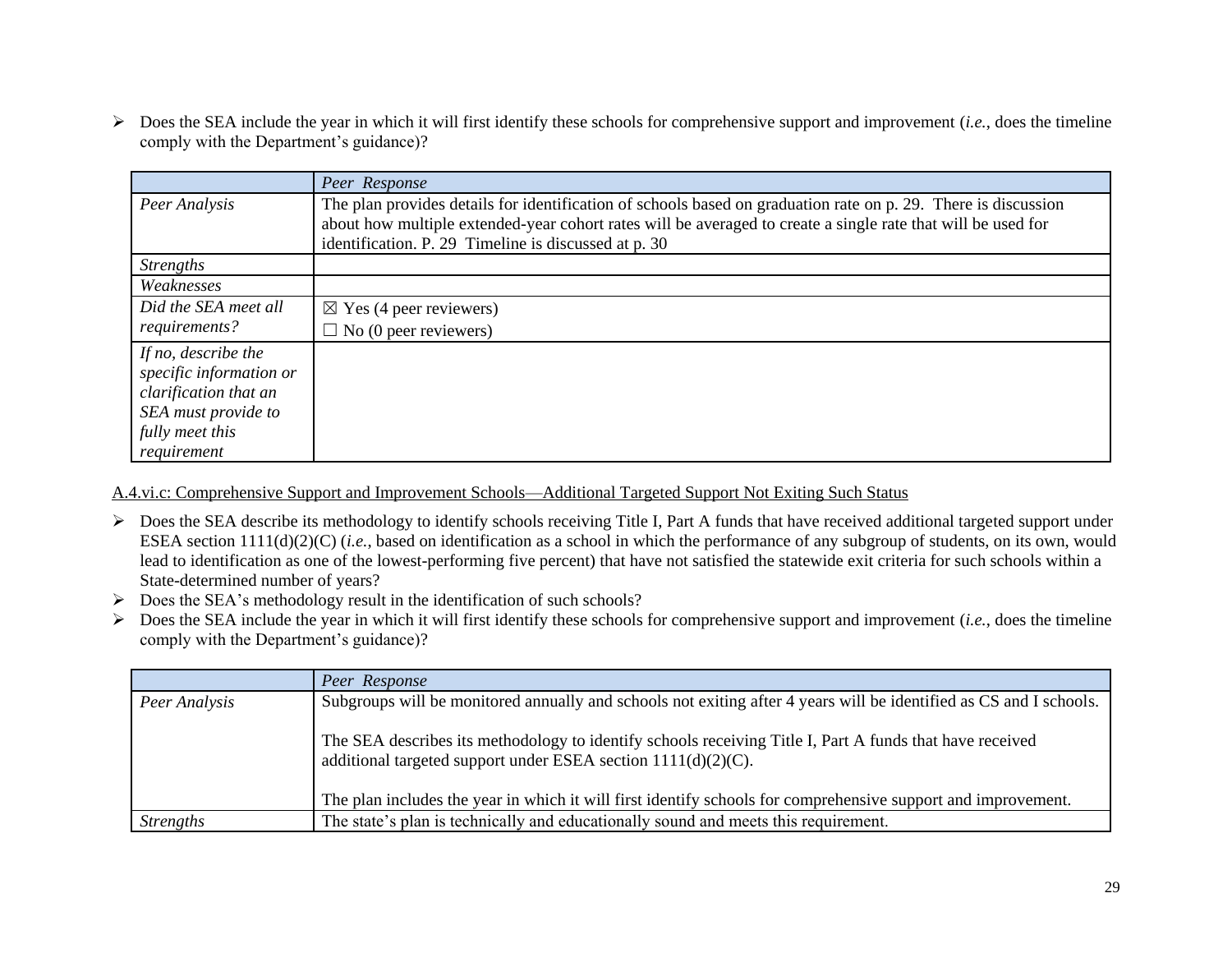| Weaknesses              | The plan includes few details about the technical and business rules. Reviewers commented that it was difficult<br>to complete a thorough analysis due to the lack of details, but that the explanation provided met the core<br>requirements. |
|-------------------------|------------------------------------------------------------------------------------------------------------------------------------------------------------------------------------------------------------------------------------------------|
| Did the SEA meet all    | $\boxtimes$ Yes (4 peer reviewers)                                                                                                                                                                                                             |
| requirements?           | $\Box$ No (0 peer reviewers)                                                                                                                                                                                                                   |
| If no, describe the     |                                                                                                                                                                                                                                                |
| specific information or |                                                                                                                                                                                                                                                |
| clarification that an   |                                                                                                                                                                                                                                                |
| SEA must provide to     |                                                                                                                                                                                                                                                |
| fully meet this         |                                                                                                                                                                                                                                                |
| requirement             |                                                                                                                                                                                                                                                |

#### A.4.vi.d: Frequency of Identification

- ▶ Does the SEA include the frequency with which the State will identify each type of school for comprehensive support and improvement after the first year of identification?
- Does the SEA's timeline result in identification of these schools at least once every three years?

|                                                                                                                                  | Peer Response                                                                                                                                                                                                                                                                                                                                                         |
|----------------------------------------------------------------------------------------------------------------------------------|-----------------------------------------------------------------------------------------------------------------------------------------------------------------------------------------------------------------------------------------------------------------------------------------------------------------------------------------------------------------------|
| Peer Analysis                                                                                                                    | The SEA posits that it will identify the lowest-performing five percent of all schools receiving Title I, Part A funds<br>as Comprehensive Support and Improvement Schools in 2017-18. Arizona will identify all high schools in the state<br>that fail to graduate one-third or more of their students in 2018-19. New schools will be identified every three years. |
| <b>Strengths</b>                                                                                                                 |                                                                                                                                                                                                                                                                                                                                                                       |
| Weaknesses                                                                                                                       |                                                                                                                                                                                                                                                                                                                                                                       |
| Did the SEA meet all                                                                                                             | $\boxtimes$ Yes (4 peer reviewers)                                                                                                                                                                                                                                                                                                                                    |
| requirements?                                                                                                                    | $\Box$ No (0 peer reviewers)                                                                                                                                                                                                                                                                                                                                          |
| If no, describe the<br>specific information or<br>clarification that an<br>SEA must provide to<br>fully meet this<br>requirement |                                                                                                                                                                                                                                                                                                                                                                       |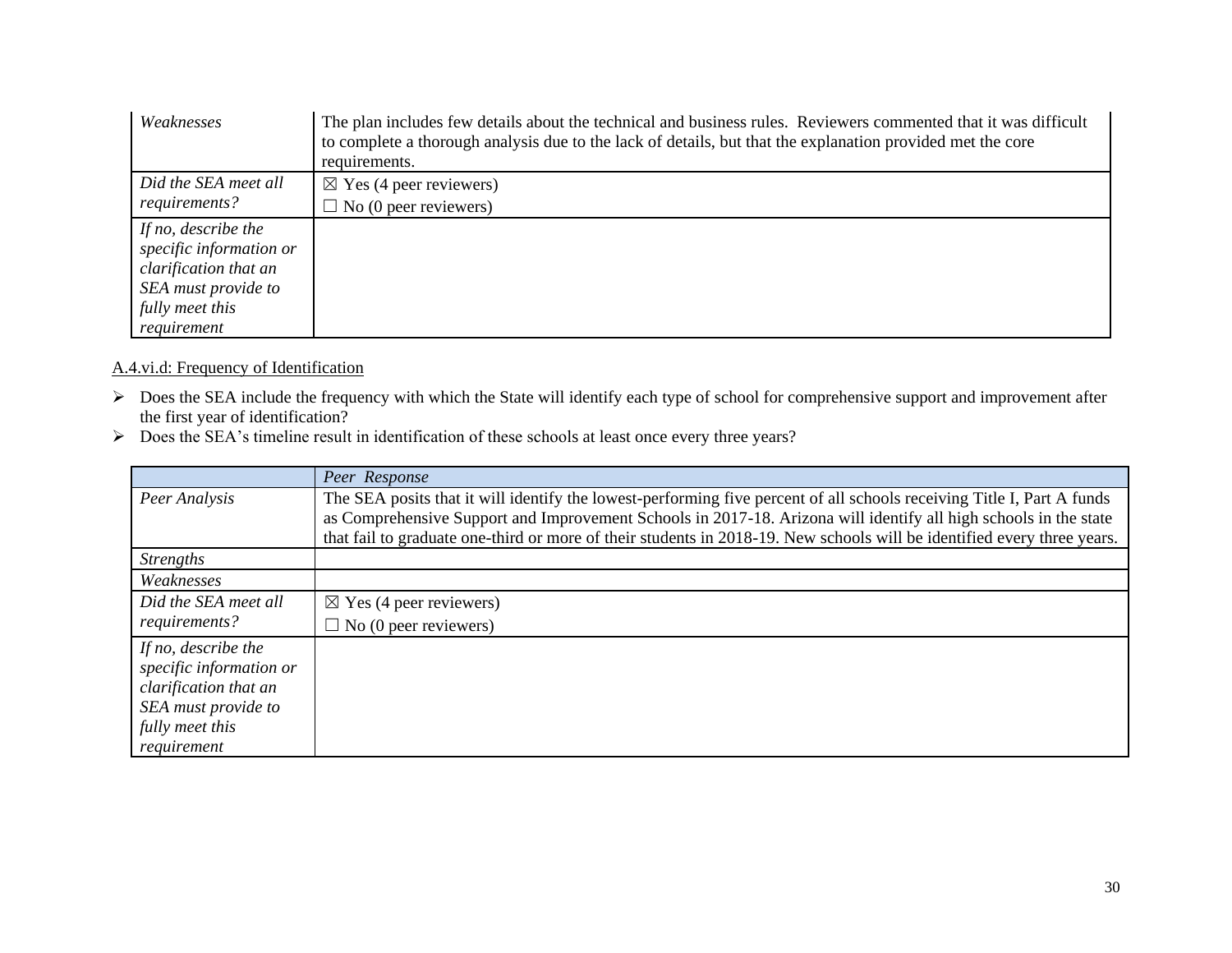#### A.4.vi.e: Targeted Support and Improvement Schools—"Consistently Underperforming" Subgroups

- $\triangleright$  Does the SEA describe its methodology to identify schools with one or more "consistently underperforming" subgroups of students, including its definition of "consistently underperforming"?
- ▶ Does the SEA's methodology result in the identification of any school with one or more "consistently underperforming" subgroups of students?
- $\triangleright$  Is the methodology based on all indicators in the statewide system of annual meaningful differentiation?
- $\triangleright$  Does the SEA identify these schools annually?

|                                                                                                                                  | Peer Response                                                                                                                                                                                                                                                                                                                                                                                                                                                                                                                                          |
|----------------------------------------------------------------------------------------------------------------------------------|--------------------------------------------------------------------------------------------------------------------------------------------------------------------------------------------------------------------------------------------------------------------------------------------------------------------------------------------------------------------------------------------------------------------------------------------------------------------------------------------------------------------------------------------------------|
| Peer Analysis                                                                                                                    | The SEA states that subgroup achievement is monitored annually. Any Arizona school that has one or<br>more significant achievement gap(s) between subgroups and any low achieving subgroups will be<br>identified as Targeted Support and Improvement. "Consistently underperforming" is defined as a school<br>being identified as having one or more significant achievement gaps between subgroups and any low<br>achieving subgroups for three consecutive years.<br>The plan addresses methodology at p. 29. Annual monitoring addressed a p. 30. |
| <b>Strengths</b>                                                                                                                 | The plan is precise and methodology provides for meaningful differentiation.                                                                                                                                                                                                                                                                                                                                                                                                                                                                           |
| Weaknesses                                                                                                                       |                                                                                                                                                                                                                                                                                                                                                                                                                                                                                                                                                        |
| Did the SEA meet all<br>requirements?                                                                                            | $\boxtimes$ Yes (4 peer reviewers)<br>$\Box$ No (0 peer reviewers)                                                                                                                                                                                                                                                                                                                                                                                                                                                                                     |
| If no, describe the<br>specific information or<br>clarification that an<br>SEA must provide to<br>fully meet this<br>requirement |                                                                                                                                                                                                                                                                                                                                                                                                                                                                                                                                                        |

A.4.vi.f: Targeted Support and Improvement Schools—Additional Targeted Support

- $\triangleright$  Does the SEA describe its methodology to identify schools in which the performance of any subgroup of students, on its own, would lead to identification under ESEA section 1111(c)(4)(D)(i)(I) using the State's methodology under ESEA section 1111(c)(4)(D) (*i.e.*, the methodology described above in A.4.vi.a), including: 1) whether the methodology identifies these schools from among all public schools in the State or from among only the schools identified as schools with one or more consistently underperforming subgroups and 2) if applicable, how the SEA averages data (*e.g.*, does the State use a uniform averaging procedure across all schools)?
- $\triangleright$  Does the SEA's methodology result in identification of such schools?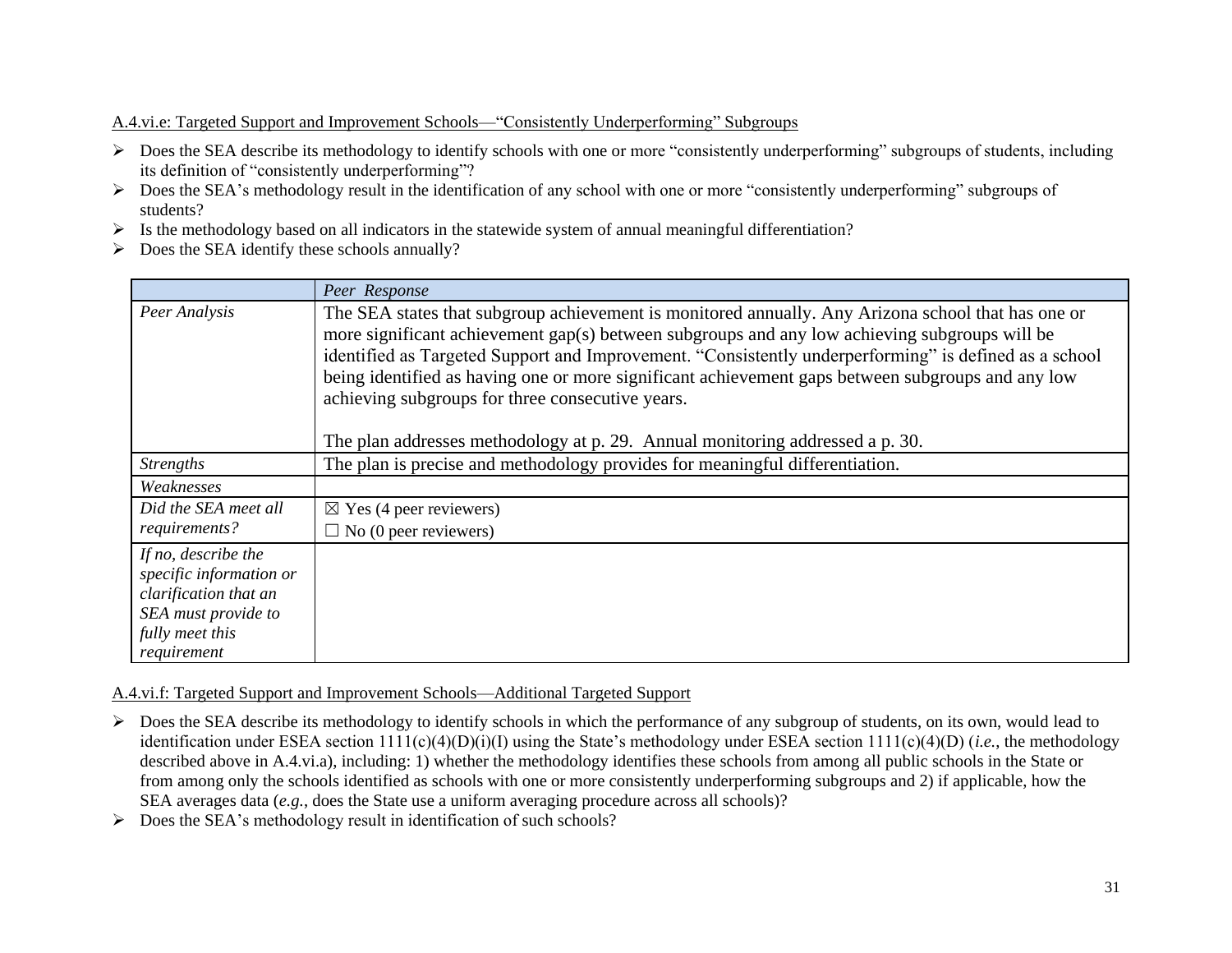- Does the SEA include the year in which the State will first identify such schools (*i.e.*, does the timeline comply with the Department's guidance)?
- $\triangleright$  Does the SEA include the frequency with which the State will identify such schools after the first year of identification?

|                                                                                                                                  | Peer Response                                                                                                                                                                                                                                                                                                                                                                                                                                                                                                                                                       |
|----------------------------------------------------------------------------------------------------------------------------------|---------------------------------------------------------------------------------------------------------------------------------------------------------------------------------------------------------------------------------------------------------------------------------------------------------------------------------------------------------------------------------------------------------------------------------------------------------------------------------------------------------------------------------------------------------------------|
| Peer Analysis                                                                                                                    | The SEA states that in its schools "in which any subgroup of students (N20), on its own, would lead to<br>identification as a Comprehensive Support and Improvement School by the State Board of Education adopted A-<br>F Letter Grade Accountability System, will be identified annually as Targeted Support and Improvement<br>beginning in $2018-19$ ".                                                                                                                                                                                                         |
|                                                                                                                                  | Yes, the methodology is described on p. 30.                                                                                                                                                                                                                                                                                                                                                                                                                                                                                                                         |
|                                                                                                                                  | The start date of 2018-19 is identified along with the identification being on an annual basis.                                                                                                                                                                                                                                                                                                                                                                                                                                                                     |
| <b>Strengths</b>                                                                                                                 | This explanation is clear and concise.                                                                                                                                                                                                                                                                                                                                                                                                                                                                                                                              |
| Weaknesses                                                                                                                       | Little additional detail is provided to address how the state will identify schools for additional targeted support. A<br>process is described, but it is not clear how this might play out over the next school year (i.e. impact non-<br>traditional schools in the state and/or if any exceptions will apply).<br>The plan includes few details about the technical and business rules. Reviewers commented that it was difficult<br>to complete a thorough analysis due to the lack of details, but that the explanation provided met the core<br>requirements. |
| Did the SEA meet all<br>requirements?                                                                                            | $\boxtimes$ Yes (4 peer reviewers)<br>$\Box$ No (0 peer reviewers)                                                                                                                                                                                                                                                                                                                                                                                                                                                                                                  |
| If no, describe the<br>specific information or<br>clarification that an<br>SEA must provide to<br>fully meet this<br>requirement |                                                                                                                                                                                                                                                                                                                                                                                                                                                                                                                                                                     |

A.4.vi.g: If Applicable, Additional Statewide Categories of Schools

If the State chooses, at its discretion, to include additional statewide categories of schools, does the SEA describe those categories?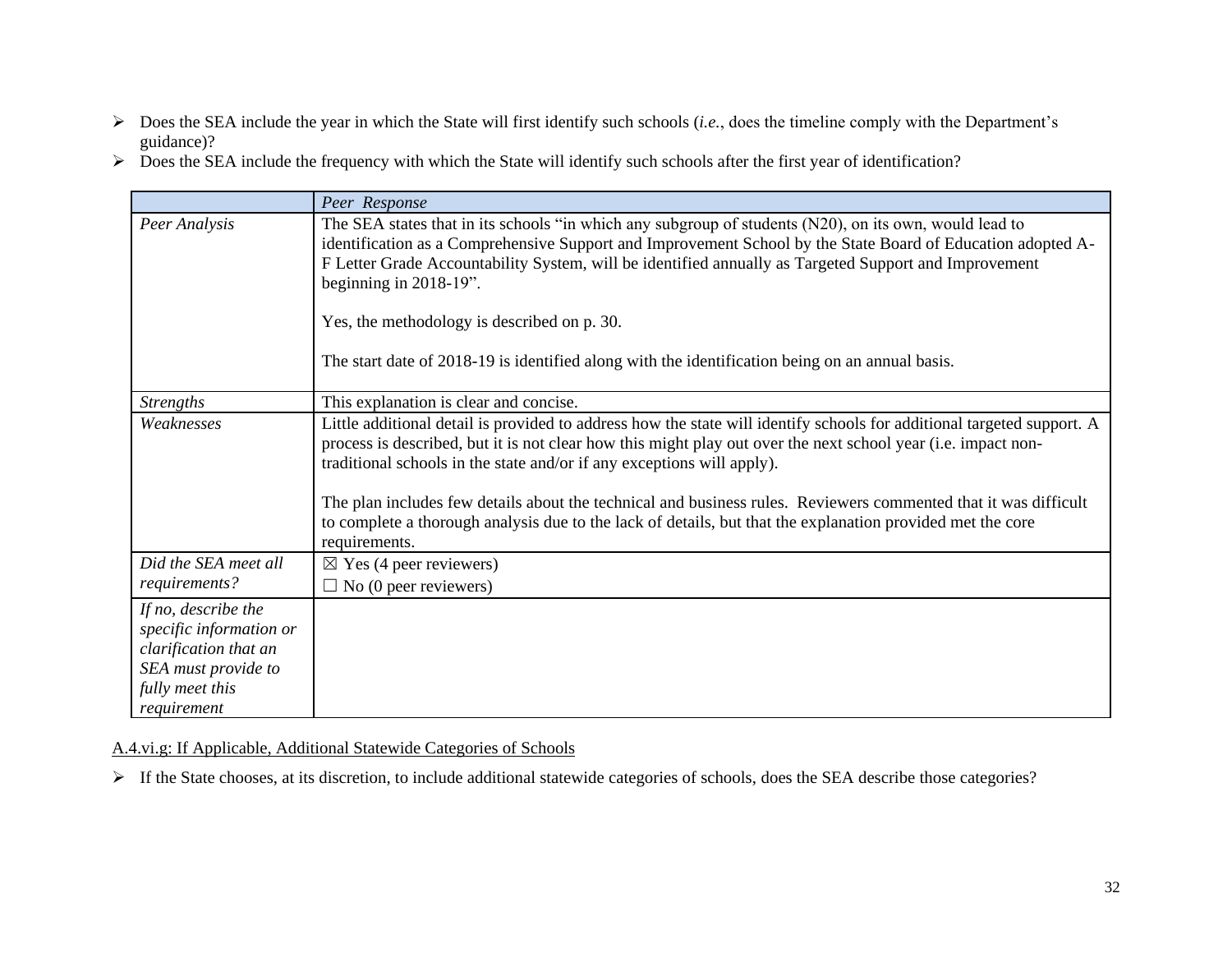|                         | Peer Response                 |
|-------------------------|-------------------------------|
| Peer Analysis           | N/A                           |
| <b>Strengths</b>        |                               |
| Weaknesses              |                               |
| Did the SEA meet all    | $\Box$ Yes (0 peer reviewers) |
| requirements?           | $\Box$ No (0 peer reviewers)  |
| If no, describe the     |                               |
| specific information or |                               |
| clarification that an   |                               |
| SEA must provide to     |                               |
| fully meet this         |                               |
| requirement             |                               |

## A.4.vii: Annual Measure of Achievement (ESEA section 1111(c)(4)(E)(iii))

- ▶ Does the SEA describe how it factors the requirement for 95 percent participation of all students and 95 percent of all students in each subgroup of students in statewide mathematics and reading/language arts assessments into the statewide accountability system?
- If applicable, does the SEA describe how the SEA differentiates its approach based on such factors as the number of subgroups in the school missing the participation rate requirement, the length of time over which the school has missed the requirement, or the degree to which the school missed the requirement (*e.g.*, 92 percent participation rate vs. 70 percent participation)?

|                                                | Peer Response                                                                                                                                                                                                                                                                                                                                                                                                                                                                                                                                         |
|------------------------------------------------|-------------------------------------------------------------------------------------------------------------------------------------------------------------------------------------------------------------------------------------------------------------------------------------------------------------------------------------------------------------------------------------------------------------------------------------------------------------------------------------------------------------------------------------------------------|
| Peer Analysis                                  | The SEA states that "a participation rate of less than 95 percent on statewide mathematics and reading/language arts<br>assessments will be a factor in school improvement decisions" and that "schools will be monitored annually with<br>interventions required if student participation stays under 95 percent for multiple years." It does not address<br>subgroups missing the participation rate requirement, the length of time over which the school has missed the<br>requirement, or the degree to which the school missed the requirement. |
| <i>Strengths</i>                               |                                                                                                                                                                                                                                                                                                                                                                                                                                                                                                                                                       |
| Weaknesses                                     | No detailed discussion about differentiated approach.                                                                                                                                                                                                                                                                                                                                                                                                                                                                                                 |
|                                                | Subgroups are not identified and it is not clear how 95% participation actually factors into the accountability grade.                                                                                                                                                                                                                                                                                                                                                                                                                                |
| Did the SEA meet all                           | $\Box$ Yes (0 peer reviewers)                                                                                                                                                                                                                                                                                                                                                                                                                                                                                                                         |
| requirements?                                  | $\boxtimes$ No (4 peer reviewers)                                                                                                                                                                                                                                                                                                                                                                                                                                                                                                                     |
| If no, describe the<br>specific information or | Describe specifically how the state will factor the requirement for 95 percent participation of all students and 95<br>percent of all students in each subgroup of students in statewide mathematics and reading/language arts assessments                                                                                                                                                                                                                                                                                                            |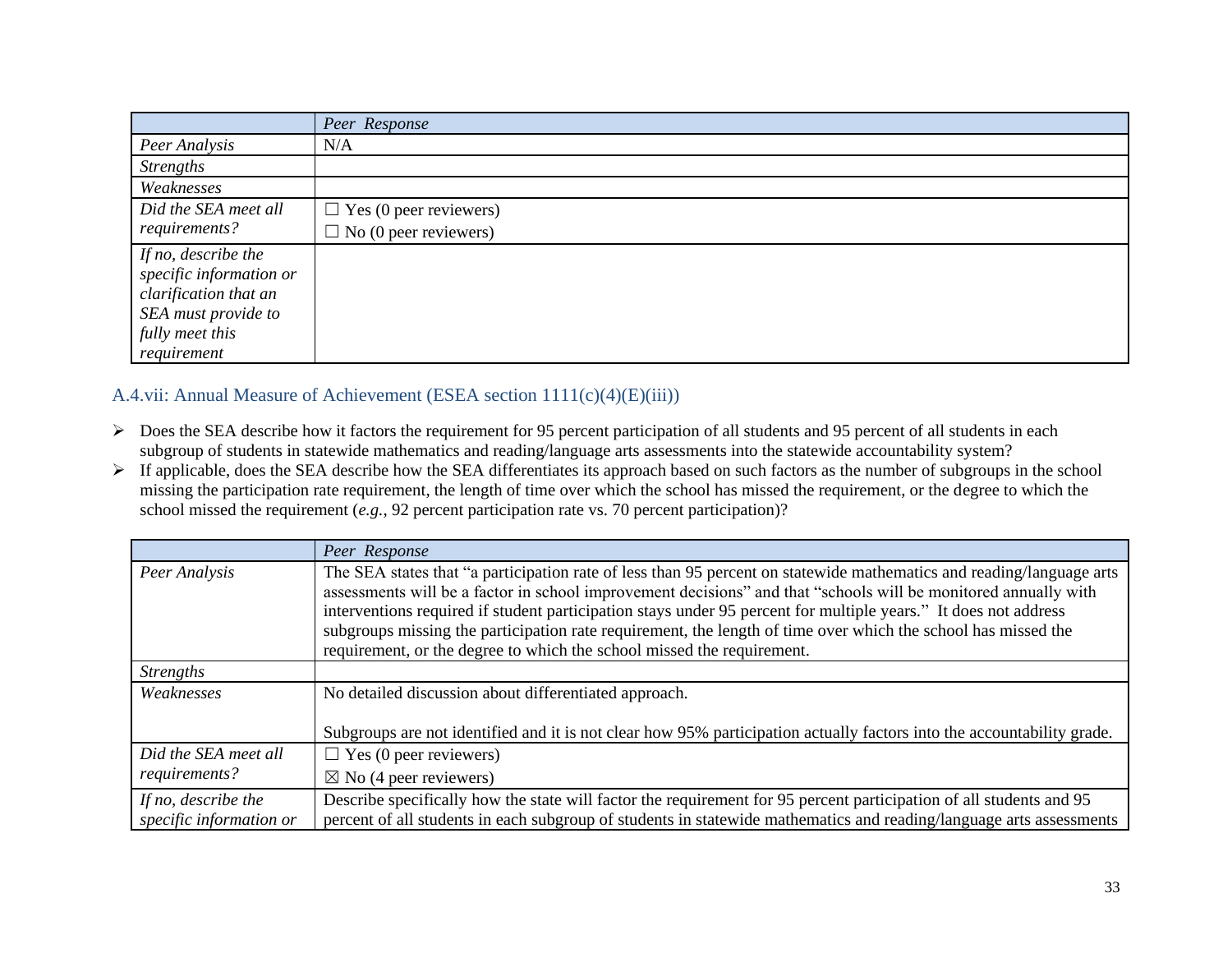| clarification that an | into the statewide accountability system. |
|-----------------------|-------------------------------------------|
| SEA must provide to   |                                           |
| fully meet this       |                                           |
| reguirement           |                                           |

## A.4.viii: Continued Support for School and Local Educational Agency Improvement (ESEA Section 1111(d)(3)(A))

A.4.viii.a: Exit Criteria for Comprehensive Support and Improvement Schools (ESEA section 1111(d)(3)(A)(i)(I))

- $\triangleright$  Does the SEA describe its statewide exit criteria for schools identified for comprehensive support and improvement, which may include how the exit criteria are aligned with the State's long-term goals and measurements of interim progress?
- Does the SEA's description include the number of years within which schools are expected to meet such criteria?
- $\triangleright$  Is the number of years no more than four years?
- Do the exit criteria ensure continued progress to improve student academic achievement and school success in the State (*e.g.*, do the exit criteria improve student outcomes and ensure that a school that exits no longer meets the criteria under which the school was identified)?

|                                                                                                                                  | Peer Response                                                                                                                                                                                                                                                                                                                                                                                                                                                                                                                                                                                                     |
|----------------------------------------------------------------------------------------------------------------------------------|-------------------------------------------------------------------------------------------------------------------------------------------------------------------------------------------------------------------------------------------------------------------------------------------------------------------------------------------------------------------------------------------------------------------------------------------------------------------------------------------------------------------------------------------------------------------------------------------------------------------|
| Peer Analysis                                                                                                                    | The SEA describes that its schools will exit Comprehensive Support and Improvement when they no longer meet<br>identification criteria; their summative scores are no longer in the bottom 5% of all Title I schools based on the<br>State Board of Education adopted A-F Letter Grade Accountability System. Schools identified as Comprehensive<br>Support and Improvement Schools because of a low graduation rate will exit when the graduation rate calculation is<br>67 percent or more. All Comprehensive Support and Improvement Schools will be expected to exit within four<br>years of identification. |
| <b>Strengths</b>                                                                                                                 |                                                                                                                                                                                                                                                                                                                                                                                                                                                                                                                                                                                                                   |
| Weaknesses                                                                                                                       | There does not appear to be a criteria on meeting expectations for multiple years before exiting.<br>Quality for exit could be stronger if focused more on ensuring schools are on track for long-term goals not just<br>meeting the bar for exceeding identification in lowest 5%.                                                                                                                                                                                                                                                                                                                               |
| Did the SEA meet all                                                                                                             | $\Box$ Yes (0 peer reviewers)                                                                                                                                                                                                                                                                                                                                                                                                                                                                                                                                                                                     |
| requirements?                                                                                                                    | $\boxtimes$ No (4 peer reviewers)                                                                                                                                                                                                                                                                                                                                                                                                                                                                                                                                                                                 |
| If no, describe the<br>specific information or<br>clarification that an<br>SEA must provide to<br>fully meet this<br>requirement | Quality for exit criteria should be stronger, and the plan should describe how the criteria will ensure continued<br>progress to improve student academic achievement and school success.                                                                                                                                                                                                                                                                                                                                                                                                                         |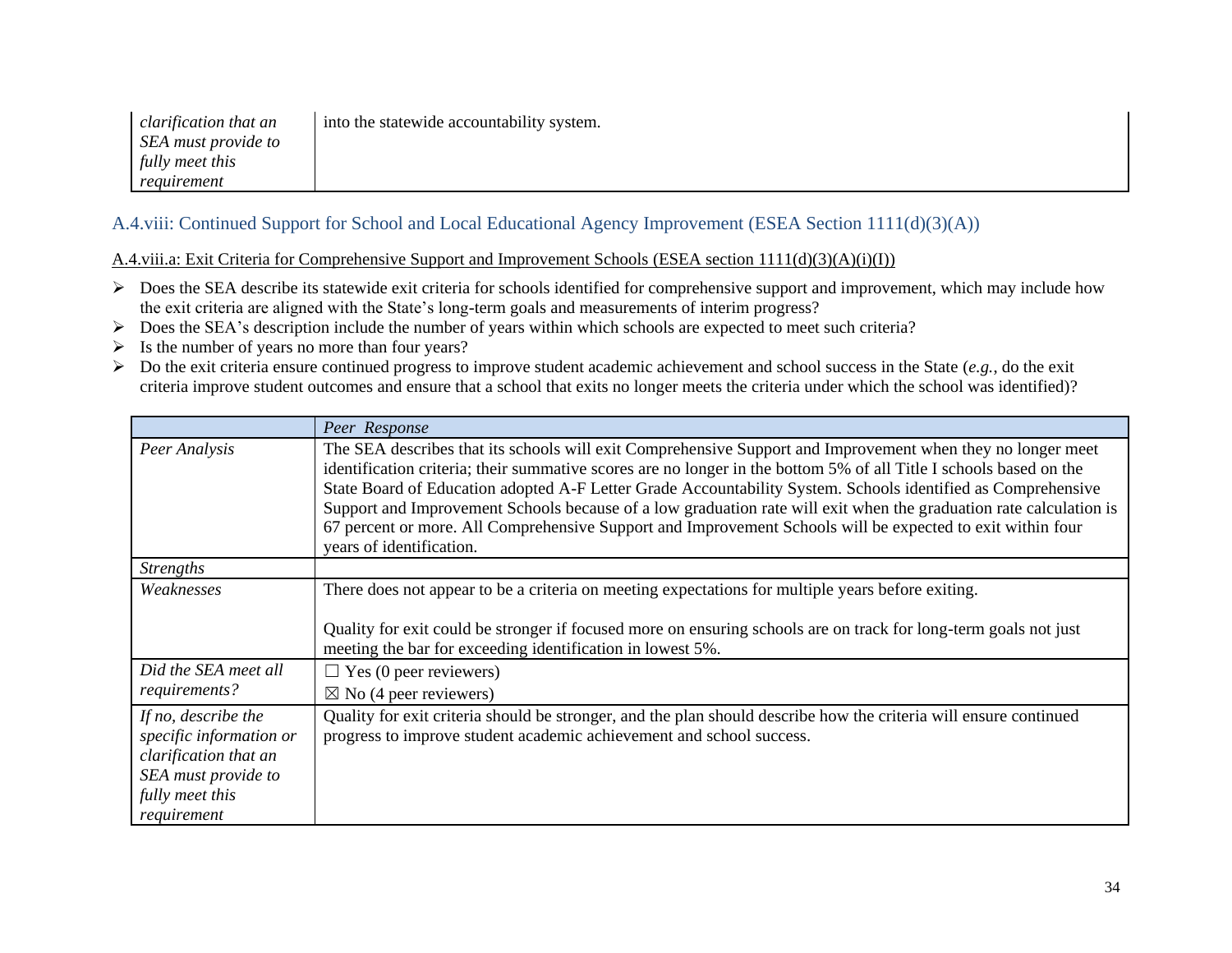#### A.4.viii.b: Exit Criteria for Schools Receiving Additional Targeted Support (ESEA section 1111(d)(3)(A)(i)(II))

- $\triangleright$  Does the SEA describe its statewide exit criteria for schools receiving additional targeted support under ESEA section 1111(d)(2)(C), which may include how the exit criteria align with the State's long-term goals and measurements of interim progress and the requirement that the goals and measurements of interim progress take into account the improvement necessary to close statewide proficiency and graduation rate gaps?
- Does the SEA's description include the number of years within which schools are expected to meet such criteria?
- Do the exit criteria ensure continued progress to improve student academic achievement and school success in the State (*e.g.*, do the exit criteria improve student outcomes for the subgroup or subgroups that led to the school's identification and ensure that a school that exits no longer meets the criteria under which the school was identified)?

|                                                                                                                                  | Peer Response                                                                                                                                                                                                                                                               |
|----------------------------------------------------------------------------------------------------------------------------------|-----------------------------------------------------------------------------------------------------------------------------------------------------------------------------------------------------------------------------------------------------------------------------|
| Peer Analysis                                                                                                                    | The SEA specifies that its schools "will exit Targeted Support and Improvement when they no longer meet<br>identification criteria closing subgroup gaps and increasing subgroups achievement. Schools will be expected to<br>exit within the four-year window".            |
|                                                                                                                                  | The SEA's description does include the number of years (4) within which schools are expected to meet exit<br>criteria. The SEA did not describe if the exit criteria ensures continued progress to improve student academic<br>achievement and school success in the State. |
| <b>Strengths</b>                                                                                                                 |                                                                                                                                                                                                                                                                             |
| Weaknesses                                                                                                                       | No identification about how they will track continued improvement, or how to ensure success.                                                                                                                                                                                |
|                                                                                                                                  | The state mentions that 'increasing subgroup performance' is criteria for schools exiting from targeted support.<br>More detail around specific expectations is needed.                                                                                                     |
| Did the SEA meet all                                                                                                             | $\Box$ Yes (0 peer reviewers)                                                                                                                                                                                                                                               |
| requirements?                                                                                                                    | $\boxtimes$ No (4 peer reviewer(s)                                                                                                                                                                                                                                          |
| If no, describe the<br>specific information or<br>clarification that an<br>SEA must provide to<br>fully meet this<br>requirement | Quality for exit criteria should be stronger, and the plan should describe how the criteria will ensure continued<br>progress to improve student academic achievement and school success.                                                                                   |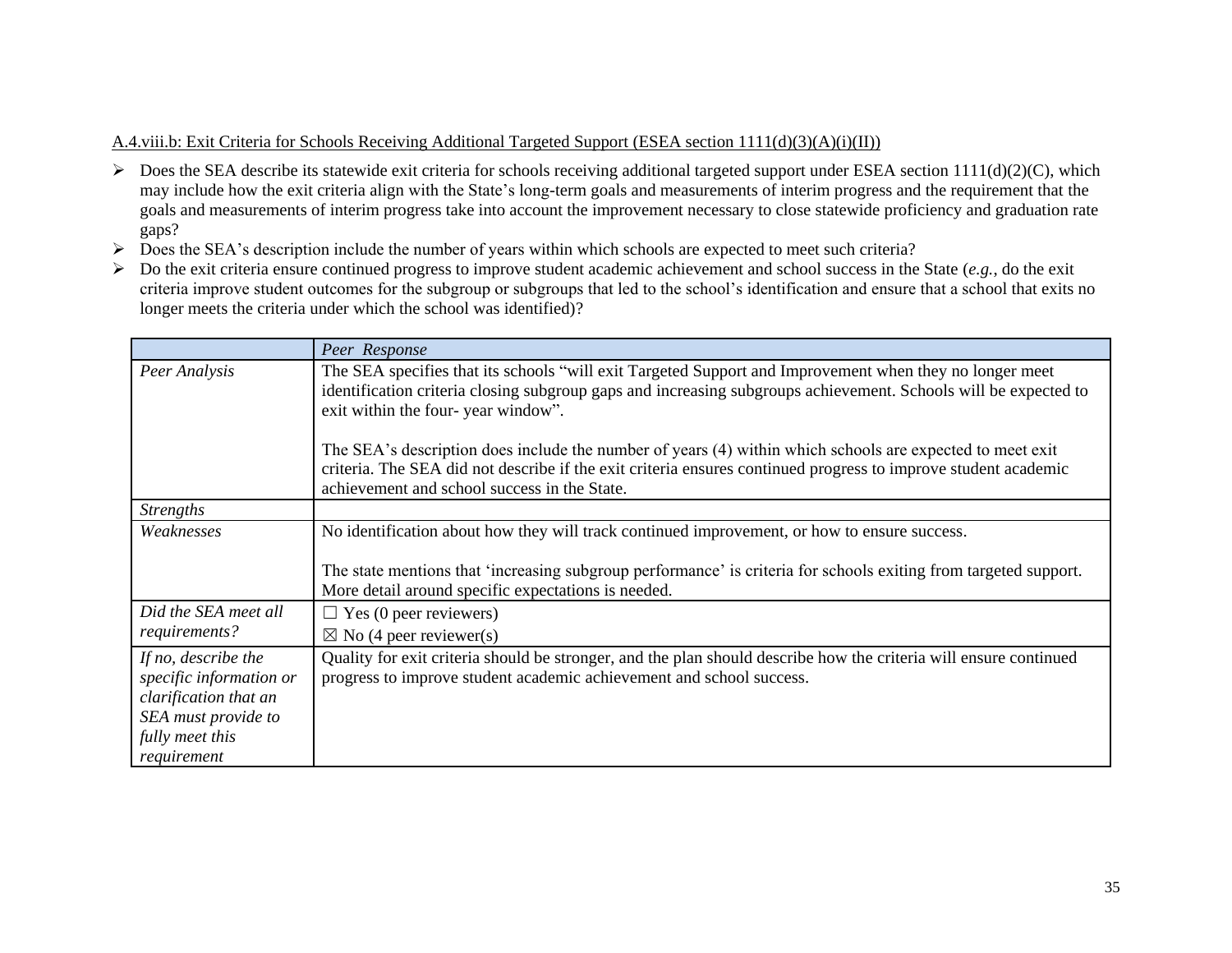#### A.4.viii.c: More Rigorous Interventions (ESEA section 1111(d)(3)(A)(i)(I))

▶ Does the SEA describe the more rigorous State-determined action required for schools identified for comprehensive support and improvement that fail to meet the SEA's exit criteria within a State-determined number of years, which may include interventions that address school-level operations, such as changes in school staffing and budgeting or the school day and year?

|                                                                                                                                  | Peer Response                                                                                                                                                                                                                                                                                                                                                                                                                                                                                                                                                                                            |
|----------------------------------------------------------------------------------------------------------------------------------|----------------------------------------------------------------------------------------------------------------------------------------------------------------------------------------------------------------------------------------------------------------------------------------------------------------------------------------------------------------------------------------------------------------------------------------------------------------------------------------------------------------------------------------------------------------------------------------------------------|
| Peer Analysis                                                                                                                    | The SEA describes how qualifying schools will receive intensified technical assistance and supports. A cross-<br>divisional team will conduct an in-depth comprehensive needs assessment of the LEA and school(s) focused on<br>the current state of implementation of their Integrated Action Plan. It will look at leadership capacity and<br>practices, instructional infrastructure, including instructional practices, curriculum and assessment systems, talent<br>management, and organizational climate and culture. The SEA does not describe budgeting or extending the<br>school day or year. |
| <b>Strengths</b>                                                                                                                 | Allows for a thorough evaluation of all aspects of the school to better determine the best course of action.                                                                                                                                                                                                                                                                                                                                                                                                                                                                                             |
| Weaknesses                                                                                                                       | The State describes that schools that do not meet state requirements after 4 years will 'receive intensified<br>technical assistance and support'. Can this support be offered earlier on in the process? What are the specific<br>'evidence-based interventions and actions' that will identified? More detail is needed.                                                                                                                                                                                                                                                                               |
| Did the SEA meet all<br>requirements?                                                                                            | $\boxtimes$ Yes (4 peer reviewers)<br>$\Box$ No (0 peer reviewers)                                                                                                                                                                                                                                                                                                                                                                                                                                                                                                                                       |
| If no, describe the<br>specific information or<br>clarification that an<br>SEA must provide to<br>fully meet this<br>requirement |                                                                                                                                                                                                                                                                                                                                                                                                                                                                                                                                                                                                          |

#### A.4.viii.d: Resource Allocation Review (ESEA section 1111(d)(3)(A)(ii))

Does the SEA describe how it will periodically review resource allocation to support school improvement in each LEA in the State serving a significant number or percentage of schools identified for comprehensive or targeted support and improvement?

|               | Peer Response                                                                                                    |
|---------------|------------------------------------------------------------------------------------------------------------------|
| Peer Analysis | The SEA describes that it will review resource allocation in each LEA through the fiscal review process and site |
|               | visits. It also states that evidence of the LEA providing adequate additional resources to schools remaining in  |
|               | improvement status will be required and reviewed by the SEA. Assistance with consolidated budgeting and          |
|               | planning will be given. Additional support will be provided by cross-divisional support teams.                   |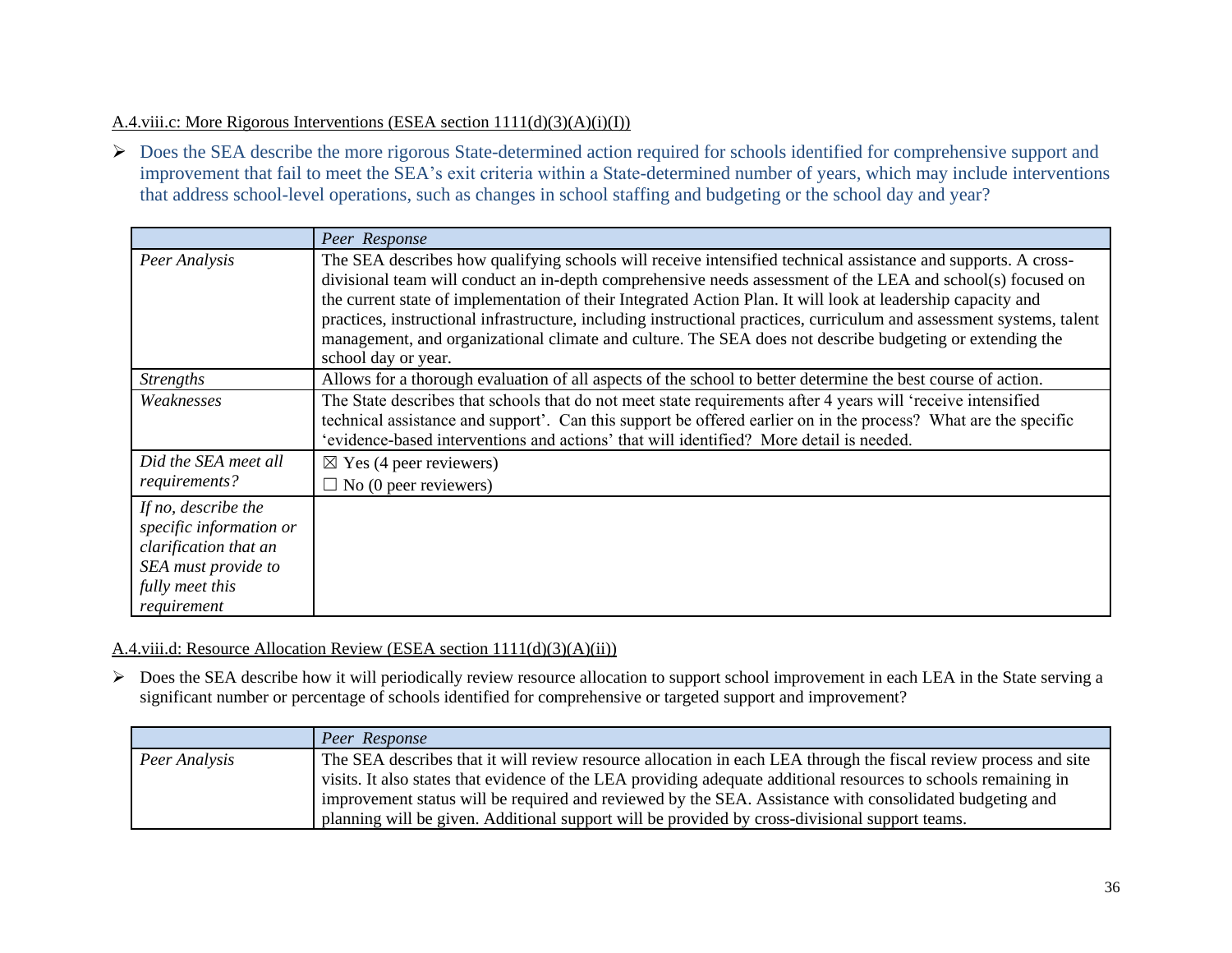| <b>Strengths</b>        |                                                                                                           |
|-------------------------|-----------------------------------------------------------------------------------------------------------|
| Weaknesses              |                                                                                                           |
| Did the SEA meet all    | $\Box$ Yes (0 peer reviewers)                                                                             |
| requirements?           | $\boxtimes$ No (4 peer reviewers)                                                                         |
| If no, describe the     | It is not clear how "significant" is defined, nor the methodology that will be used to determine resource |
| specific information or | allocation.                                                                                               |
| clarification that an   |                                                                                                           |
| SEA must provide to     |                                                                                                           |
| fully meet this         |                                                                                                           |
| requirement             |                                                                                                           |

#### A.4.viii.e: Technical Assistance (ESEA section 1111(d)(3)(A)(iii))

- $\triangleright$  Does the SEA describe the technical assistance that it will provide to each LEA in the State serving a significant number or percentage of schools identified for comprehensive or targeted support and improvement?
- $\triangleright$  Is the technical assistance likely to improve student outcomes by, for example, 1) identifying State-approved evidence-based interventions; 2) supporting LEAs and schools in the development and implementation of support and improvement plans; and 3) differentiating the technical assistance?

|                      | Peer Response                                                                                                                                                                                                                                                                                 |
|----------------------|-----------------------------------------------------------------------------------------------------------------------------------------------------------------------------------------------------------------------------------------------------------------------------------------------|
| Peer Analysis        | The plan provides a robust set of TA from p. 32-34. The menu of items demonstrates a strong commitment to<br>offering TA based on targeted needs.                                                                                                                                             |
|                      | This state offers a wide array of supports for schools and school systems. Anything from needs assessments, to<br>root cause analysis of data, to strategic partners, to comprehensive tiered supports.                                                                                       |
|                      | The SEA describe the technical assistance that it will provide to each LEA in the State serving a significant<br>number or percentage of schools identified for comprehensive or targeted support and improvement. Most of the<br>technical assistance is likely to improve student outcomes. |
|                      | The State describes existing supports available to schools and LEAs.                                                                                                                                                                                                                          |
| <b>Strengths</b>     | A multitude of options for best addressing the different needs of schools.                                                                                                                                                                                                                    |
| Weaknesses           |                                                                                                                                                                                                                                                                                               |
| Did the SEA meet all | $\boxtimes$ Yes (3 peer reviewers)                                                                                                                                                                                                                                                            |
| requirements?        | $\boxtimes$ No (1 peer reviewer)                                                                                                                                                                                                                                                              |
| If no, describe the  | The plan can be strengthened by detailing how interventions will be differentiated. Please include specific                                                                                                                                                                                   |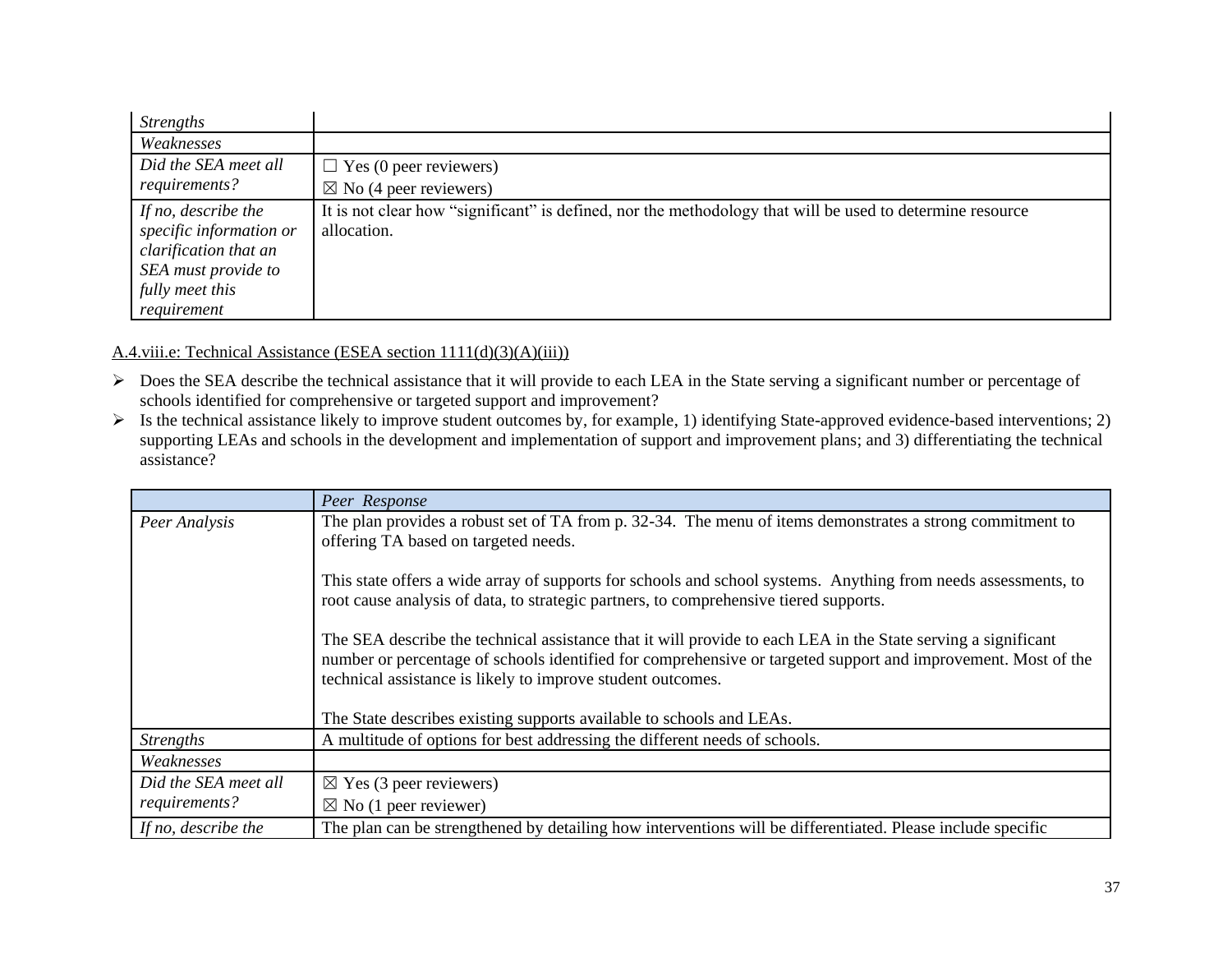| specific information or | interventions the state intends to use, and details around how supports will be differentiated. |
|-------------------------|-------------------------------------------------------------------------------------------------|
| clarification that an   |                                                                                                 |
| SEA must provide to     |                                                                                                 |
| fully meet this         |                                                                                                 |
| requirement             |                                                                                                 |

#### A.4.viii.f: If Applicable, Additional Optional Action

 $\triangleright$  If applicable, does the SEA describe the action that it will take to initiate additional improvement in any LEA with a significant number or percentage of schools that it consistently identifies for comprehensive support and improvement and are not meeting the State's exit criteria or in any LEA with a significant number or percentage of schools implementing targeted support and improvement plans?

|                         | Peer Response                 |
|-------------------------|-------------------------------|
| Peer Analysis           | N/A                           |
| <b>Strengths</b>        |                               |
| Weaknesses              |                               |
| Did the SEA meet all    | $\Box$ Yes (0 peer reviewers) |
| requirements?           | $\Box$ No (0 peer reviewers)  |
| If no, describe the     |                               |
| specific information or |                               |
| clarification that an   |                               |
| SEA must provide to     |                               |
| fully meet this         |                               |
| requirement             |                               |

#### **A.5: Disproportionate Rates of Access to Educators (ESEA section 1111(g)(1)(B))**

▶ Does the SEA describe the extent, if any, that low-income children enrolled in schools assisted under Title I, Part A are served at disproportionate rates by ineffective, out-of-field, or inexperienced teachers, which may include the State definition of ineffective, out-of-field, and inexperienced teachers?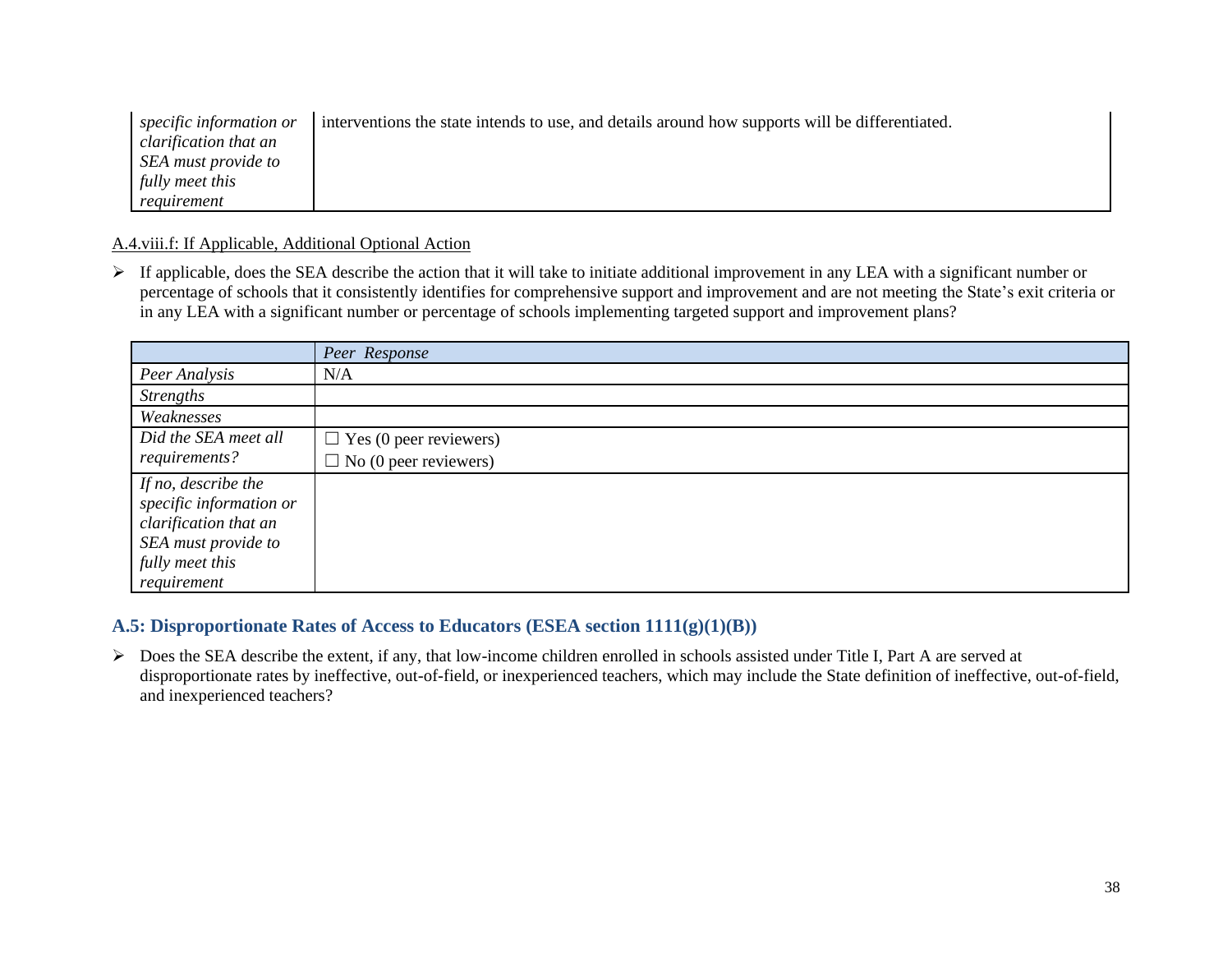- Does the SEA describe the extent, if any, that minority children enrolled in schools assisted under Title I, Part A are served at disproportionate rates by ineffective, out-of-field, or inexperienced teachers, which may include the State definition of ineffective, out-of-field, and inexperienced teachers?
- $\triangleright$  Does the SEA describe the measures (*e.g.*, data used to calculate the disproportionate rates) that it will use to evaluate and publicly report its progress with respect to how low-income and minority children are not served at disproportionate rates by ineffective, out-of-field, and inexperienced teachers?<sup>4</sup>

|                         | Peer Response                                                                                                          |
|-------------------------|------------------------------------------------------------------------------------------------------------------------|
| Peer Analysis           | The plan provides information about the measures the SEA will use to evaluate and publicly report on                   |
|                         | disproportionate rates, but does not contain information about the extent to which students are served at              |
|                         | disproportionate rates. The SEA does provide a link to their website, but the data didn't really address the question  |
|                         | of disproportionality and whether it exists.                                                                           |
| <b>Strengths</b>        | Detailed data/measures.                                                                                                |
|                         |                                                                                                                        |
|                         | Clear definitions for how to calculate provided.                                                                       |
| Weaknesses              | Only data provided was a link to their state website. Much data provided in the report on the link, but the data       |
|                         | didn't really address the question of overall statewide disproportionality and whether it exists.                      |
| Did the SEA meet all    | $\Box$ Yes (0 peer reviewers)                                                                                          |
| requirements?           | $\boxtimes$ No (4 peer reviewers)                                                                                      |
| If no, describe the     | Describe the extent, if any, that minority children enrolled in schools assisted under Title I, Part A are served at   |
| specific information or | disproportionate rates by ineffective, out-of-field, or inexperienced teachers, which may include the State definition |
| clarification that an   | of ineffective, out-of-field, and inexperienced teachers.                                                              |
| SEA must provide to     |                                                                                                                        |
| fully meet this         |                                                                                                                        |
| requirement             |                                                                                                                        |

## **A.6: School Conditions (ESEA Section 1111(g)(1)(C))**

 $\overline{a}$ 

 $4$  Consistent with ESEA section 1111(g)(1)(B), this description should not be construed as requiring a State to develop or implement a teacher, principal or other school leader evaluation system.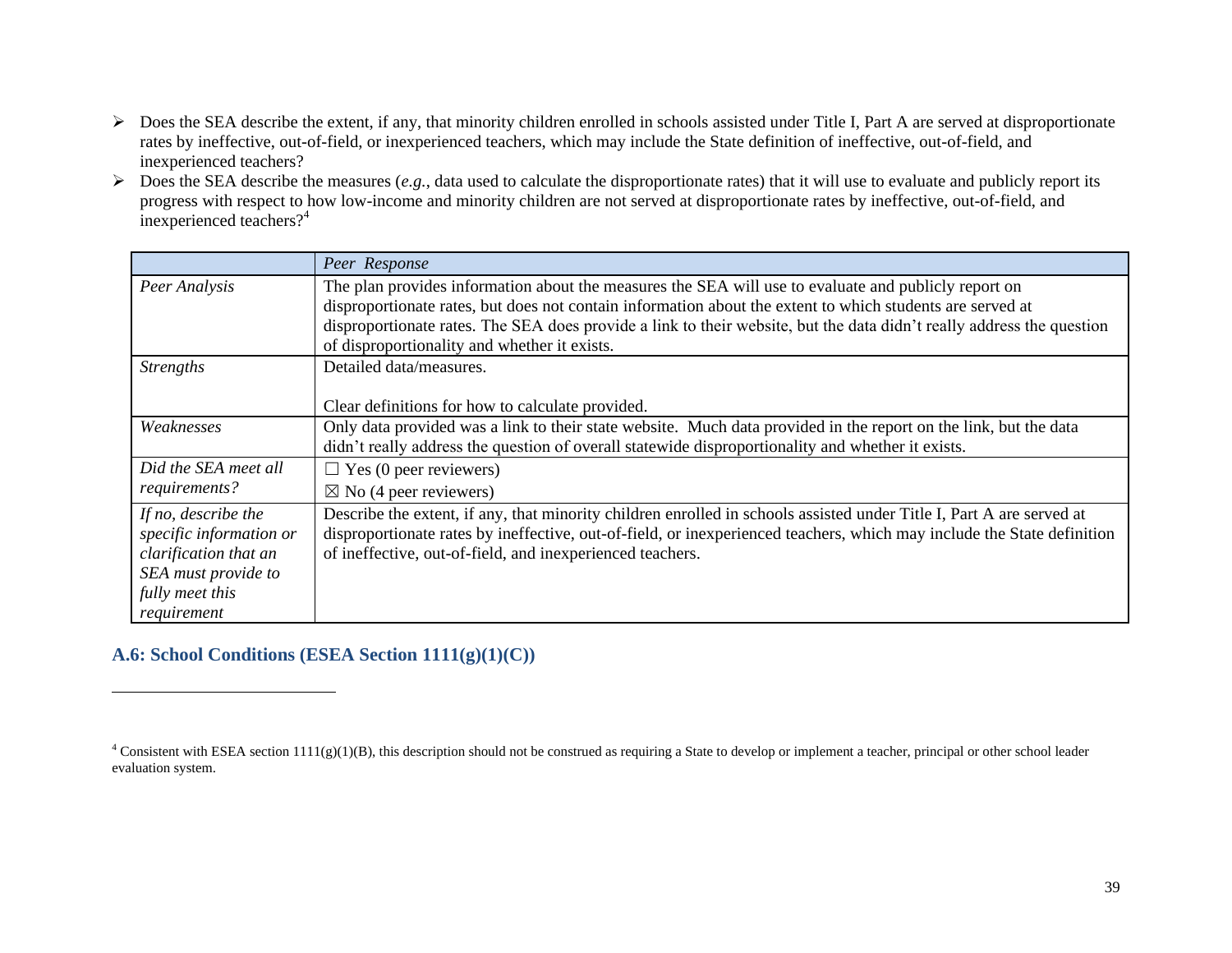- Does the SEA describe how it will support LEAs receiving assistance under Title I, Part A to improve school conditions for student learning?
- Does the SEA's description include how it will support LEAs to reduce incidences of bullying and harassment?
- $\triangleright$  Does the SEA's description include how it will support LEAs to reduce the overuse of discipline practices that remove students from the classroom?
- Does the SEA's description include how it will support LEAs to reduce the use of aversive behavioral interventions that compromise student health and safety?

|                                                                                                                                  | Peer Response                                                                                                                                                                                                                                                                                                                                                                           |
|----------------------------------------------------------------------------------------------------------------------------------|-----------------------------------------------------------------------------------------------------------------------------------------------------------------------------------------------------------------------------------------------------------------------------------------------------------------------------------------------------------------------------------------|
| Peer Analysis                                                                                                                    | The SEA describes how it will support LEAs receiving assistance under Title I, Part A to improve school conditions<br>for student learning to reduce incidences of bullying, harassment and overuse of discipline practices that remove<br>students from the classroom.                                                                                                                 |
|                                                                                                                                  | The plan provides details for LEA supports at p. 36. The description details trainings and state laws aimed at<br>improving school conditions.                                                                                                                                                                                                                                          |
|                                                                                                                                  | This plan describes that the data components will be collected and that supports will be provided through<br>instruction on identification of negative behaviors and strategies of how to reduce the negative behaviors through<br>positive behavior intervention strategies. Physical restraints will be followed in accordance to AZ revised statutes<br>regarding use of restraints. |
| <b>Strengths</b>                                                                                                                 | Statutory revisions to further stress the necessity in appropriate behavior supports and disciplinary actions                                                                                                                                                                                                                                                                           |
| Weaknesses                                                                                                                       | The SEA states that LEAs will not use behavioral interventions that compromise student health and safety;<br>however, it does not provide any details.                                                                                                                                                                                                                                  |
| Did the SEA meet all                                                                                                             | $\boxtimes$ Yes (4 peer reviewers)                                                                                                                                                                                                                                                                                                                                                      |
| requirements?                                                                                                                    | $\Box$ No (0 peer reviewers)                                                                                                                                                                                                                                                                                                                                                            |
| If no, describe the<br>specific information or<br>clarification that an<br>SEA must provide to<br>fully meet this<br>requirement |                                                                                                                                                                                                                                                                                                                                                                                         |

## **A.7: School Transitions (ESEA 1111(g)(1)(D))**

 Does the SEA describe how it will support LEAs receiving assistance under Title I, Part A in meeting the needs of students at all levels of schooling (particularly students in the middle grades and high school)?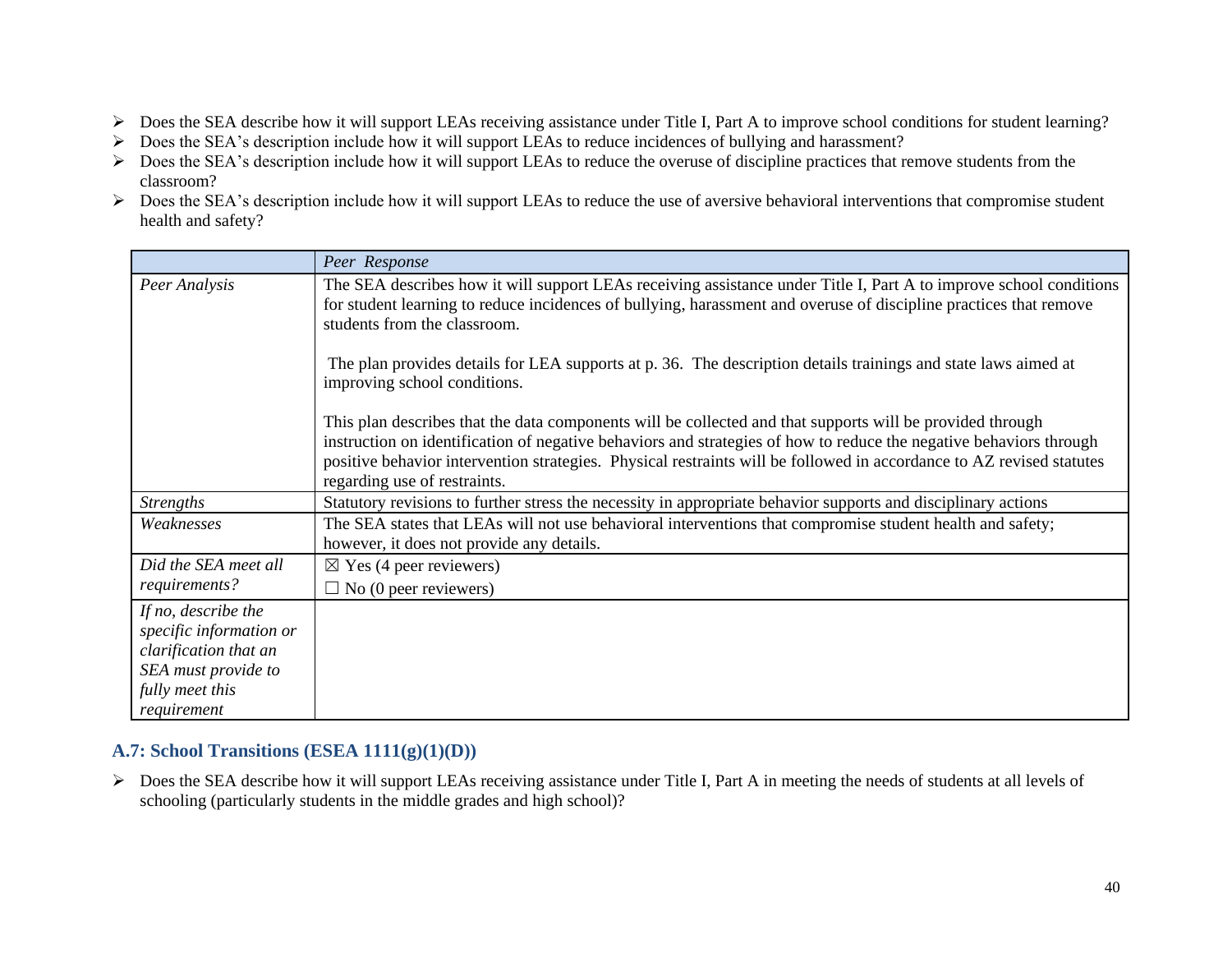Does the SEA's description include how it will work with LEAs to provide effective transitions of students to middle grades and high school to decrease the risk of students dropping out?

|                                                                                                                                  | Peer Response                                                                                                                                                                                                                                                                             |
|----------------------------------------------------------------------------------------------------------------------------------|-------------------------------------------------------------------------------------------------------------------------------------------------------------------------------------------------------------------------------------------------------------------------------------------|
| Peer Analysis                                                                                                                    | The plan details several ways in which the state will assist LEAs by using MTSS framework incorporating UDL<br>strategies. P. 36. Additionally, the plan states that LEAs will be encouraged to provide a range of researched-<br>based trainings to support effective transitions. P. 32 |
| <b>Strengths</b>                                                                                                                 | The plan provides lengthy description of how the state will support LEAs in transitions for elementary and<br>middle school students.                                                                                                                                                     |
|                                                                                                                                  | School transition strategies mentioned in the plan are strong - specifically early childhood; MTSS; Universal<br>Design for Learning; evidence-based instruction; the Whole School, Whole Community, Whole Child Model;<br>data-driven instruction; and comprehensive needs assessments.  |
| Weaknesses                                                                                                                       |                                                                                                                                                                                                                                                                                           |
| Did the SEA meet all<br>requirements?                                                                                            | $\boxtimes$ Yes (2 peer reviewers)<br>$\boxtimes$ No (2 peer reviewers)                                                                                                                                                                                                                   |
| If no, describe the<br>specific information or<br>clarification that an<br>SEA must provide to<br>fully meet this<br>requirement | Please clarify how the SEA will work with LEAs to provide effective transitions from MS to HS specifically, and<br>work to decrease student dropouts.                                                                                                                                     |

## **SECTION E: TITLE III, PART A, SUBPART 1: ENGLISH LANGUAGE ACQUISITION AND ENHANCEMENT**

#### **E.1: Entrance and Exit Procedures (ESEA section 3113(b)(2))**

- $\triangleright$  Does the SEA describe how it will establish and implement, with timely and meaningful consultation with LEAs representing the geographic diversity of the State, standardized statewide entrance and exit procedures for English learners, including a description of how, if applicable, a State will ensure that local input included in the exit procedures, such as teacher input or a portfolio, will be applied statewide?
- $\triangleright$  Does the SEA's description include an assurance that all students who may be English learners are assessed for such status within 30 days of enrollment in a school in the State?

*Peer Response*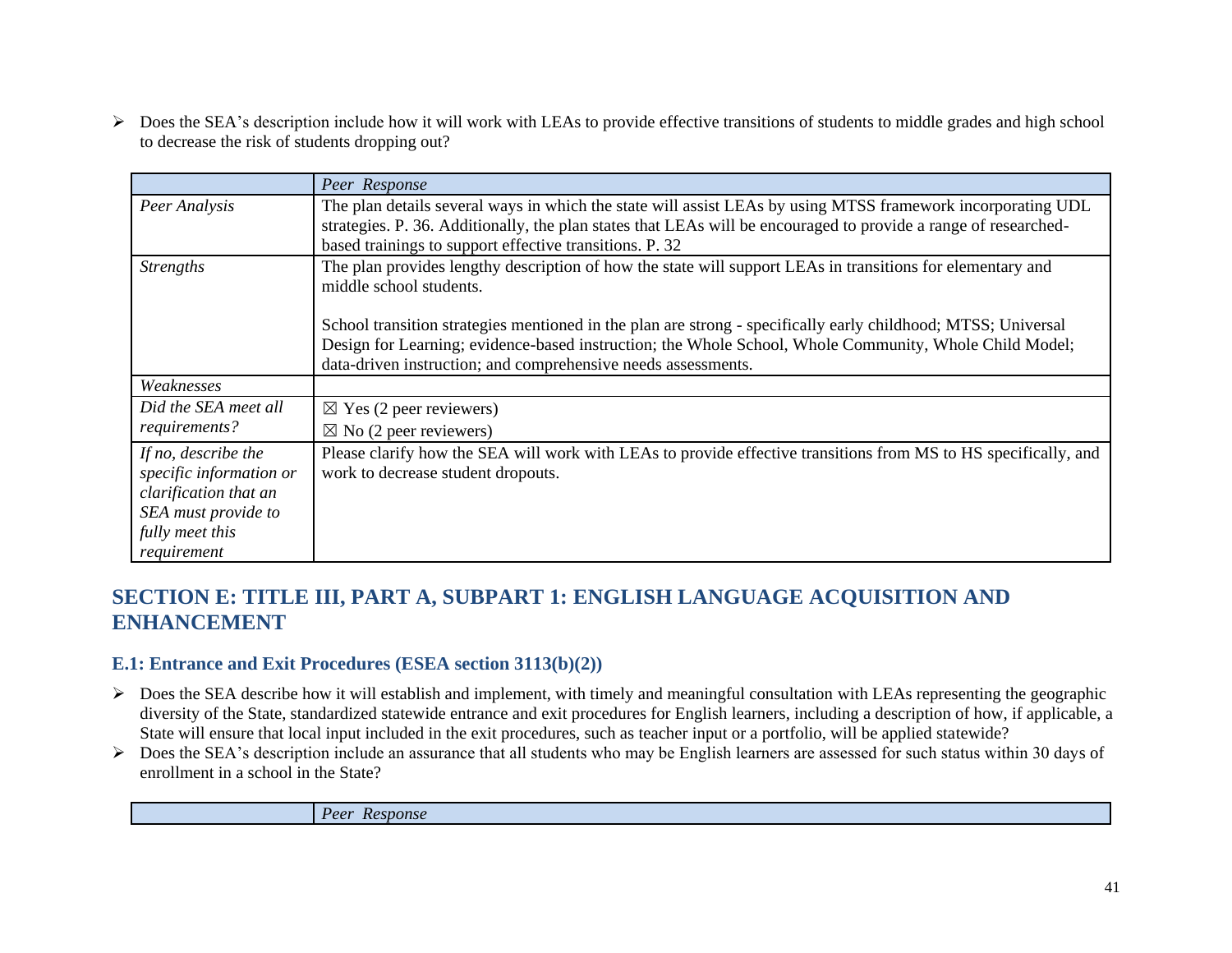| Peer Analysis                                                                                                                    | This state identifies how students will be identified as an English learner through their required enrollment<br>practices. Identified students will then be assessed for proficiency. Students, regardless of receiving services<br>will be tested yearly on their state ELL assessment to determine proficiency level and whether they qualify to<br>exit. |
|----------------------------------------------------------------------------------------------------------------------------------|--------------------------------------------------------------------------------------------------------------------------------------------------------------------------------------------------------------------------------------------------------------------------------------------------------------------------------------------------------------|
| <i>Strengths</i>                                                                                                                 | Clear and concise plan for identification.                                                                                                                                                                                                                                                                                                                   |
| Weaknesses                                                                                                                       |                                                                                                                                                                                                                                                                                                                                                              |
| Did the SEA meet all                                                                                                             | $\Box$ Yes (0 peer reviewers)                                                                                                                                                                                                                                                                                                                                |
| requirements?                                                                                                                    | $\boxtimes$ No (4 peer reviewers)                                                                                                                                                                                                                                                                                                                            |
| If no, describe the<br>specific information or<br>clarification that an<br>SEA must provide to<br>fully meet this<br>requirement | The SEA does not identify that students will be assessed upon enrollment, within the $1st$ 30 days.                                                                                                                                                                                                                                                          |

## **E.2: SEA Support for English Learner Progress (ESEA section 3113(b)(6))**

- $\triangleright$  Does the SEA describe how it will assist eligible entities in meeting the State-designed long-term goal for English language proficiency established under ESEA section 1111(c)(4)(A)(ii), including measurements of interim progress towards meeting such goal, based on the State's English language proficiency assessment under ESEA section 1111(b)(2)(G)?
- ▶ Does the SEA describe how it will assist eligible entities in helping to ensure that English learners meet challenging State academic standards?

|                         | Peer Response                                                                                                                                                          |
|-------------------------|------------------------------------------------------------------------------------------------------------------------------------------------------------------------|
| Peer Analysis           | The plan provides for how the SEA will assist LEAs by offering professional development and ensuring proper<br>alignment of ELPS and academic content standards. P. 46 |
|                         |                                                                                                                                                                        |
| <b>Strengths</b>        | Multiple ways identified in which assistance will be provided.                                                                                                         |
| Weaknesses              |                                                                                                                                                                        |
| Did the SEA meet all    | $\boxtimes$ Yes (4 peer reviewers)                                                                                                                                     |
| requirements?           | $\Box$ No (0 peer reviewers)                                                                                                                                           |
| If no, describe the     |                                                                                                                                                                        |
| specific information or |                                                                                                                                                                        |
| clarification that an   |                                                                                                                                                                        |
| SEA must provide to     |                                                                                                                                                                        |
| fully meet this         |                                                                                                                                                                        |
| requirement             |                                                                                                                                                                        |